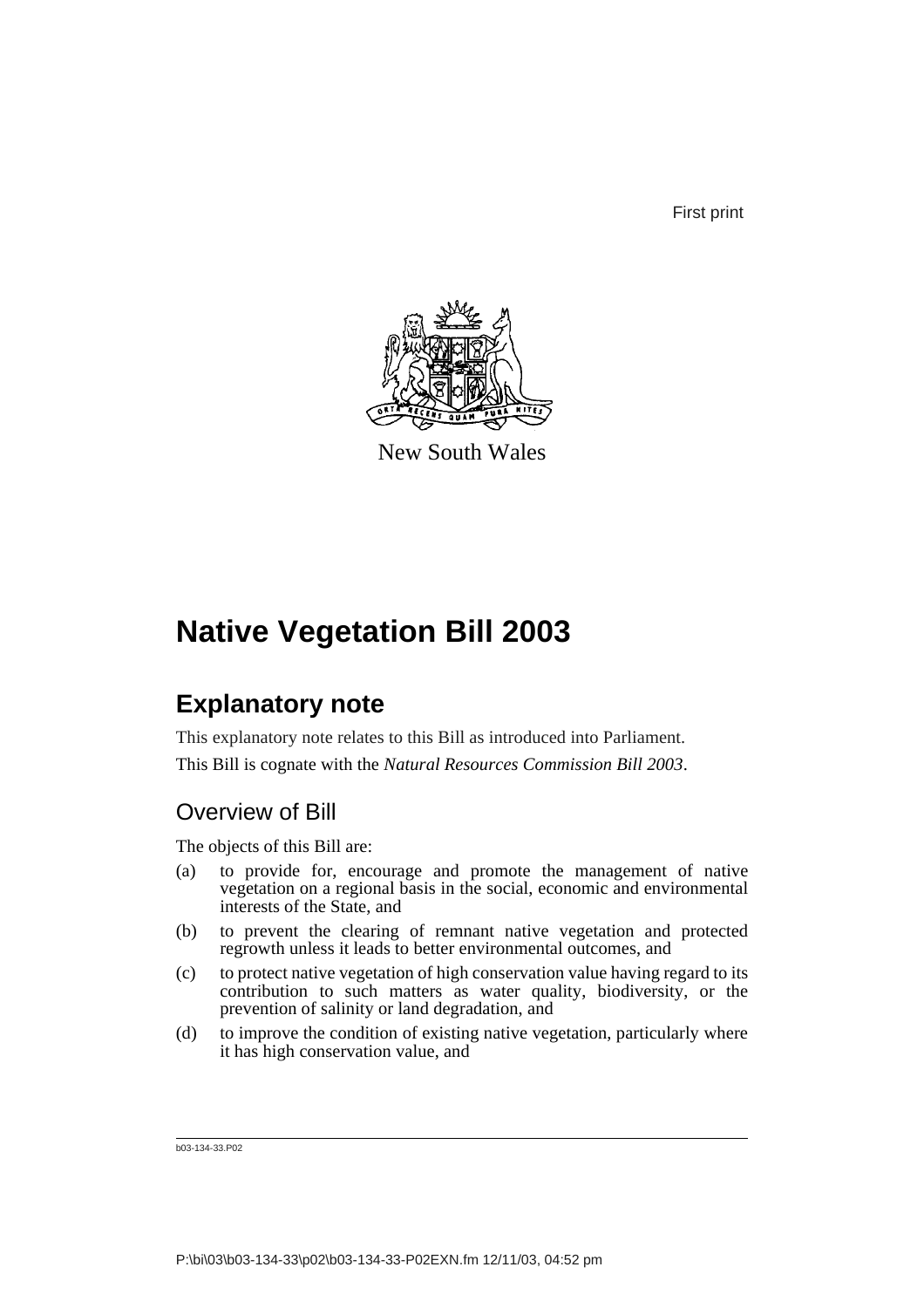Explanatory note

(e) to encourage the revegetation of land, and the rehabilitation of land, with appropriate native vegetation,

in accordance with the principles of ecologically sustainable development.

## Outline of provisions

## **Part 1 Preliminary**

**Clause 1** sets out the name (also called the short title) of the proposed Act.

**Clause 2** provides for the commencement of the proposed Act on a day or days to be appointed by proclamation.

**Clause 3** states the objects of the proposed Act.

**Clause 4** defines certain words and expressions used in the proposed Act.

**Clause 5** provides that the proposed Act does not apply certain land as described in Schedule 1, being national park estate and other conservation areas, State forestry land and urban areas.

## **Part 2 Key concepts**

**Clause 6** defines the meaning of *native vegetation*, being indigenous trees, understorey plants, groundcover and plants occurring in a wetland.

**Clause 7** defines the meaning of *clearing* native vegetation, which includes any act that is intended or reasonably likely to kill native vegetation.

**Clause 8** defines the meaning of *broadscale clearing* of native vegetation, being the clearing of any remnant native vegetation or protected regrowth.

**Clause 9** defines the meaning of *remnant native vegetation*, being any native vegetation other than regrowth, and *regrowth*, being native vegetation that has regrown since a certain date (other than any native vegetation that has regrown following unlawful clearing or following clearing caused by bushfire, flood, or drought or other natural cause).

**Clause 10** defines the meaning of *protected regrowth*, being any native vegetation that is regrowth and that is identified as protected regrowth for the purposes of the proposed Act in certain instruments, including a property vegetation plan, an environmental planning instrument, a prescribed natural resource management plan or an interim protection order made by the Minister under the proposed section.

Explanatory note page 2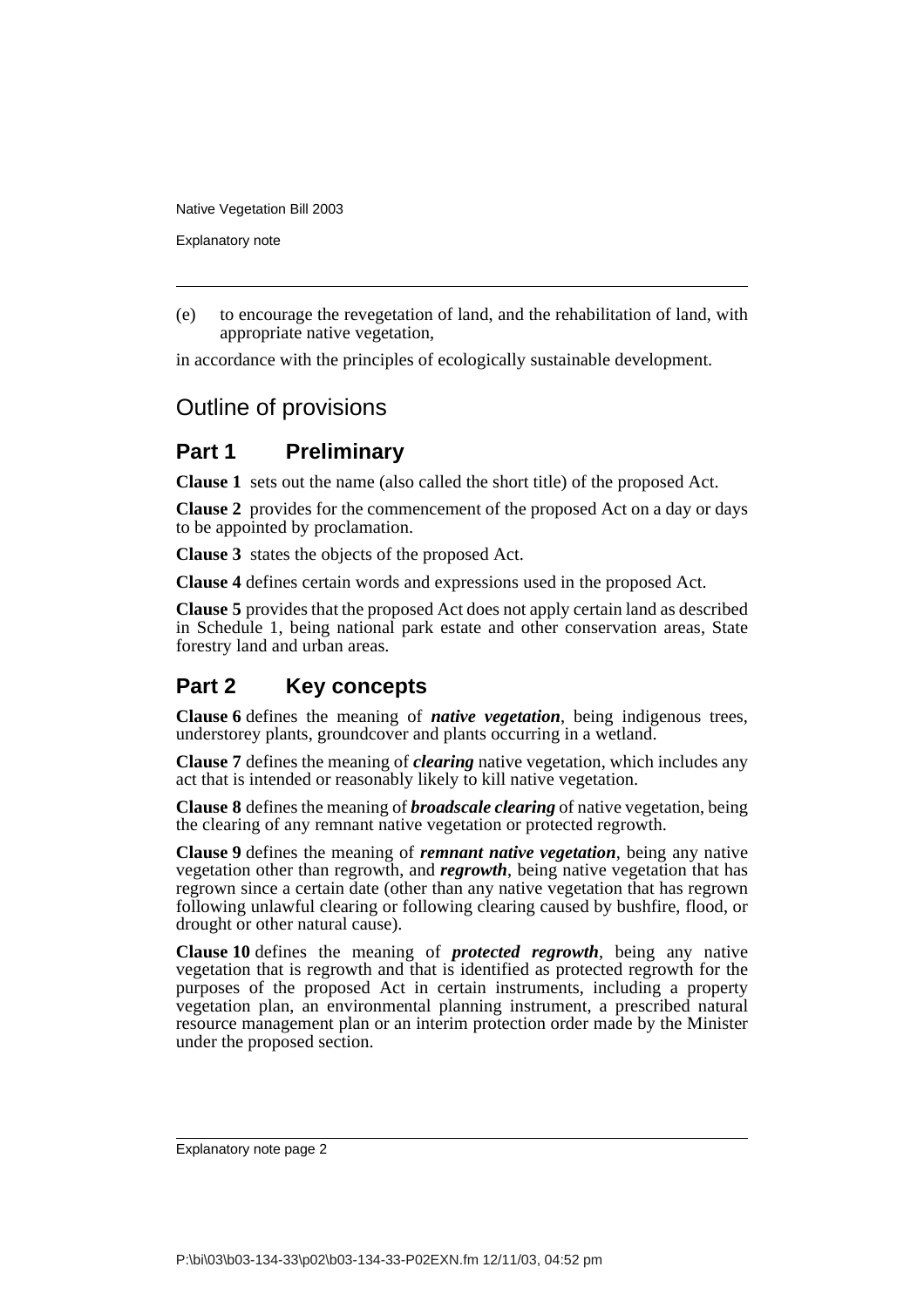Explanatory note

**Clause 11** defines the meaning of *routine agricultural management activities*, which include sustainable grazing of groundcover, the construction, operation and maintenance of certain rural infrastructure, the collection of firewood (except for commercial purposes), the harvesting of native vegetation planted for commercial purposes, the lopping of native vegetation for stock fodder during drought, traditional Aboriginal cultural activities (except commercial activities), the maintenance of public utilities and any activity reasonably considered necessary to remove or reduce an imminent risk of serious personal injury or damage to property. The clause permits regulations to extend, limit or vary the activities referred to in the clause.

## **Part 3 Clearing native vegetation**

## **Division 1 Control of clearing**

**Clause 12** provides that native vegetation to which the proposed Act applies must not be cleared except in accordance with a development consent granted by the Minister in accordance with the proposed Act or a property vegetation plan. The clause does not apply to permitted or excluded clearing under Division 2 or 3.

**Clause 13** provides that the Minister is to be the consent authority for any development application made under the *Environmental Planning and Assessment Act 1979* (*EPA Act*) for any clearing of native vegetation that requires development consent because of the proposed Act.

**Clause 14** provides for the granting of development consent under Part 4 of the EPA Act for the clearing of native vegetation. Development consent for broadscale clearing is not to be granted unless the Minister is satisfied that the clearing concerned will improve or maintain environmental outcomes.

**Clause 15** permits regulations to be made to prescribe the circumstances in which broadscale clearing is to be regarded as improving or maintaining environmental outcomes, the matters required to be considered under Part 4 of the EPA Act and the keeping of a public register by the Director-General relating to development consents.

**Clause 16** provides that Part 5 of the EPA Act does not apply to any clearing carried out in accordance with the proposed Part.

## **Division 2 Permitted clearing**

**Clause 17** describes the application of the proposed Division which is to set out the types of clearing of native vegetation that are permitted without a development consent or property vegetation plan.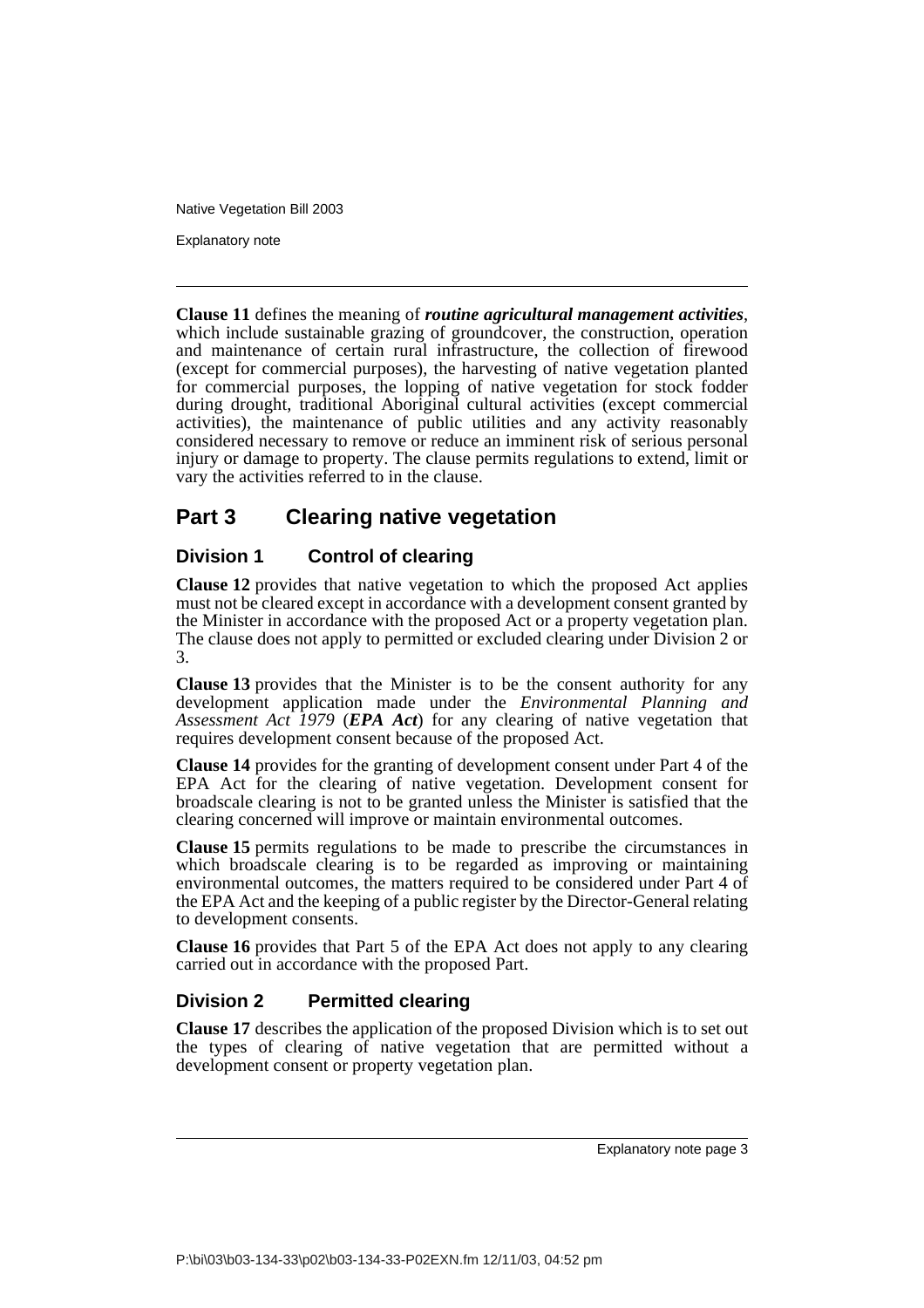Explanatory note

**Clause 18** permits the clearing of native vegetation that is only regrowth, but not protected regrowth.

**Clause 19** permits clearing for routine agricultural management activities.

**Clause 20** permits the clearing of groundcover that contains less than 50% of indigenous species of vegetation.

#### **Division 3 Excluded clearing**

**Clause 21** provides that the proposed Act does not apply to certain types of clearing of native vegetation authorised or carried out under certain other Acts.

## **Part 4 Property vegetation plans**

**Clause 22** allows landholders to submit a draft property vegetation plan to the Director-General for approval by the Minister under the proposed Part.

**Clause 23** provides that a property vegetation plan has effect only if it is approved by the Minister.

**Clause 24** permits a property vegetation plan to make provision for native vegetation management on the land to which it applies, including clearing native vegetation and the identification of regrowth.

**Clause 25** provides that the Minister is not to approve a property vegetation plan that proposes broadscale clearing of native vegetation unless the clearing concerned will improve or maintain environmental outcomes.

**Clause 26** provides for the duration of a property vegetation plan and allows such a plan to be varied with the approval of the Minister and to be terminated by the Minister by notice to the landholder.

**Clause 27** permits a landholder and other persons who have a prescribed interest in land to which a property vegetation plan applies to register the plan in the General Register of Deeds. A registered plan is binding on the successors in title to the landholder and those persons with a prescribed interest.

**Clause 28** enables regulations to be made with respect to property vegetation plans.

## **Part 5 Enforcement**

#### **Division 1 Preliminary**

**Clause 29** applies the proposed Part to contraventions of the Act, the former Act, the regulations, property vegetation plans, development consents and other orders and directions.

Explanatory note page 4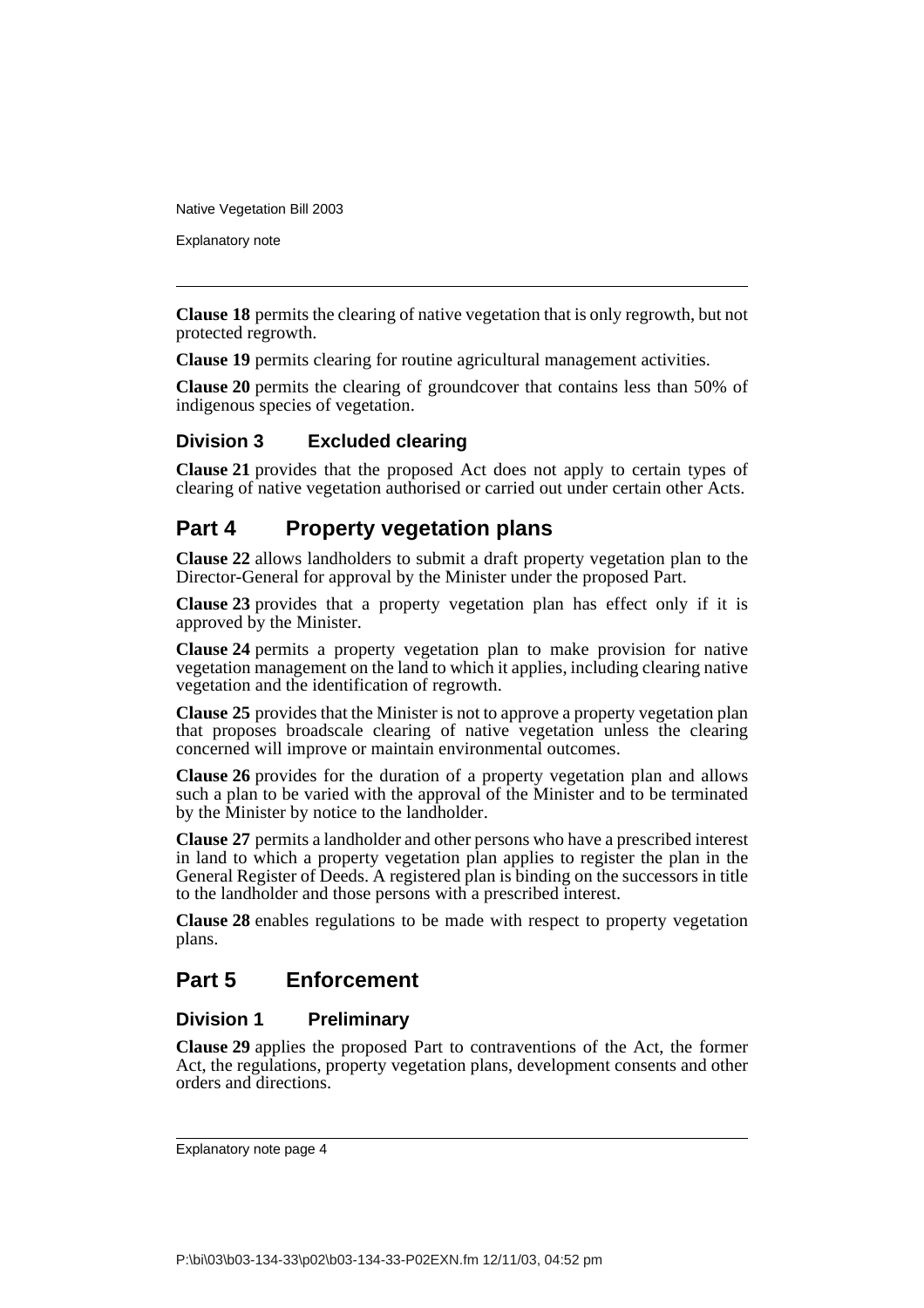Explanatory note

**Clause 30** provides for the appointment of authorised officers to exercise certain functions under the proposed Act.

#### **Division 2 Investigation**

**Clause 31** permits an authorised officer (with the permission of the landholder or the Directory-General) to enter land for the purpose of determining whether a person is contravening or has contravened the proposed Act and enables the authorised officer to exercise certain investigatory powers.

#### **Division 3 Director-General's powers**

**Clause 32** provides a power for the Director-General to require a person to give information or produce a document.

**Clause 33** permits the Director-General to order a person not to carry out a certain activity if the Director-General is of the opinion that the person is contravening, or is about to contravene, the proposed Act.

**Clause 34** permits the Director-General to give directions for remedial work to be carried out by certain persons if the Director-General is satisfied that any native vegetation has been cleared in contravention of the proposed Act or that the clearing of native vegetation is likely to have any adverse effect on the environment.

**Clause 35** provides for appeals to the Land and Environment Court in relation to a decision of the Director-General to make an order, or to give a direction, under the proposed Division.

**Clause 36** provides that the Director-General is not required, before making an order or giving a direction, to notify any person who may be affected by the order or direction.

#### **Division 4 Civil and criminal proceedings**

**Clause 37** provides that any person may bring proceedings in the Land and Environment Court for an order to remedy or restrain a contravention of the proposed Act.

**Clause 38** provides that proceedings for an offence against the proposed Act or the regulations are to be dealt with summarily before a Local Court or the Land and Environment Court within 2 years after the date on which evidence of the alleged offence first came to the attention of an authorised officer.

**Clause 39** provides that an authorised officer may serve a penalty notice on a person if it appears to the officer that the person has committed an offence under the proposed Act or the regulations, being an offence prescribed by the regulations.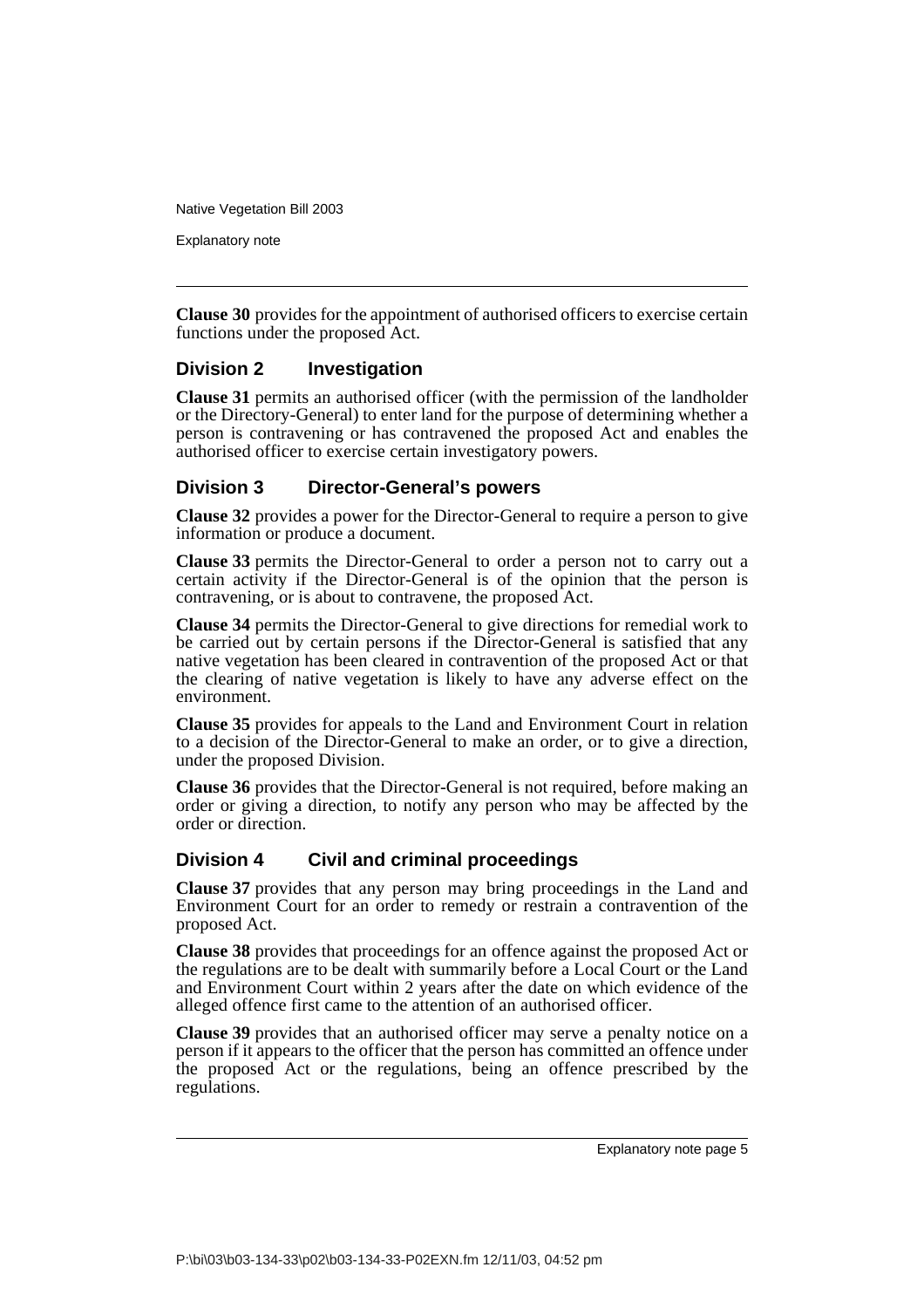Explanatory note

**Clause 40** provides that in any criminal or civil proceedings under the proposed Act relating to the clearing of native vegetation on any land, the onus of proof that the clearing is excluded from or permitted by the proposed Act lies on the person who seeks to rely on the exclusion or permission. The clause also deems the landholder to be responsible for any clearing of native vegetation unless it is established that it was cleared by another person and the landholder did not cause or permit the person to do so.

**Clause 41** provides that if a corporation contravenes a provision of the proposed Act, each director or other person who is concerned in the management of the corporation is taken to have contravened the same provision.

## **Part 6 Miscellaneous provisions**

**Clause 42** provides that the proposed Act binds the Crown.

**Clause 43** provides for the delegation of functions by the Director-General and the Minister.

**Clause 44** provides for the service of notices under the proposed Act.

**Clause 45** permits a certificate signed by the Director-General to be admissible as evidence of certain matters in any proceedings under the proposed Act.

**Clause 46** contains the general regulation-making power.

**Clause 47** provides for the repeal of the *Native Vegetation Conservation Act 1997* and any regulation or regional vegetation management plan under that Act.

**Clause 48** is a formal provision giving effect to the Schedule of amendments of other Acts.

**Clause 49** is a formal provision giving effect to the Schedule of savings and transitional provisions.

**Clause 50** provides for the standard review of the proposed Act.

## **Schedule 1 Land excluded from operation of Act**

**Schedule 1** sets out the land that is excluded from the operation of the proposed Act.

## **Schedule 2 Amendment of other Acts**

**Schedule 2** contains consequential amendments to other Acts.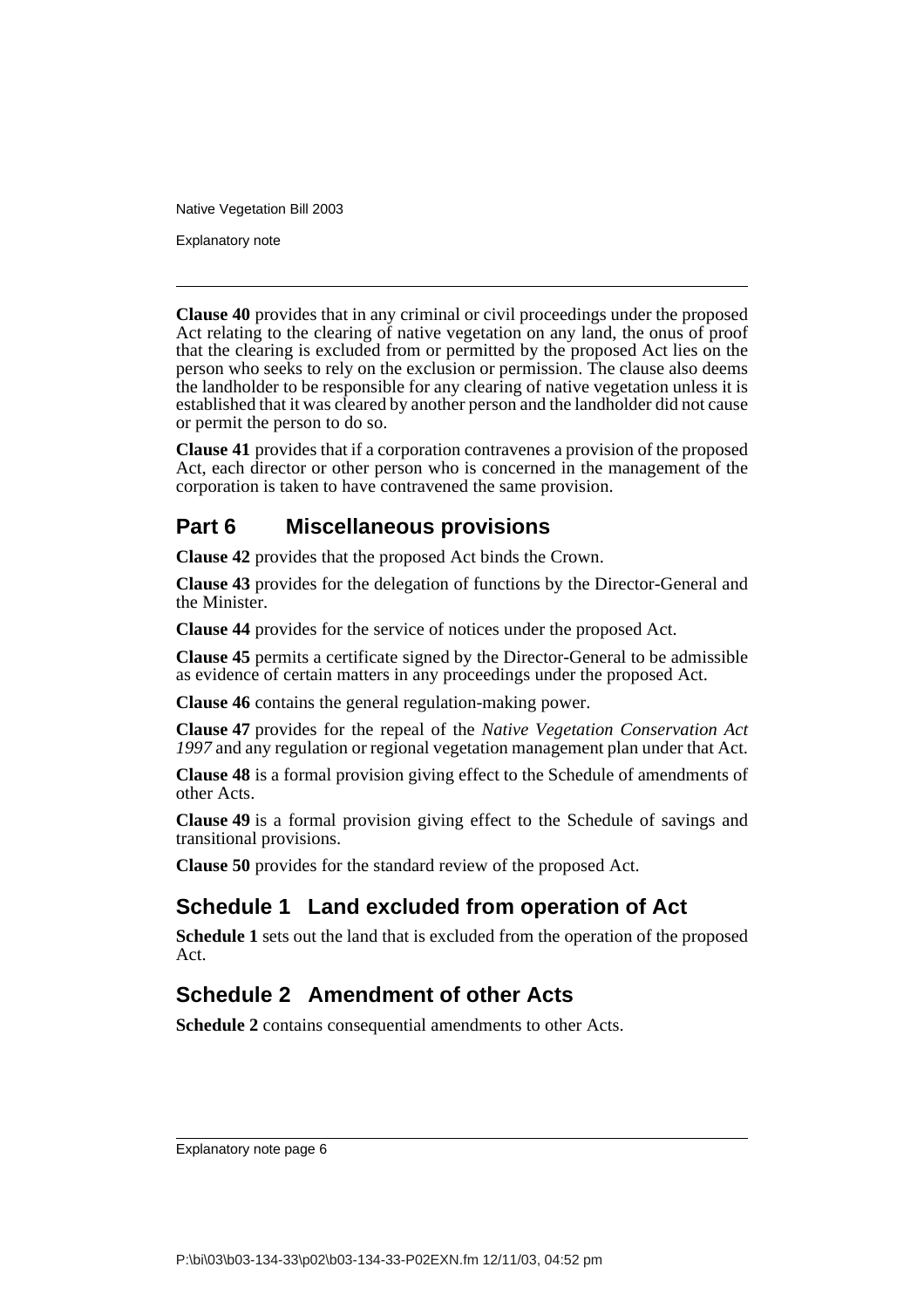Explanatory note

## **Schedule 3 Savings, transitional and other provisions**

**Schedule 3** enables savings and transitional regulations to be made consequent on the enactment of the proposed Act and contains other specific savings and transitional provisions.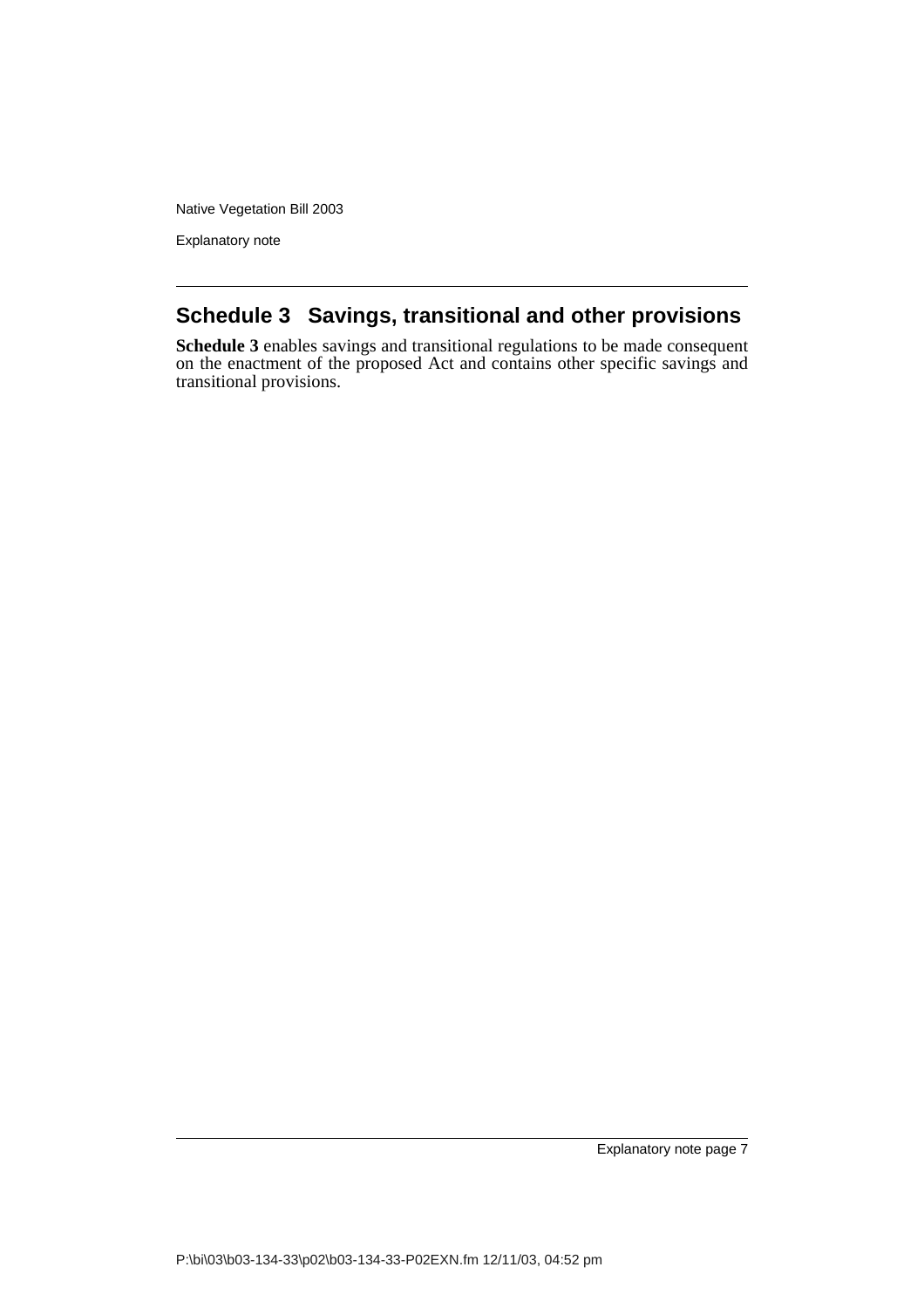Explanatory note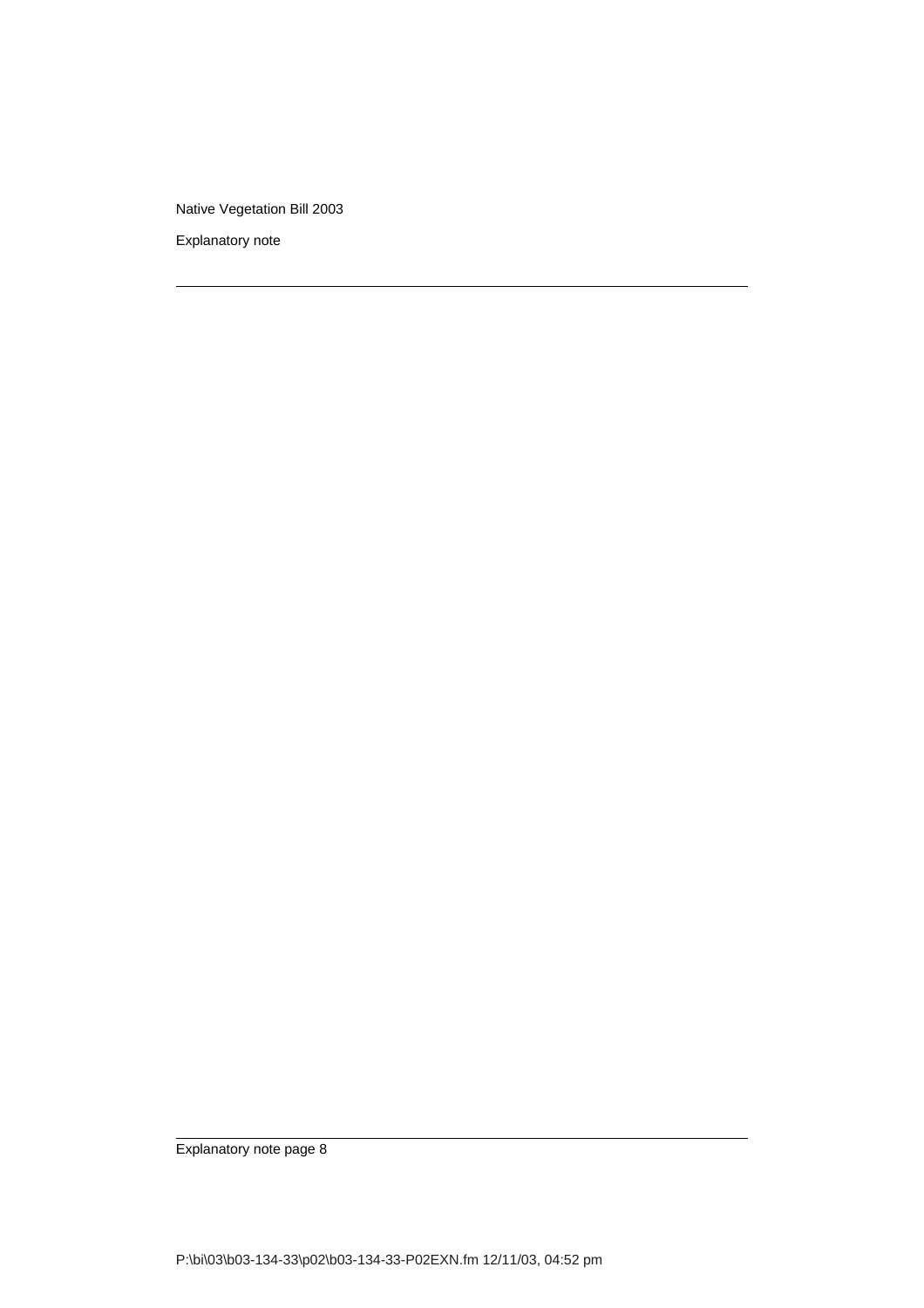First print



New South Wales

# **Native Vegetation Bill 2003**

## **Contents**

|        |    |                                                       | Page           |
|--------|----|-------------------------------------------------------|----------------|
| Part 1 |    | <b>Preliminary</b>                                    |                |
|        |    | Name of Act                                           | 2              |
|        | 2  | Commencement                                          | 2              |
|        | 3  | Objects of Act                                        | $\overline{2}$ |
|        | 4  | <b>Definitions</b>                                    | 2              |
|        | 5  | Land excluded from operation of Act                   | 4              |
| Part 2 |    | Key concepts                                          |                |
|        | 6  | Meaning of native vegetation                          | 5              |
|        |    | Meaning of clearing native vegetation                 | 5              |
|        | 8  | Meaning of broadscale clearing                        | 5              |
|        | 9  | Meanings of remnant native vegetation and regrowth    | 5              |
|        | 10 | Meaning of protected regrowth                         | 6              |
|        | 11 | Meaning of routine agricultural management activities | 6              |

b03-134-33.P02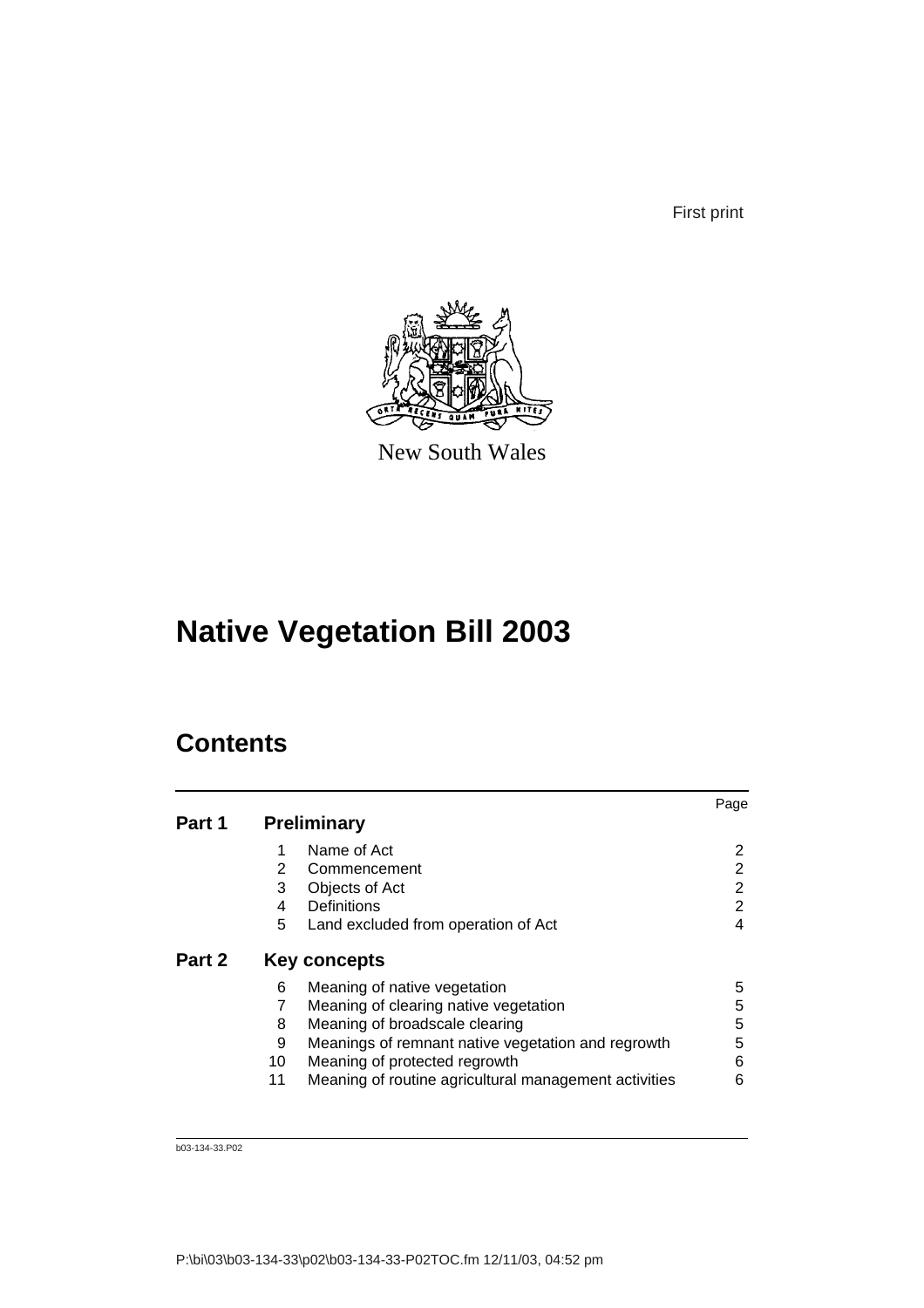**Contents** 

|        |                                        |                                                      |                                                                                                                                                                              | Page                                   |
|--------|----------------------------------------|------------------------------------------------------|------------------------------------------------------------------------------------------------------------------------------------------------------------------------------|----------------------------------------|
| Part 3 |                                        |                                                      | <b>Clearing native vegetation</b>                                                                                                                                            |                                        |
|        | <b>Division 1</b>                      |                                                      | <b>Control of clearing</b>                                                                                                                                                   |                                        |
|        | 12<br>13<br>14<br>15<br>16             | Regulations                                          | Clearing requiring approval<br>Minister is consent authority for clearing<br>Granting of development consent<br>Relationship to Part 5 of EPA Act                            | 8<br>8<br>8<br>9<br>9                  |
|        | <b>Division 2</b>                      |                                                      | <b>Permitted clearing</b>                                                                                                                                                    |                                        |
|        | 17<br>18<br>19                         | Application                                          | Clearing of non-protected regrowth permitted<br>Clearing for routine agricultural management activities                                                                      | 9<br>9                                 |
|        | 20                                     | permitted                                            | Clearing of certain groundcover permitted                                                                                                                                    | 10<br>10                               |
|        | <b>Division 3</b>                      |                                                      | <b>Excluded clearing</b>                                                                                                                                                     |                                        |
|        | 21                                     |                                                      | Legislative exclusions                                                                                                                                                       | 10                                     |
| Part 4 |                                        |                                                      | <b>Property vegetation plans</b>                                                                                                                                             |                                        |
|        | 22<br>23<br>24<br>25<br>26<br>27<br>28 | Content of plans<br>Duration of plans<br>Regulations | Landholders may submit plans<br>Plans require Ministerial approval<br>Plans proposing broadscale clearing<br>Registered plan to run with land                                | 13<br>13<br>13<br>13<br>14<br>14<br>15 |
| Part 5 |                                        | <b>Enforcement</b>                                   |                                                                                                                                                                              |                                        |
|        | <b>Division 1</b>                      |                                                      | <b>Preliminary</b>                                                                                                                                                           |                                        |
|        | 29<br>30                               |                                                      | Application of Part<br>Appointment of authorised officers                                                                                                                    | 16<br>16                               |
|        | <b>Division 2</b>                      |                                                      | Investigation                                                                                                                                                                |                                        |
|        | 31                                     |                                                      | Powers of entry and inspection                                                                                                                                               | 16                                     |
|        | <b>Division 3</b>                      |                                                      | <b>Director-General's powers</b>                                                                                                                                             |                                        |
|        | 32<br>33<br>34<br>35<br>36             |                                                      | Power to obtain information<br>Director-General may make "stop work" order<br>Directions for remedial work<br>Appeals under this Division<br>Prior notification not required | 18<br>19<br>19<br>21<br>21             |

Contents page 2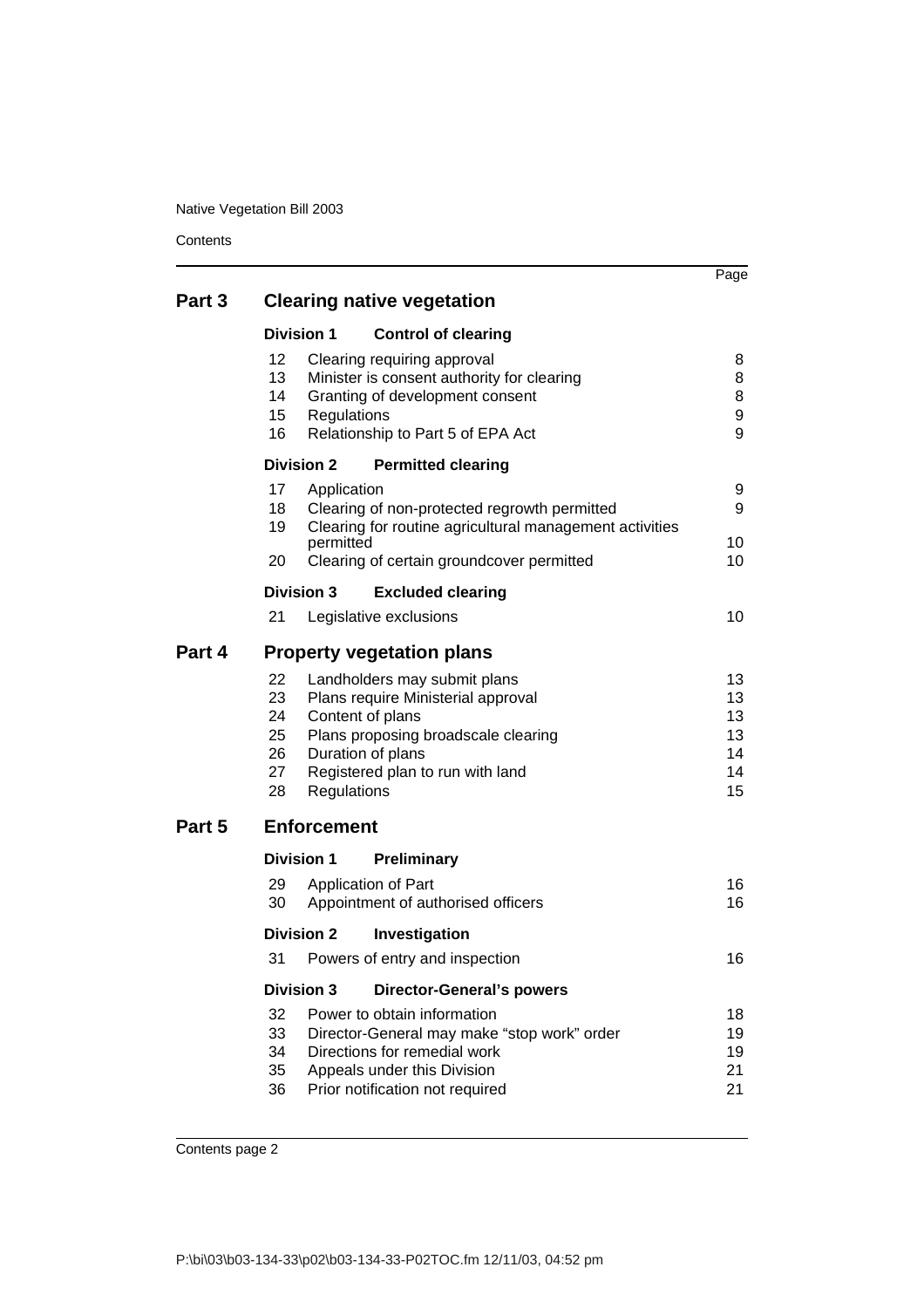**Contents** 

|                                        |    |                                                                       | Page     |
|----------------------------------------|----|-----------------------------------------------------------------------|----------|
|                                        |    | <b>Division 4</b><br><b>Civil and criminal proceedings</b>            |          |
|                                        | 37 | Restraint of contraventions of this Act                               | 21       |
|                                        | 38 | Proceedings for offences                                              | 22       |
|                                        | 39 | Penalty notices                                                       | 22       |
|                                        | 40 | Onus of proof                                                         | 23       |
|                                        | 41 | Offences by corporations                                              | 24       |
| Part 6                                 |    | <b>Miscellaneous provisions</b>                                       |          |
|                                        | 42 | Act binds Crown                                                       | 25       |
|                                        | 43 | Delegation of functions                                               | 25       |
|                                        | 44 | Service of notices                                                    | 25       |
|                                        |    | 45 Evidence                                                           | 26       |
|                                        | 46 | Regulations                                                           | 26       |
|                                        | 47 | Repeals                                                               | 26       |
|                                        | 48 | Amendment of other Acts                                               | 26       |
|                                        | 49 | Savings, transitional and other provisions                            | 26       |
|                                        | 50 | Review of Act                                                         | 27       |
| <b>Schedule 1</b><br><b>Schedule 2</b> |    | Land excluded from operation of Act<br><b>Amendment of other Acts</b> | 28<br>30 |
| <b>Schedule 3</b>                      |    | Savings, transitional and other provisions                            | 31       |

Contents page 3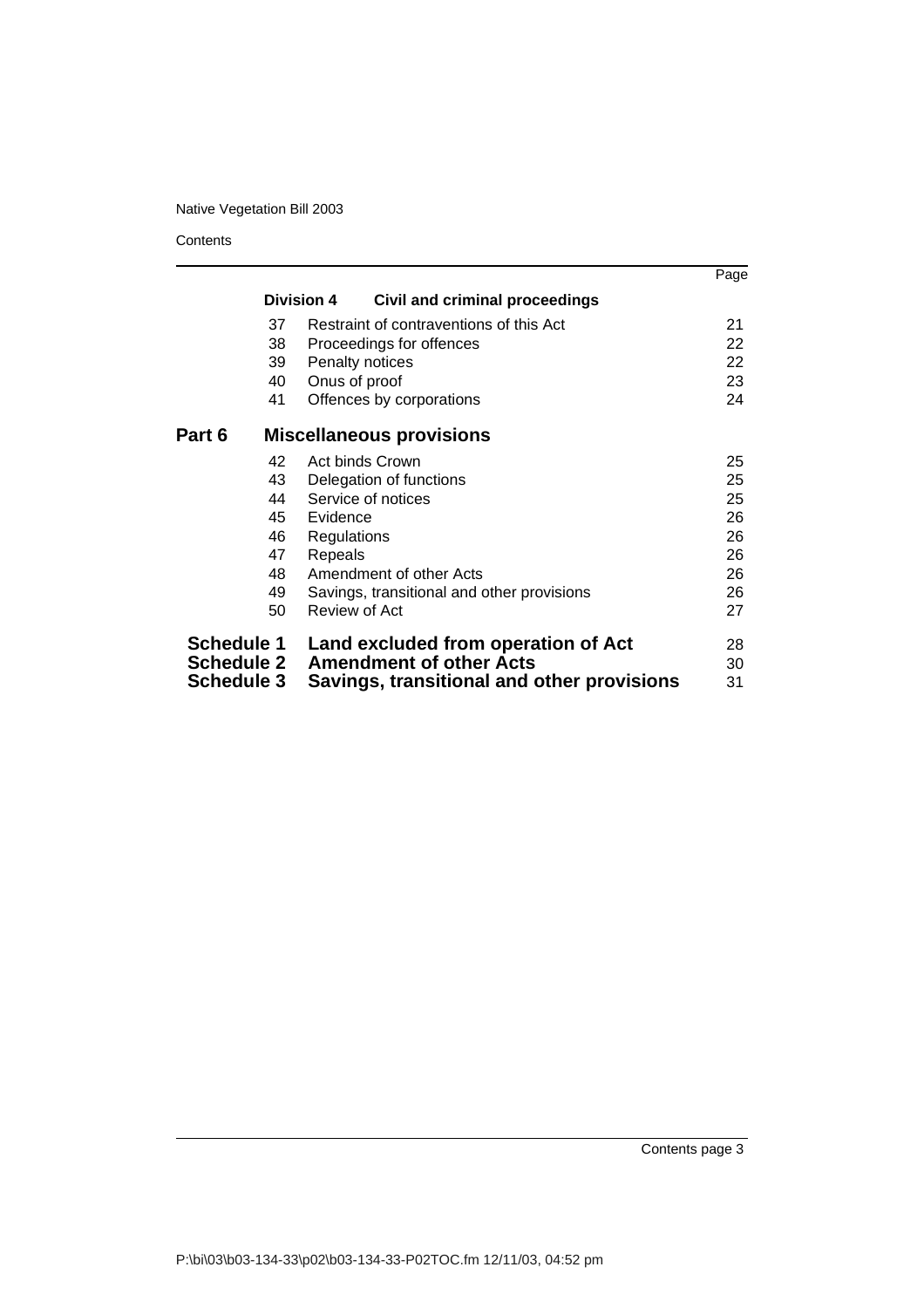**Contents** 

Page

Contents page 4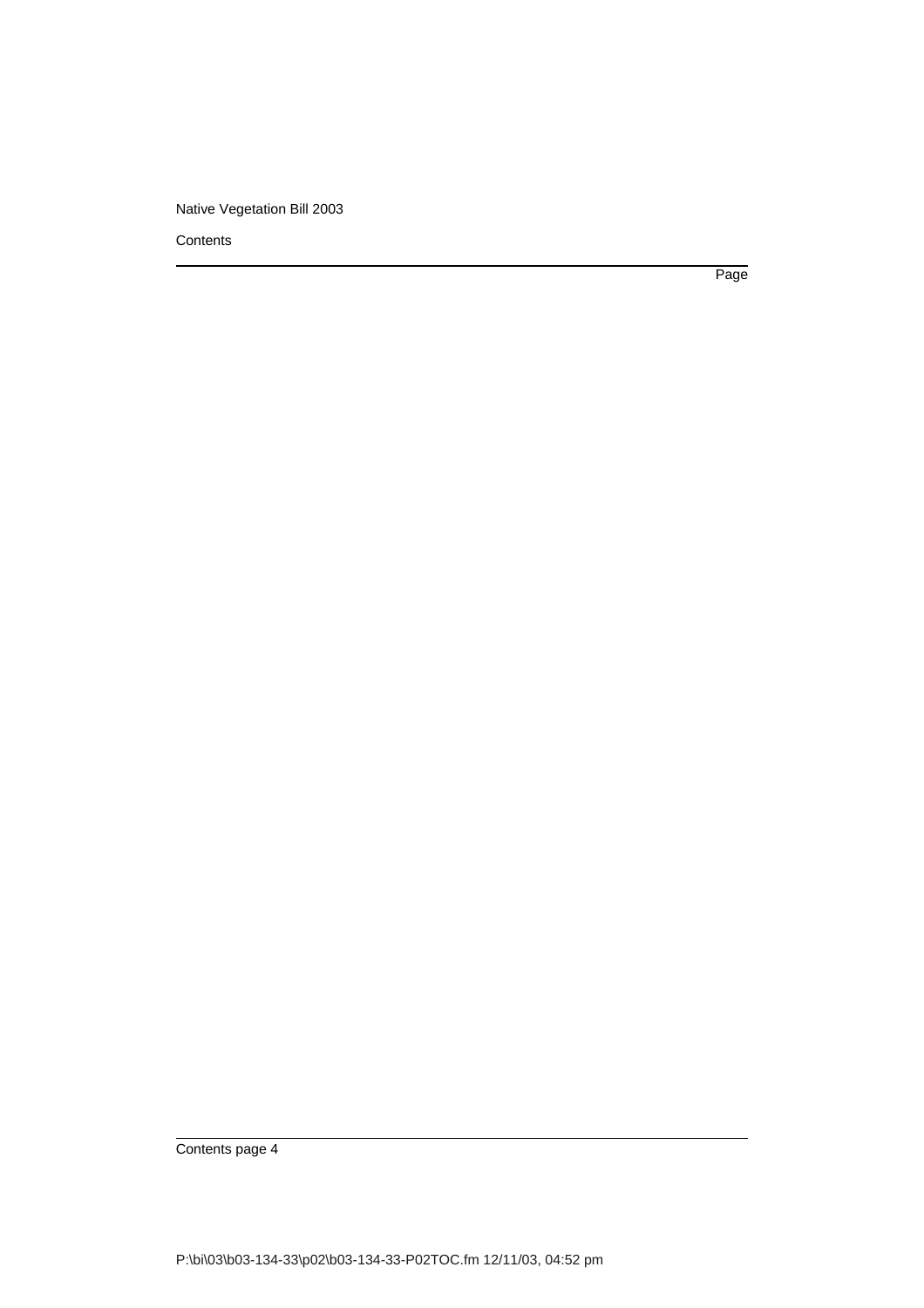

New South Wales

# **Native Vegetation Bill 2003**

No , 2003

## **A Bill for**

An Act relating to the sustainable management and conservation of native vegetation; to repeal the *Native Vegetation Conservation Act 1997*; and for other purposes.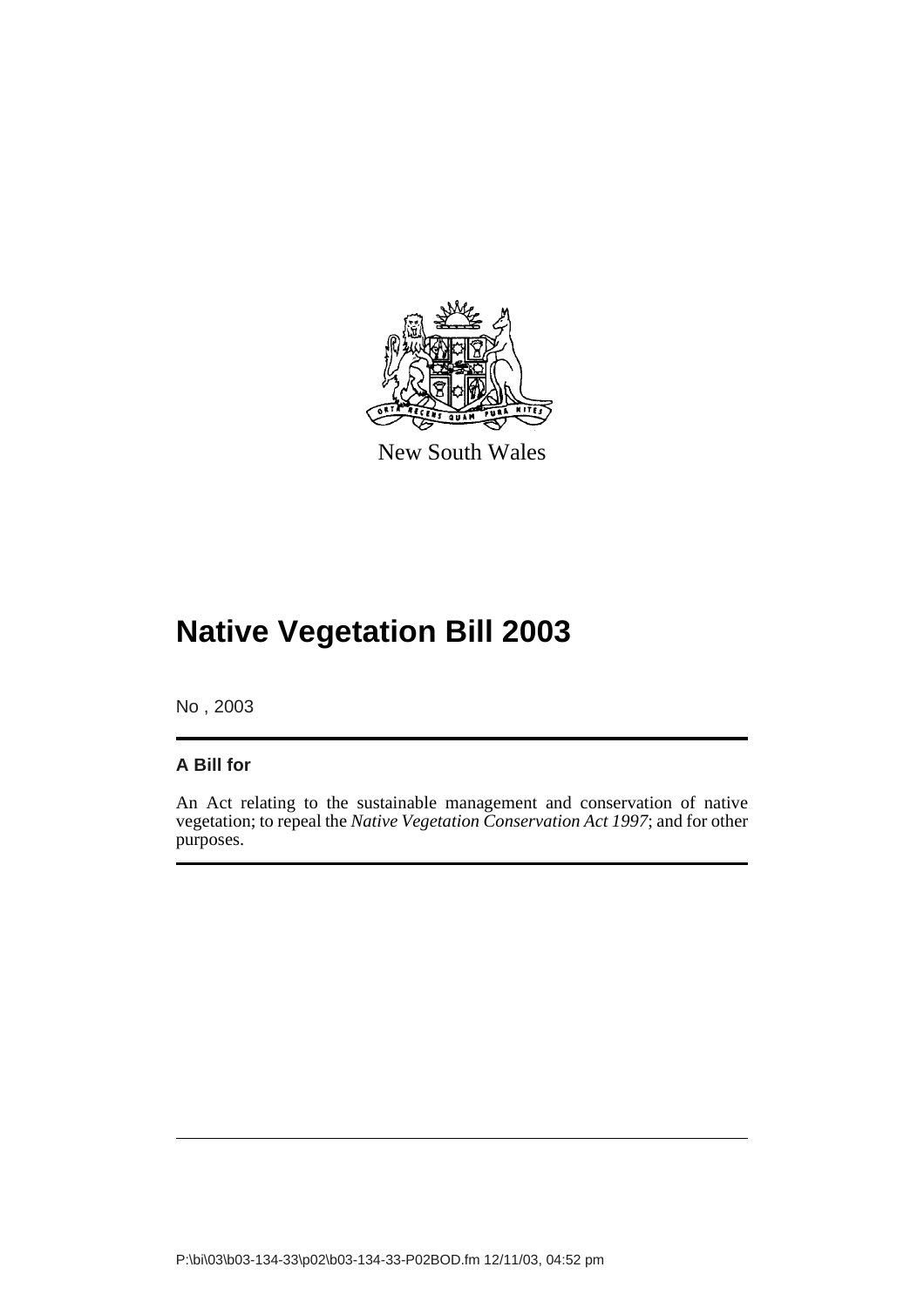#### Clause 1 Native Vegetation Bill 2003

Part 1 Preliminary

|        |     |                       | The Legislature of New South Wales enacts:                                                                                                                                                                | 1                    |
|--------|-----|-----------------------|-----------------------------------------------------------------------------------------------------------------------------------------------------------------------------------------------------------|----------------------|
| Part 1 |     |                       | <b>Preliminary</b>                                                                                                                                                                                        | 2                    |
| 1      |     | <b>Name of Act</b>    |                                                                                                                                                                                                           | 3                    |
|        |     |                       | This Act is the <i>Native Vegetation Act 2003</i> .                                                                                                                                                       | 4                    |
| 2      |     |                       | <b>Commencement</b>                                                                                                                                                                                       | 5                    |
|        |     |                       | This Act commences on a day or days to be appointed by<br>proclamation.                                                                                                                                   | 6<br>$\overline{7}$  |
| 3      |     | <b>Objects of Act</b> |                                                                                                                                                                                                           | 8                    |
|        |     |                       | The objects of this Act are:                                                                                                                                                                              | 9                    |
|        |     | (a)                   | to provide for, encourage and promote the management of<br>native vegetation on a regional basis in the social, economic<br>and environmental interests of the State, and                                 | 10<br>11<br>12       |
|        |     | (b)                   | to prevent the clearing of remnant native vegetation and<br>protected regrowth unless it leads to better environmental<br>outcomes, and                                                                   | 13<br>14<br>15       |
|        |     | (c)                   | to protect native vegetation of high conservation value having<br>regard to its contribution to such matters as water quality,<br>biodiversity, or the prevention of salinity or land degradation,<br>and | 16<br>17<br>18<br>19 |
|        |     | (d)                   | to improve the condition of existing native vegetation,<br>particularly where it has high conservation value, and                                                                                         | 20<br>21             |
|        |     | (e)                   | to encourage the revegetation of land, and the rehabilitation of<br>land, with appropriate native vegetation,                                                                                             | 22<br>23             |
|        |     |                       | in accordance with the principles of ecologically sustainable<br>development.                                                                                                                             | 24<br>25             |
| 4      |     | <b>Definitions</b>    |                                                                                                                                                                                                           | 26                   |
|        | (1) |                       | In this Act:                                                                                                                                                                                              | 27                   |
|        |     |                       | <i>authorised officer</i> means a person appointed under section 30.                                                                                                                                      | 28                   |
|        |     |                       | <i>broadscale clearing</i> —see section 8.                                                                                                                                                                | 29                   |
|        |     |                       | catchment management authority means a catchment management<br>authority established under the Catchment Management Authorities<br>Act 2003.                                                              | 30<br>31<br>32       |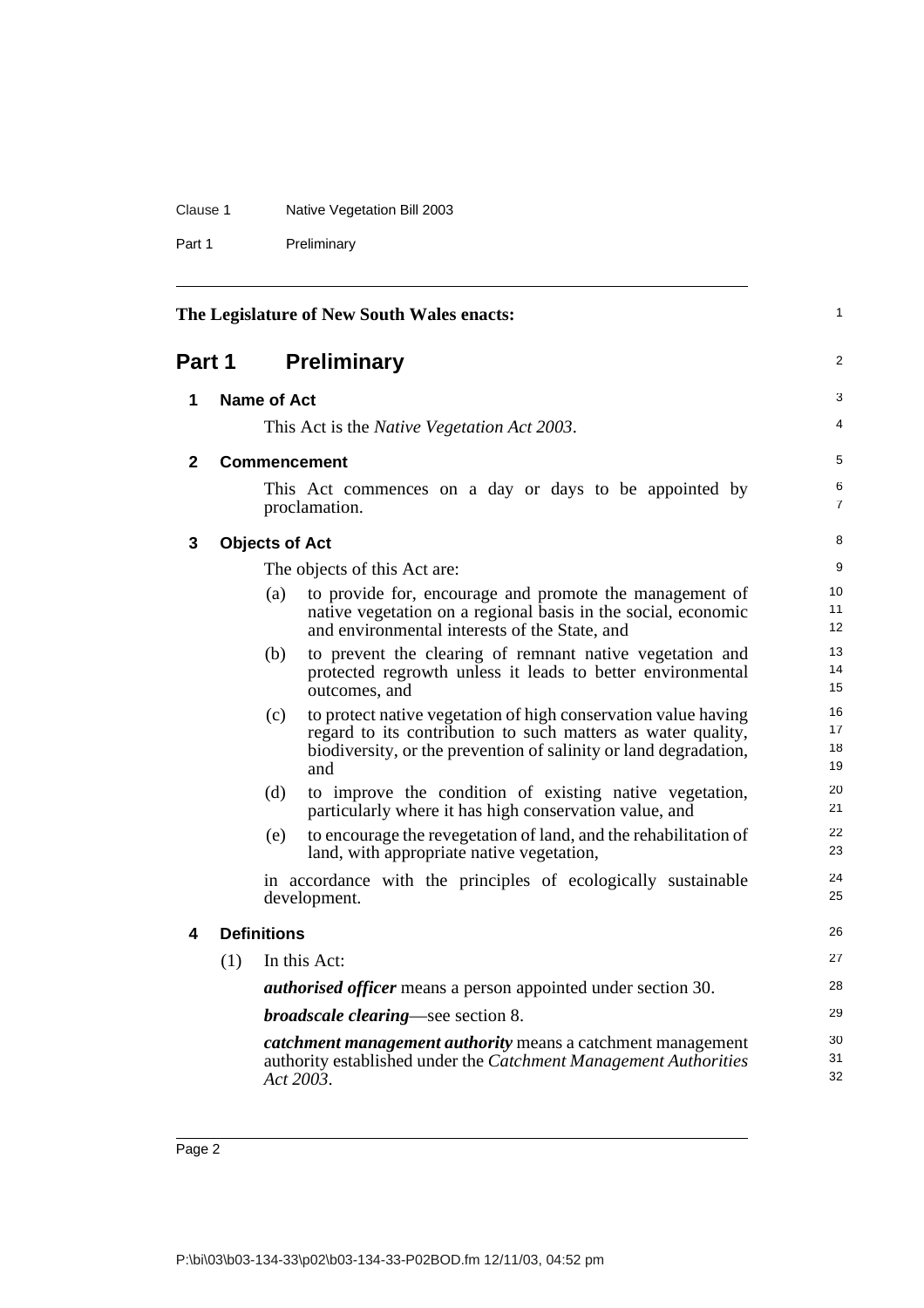| Native Vegetation Bill 2003 | Clause 4 |
|-----------------------------|----------|
| Preliminary                 | Part 1   |

|       | <i>clearing</i> native vegetation—see section 7.                                                                                                                                               | $\mathbf 1$    |
|-------|------------------------------------------------------------------------------------------------------------------------------------------------------------------------------------------------|----------------|
|       | <i>development consent</i> means development consent under Part 4 of<br>the EPA Act.                                                                                                           | 2<br>3         |
|       | <b>Director-General</b> means the Director-General of the Department of<br>Infrastructure, Planning and Natural Resources.                                                                     | 4<br>5         |
|       | <i>environmental planning instrument</i> has the same meaning as in the<br>EPA Act.                                                                                                            | 6<br>7         |
| 1979. | <b>EPA Act</b> means the <i>Environmental Planning and Assessment Act</i>                                                                                                                      | 8<br>9         |
|       | <i>exercise</i> a function includes perform a duty.                                                                                                                                            | 10             |
|       | <i>function</i> includes a power, authority or duty.                                                                                                                                           | 11             |
|       | <i>government agency</i> means any public or local authority, and<br>includes:                                                                                                                 | 12<br>13       |
| (a)   | a government department, State owned corporation and<br>council of a local government area, and                                                                                                | 14<br>15       |
| (b)   | the head of a government agency.                                                                                                                                                               | 16             |
|       | <i>groundcover</i> means any type of herbaceous vegetation.                                                                                                                                    | 17             |
|       | <i>landholder</i> means a person who owns land or who, whether by<br>reason of ownership or otherwise, is in lawful occupation or<br>possession, or has lawful management or control, of land. | 18<br>19<br>20 |
|       | <i>native vegetation</i> —see section 6.                                                                                                                                                       | 21             |
|       | property vegetation plan means a property vegetation plan that has<br>been approved under Part 4.                                                                                              | 22<br>23       |
|       | <i>protected regrowth—see section 10.</i>                                                                                                                                                      | 24             |
|       | <i>regrowth</i> —see section 9.                                                                                                                                                                | 25             |
|       | remnant native vegetation—see section 9.                                                                                                                                                       | 26             |
|       | <i>routine agricultural management activities</i> —see section 11.                                                                                                                             | 27             |
|       | wetland includes any shallow body of water (such as a marsh,<br>billabong, swamp or sedgeland) that is:                                                                                        | 28<br>29       |
| (a)   | inundated cyclically, intermittently or permanently with<br>water, and                                                                                                                         | 30<br>31       |
| (b)   | vegetated with wetland plant communities.                                                                                                                                                      | 32             |
|       | Notes in the text of this Act do not form part of this Act.                                                                                                                                    | 33             |
|       |                                                                                                                                                                                                |                |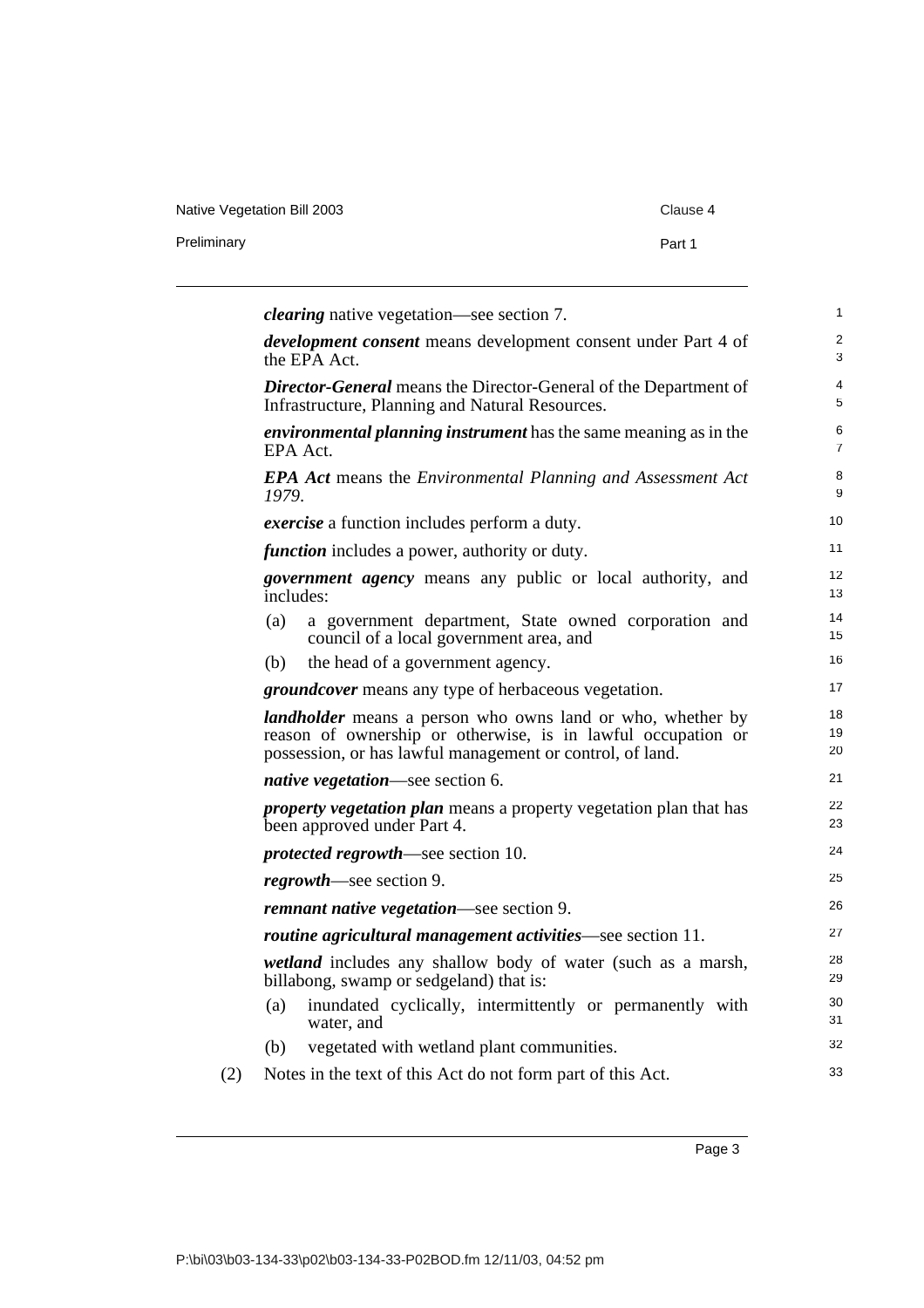#### Clause 5 Native Vegetation Bill 2003

Part 1 Preliminary

|  | Land excluded from operation of Act |  |
|--|-------------------------------------|--|
|--|-------------------------------------|--|

(1) This Act does not apply to the following land: (a) the land described or referred to in Part 1 of Schedule 1 (National park estate and other conservation areas),

(b) the land described or referred to in Part 2 of Schedule 1 (State forestry land),

- (c) the land described or referred to in Part 3 of Schedule 1 (Urban areas).
- (2) The regulations may amend Schedule 1.
- (3) A regulation amending Schedule 1 to extend the area of land described or referred to in that Schedule is not to be made unless the Minister certifies to the Governor that adequate provision has been made in environmental planning instruments or other statutory instruments applying to that additional area for the conservation and management of native vegetation.

**Note.** If land is excluded from the operation of this Act, the land will continue to be subject to any local environmental plan that applies to the land.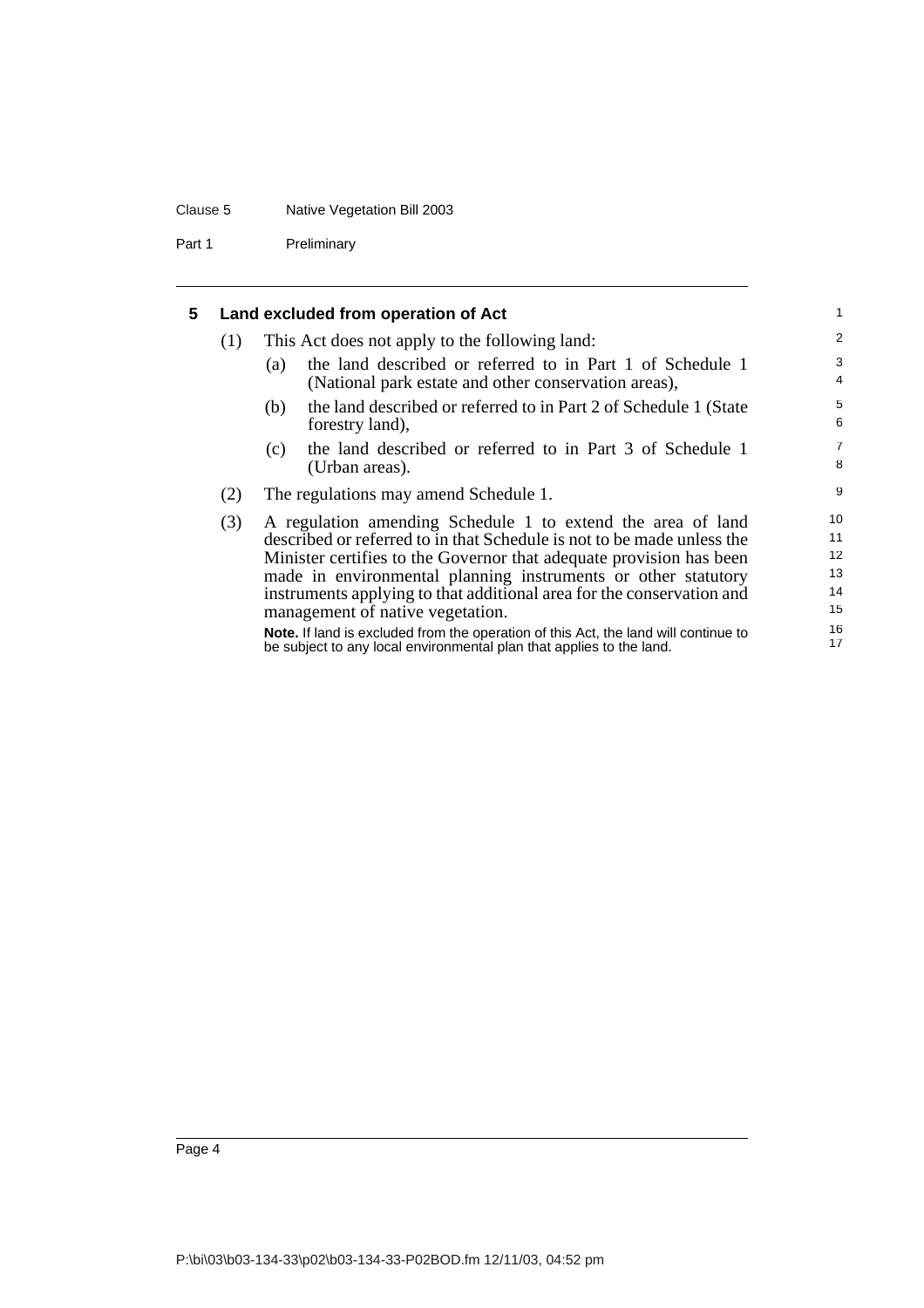Native Vegetation Bill 2003 Clause 6

Key concepts **Part 2** 

#### **Part 2 Key concepts 6 Meaning of native vegetation** (1) For the purposes of this Act, *native vegetation* means any of the following types of indigenous vegetation: (a) trees (including any sapling or shrub, or any scrub), (b) understorey plants, (c) groundcover (being any type of herbaceous vegetation), (d) plants occurring in a wetland. (2) Vegetation is *indigenous* if it is of a species of vegetation, or if it comprises species of vegetation, that existed in the State before European settlement. (3) For the purposes of this Act, *native vegetation* does not include any mangroves, seagrasses or any other type of marine vegetation to which section 205 of the *Fisheries Management Act 1994* applies. **7 Meaning of clearing native vegetation** For the purposes of this Act, *clearing* native vegetation means any one or more of the following: (a) cutting down, felling, thinning, logging or removing native vegetation, (b) killing, destroying, poisoning, ringbarking, uprooting or burning native vegetation, (c) any other act that is intended or reasonably likely to kill native vegetation. **8 Meaning of broadscale clearing** For the purposes of this Act, *broadscale clearing* of native vegetation means the clearing of any remnant native vegetation or protected regrowth. **Note.** See sections 14 (3) and 25 and the provisions of sections 17–21. **9 Meanings of remnant native vegetation and regrowth** (1) For the purposes of this Act, *remnant native vegetation* means any native vegetation other than regrowth. (2) For the purposes of this Act, *regrowth* means any native vegetation that has regrown since the earlier of the following dates: 1  $\mathfrak{p}$ 3 4 5 6 7 8 9 10 11 12 13 14 15 16 17 18 19 20 21 22 23 24 25 26 27 28 29 30 31 32 33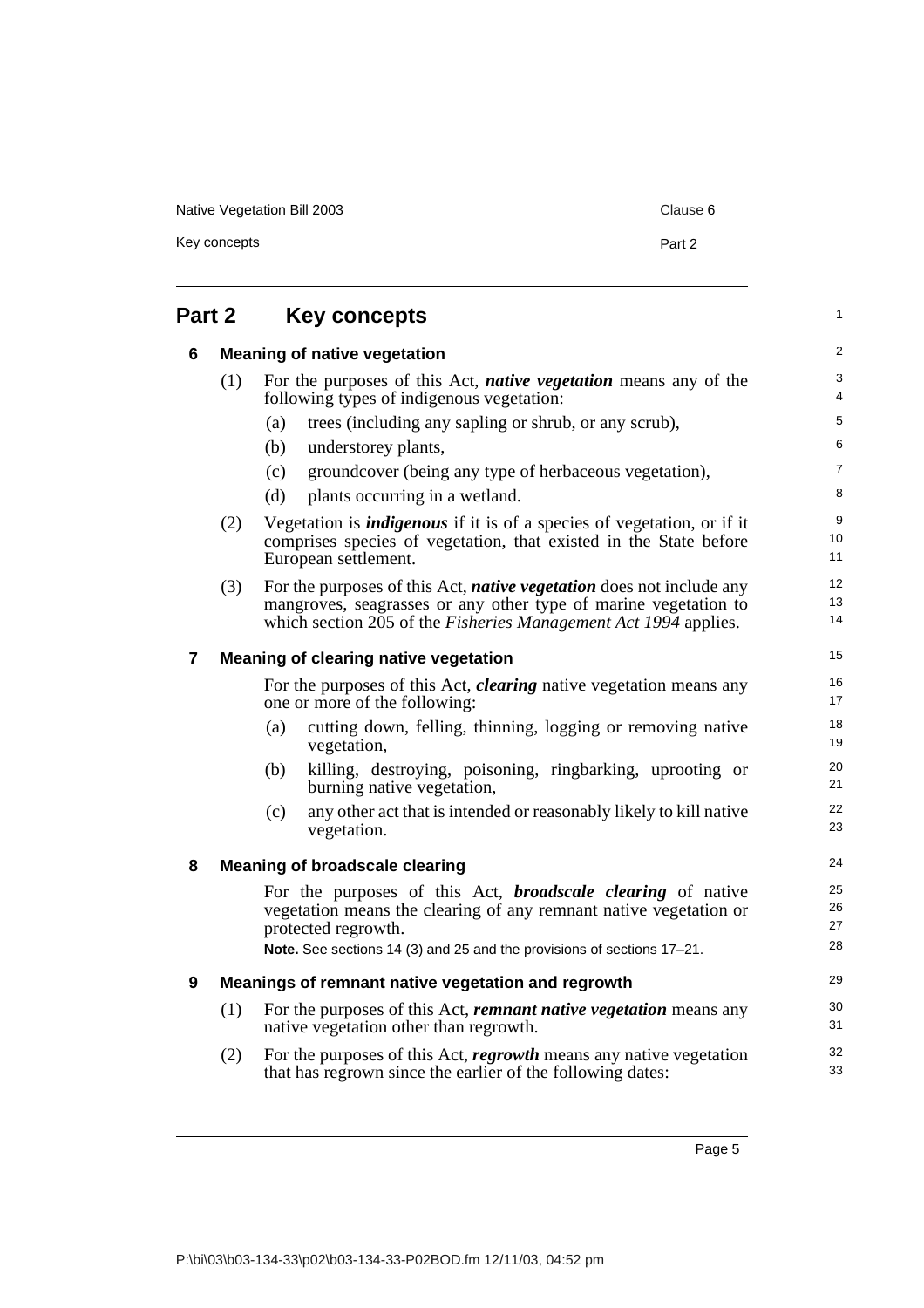#### Clause 10 Native Vegetation Bill 2003

Part 2 Key concepts

|    |     | (a)<br>1 January 1983 in the case of land in the Western Division and<br>1 January 1990 in the case of other land,                                                                                            | 1<br>2                   |
|----|-----|---------------------------------------------------------------------------------------------------------------------------------------------------------------------------------------------------------------|--------------------------|
|    |     | the date provided in a property vegetation plan for the<br>(b)<br>purposes of this definition (being a date based on existing<br>rotational farming practices).                                               | 3<br>4<br>5              |
|    |     | Regrowth does not include any native vegetation that has regrown<br>following unlawful clearing or following clearing caused by<br>bushfire, flood, or drought or other natural cause.                        | 6<br>$\overline{7}$<br>8 |
| 10 |     | <b>Meaning of protected regrowth</b>                                                                                                                                                                          | 9                        |
|    | (1) | For the purposes of this Act, <i>protected regrowth</i> means any native<br>vegetation that is regrowth and that is identified as protected<br>regrowth for the purposes of this Act in:                      | 10<br>11<br>12           |
|    |     | (a)<br>a property vegetation plan, or                                                                                                                                                                         | 13                       |
|    |     | an environmental planning instrument, or<br>(b)                                                                                                                                                               | 14                       |
|    |     | a natural resource management plan of a kind prescribed by<br>(c)<br>the regulations, or                                                                                                                      | 15<br>16                 |
|    |     | (d)<br>an interim protection order under this section.                                                                                                                                                        | 17                       |
|    | (2) | The Minister may make and publish an interim protection order for<br>the purpose of protecting regrowth from being cleared pending an<br>assessment of whether it should be identified as protected regrowth. | 18<br>19<br>20           |
|    | (3) | The regulations may make provision for or with respect to the<br>making, duration and revocation of, and other matters relating to,<br>interim protection orders under this section.                          | 21<br>22<br>23           |
|    | (4) | The landholder of any land affected by an interim protection order<br>under this section may appeal to the Land and Environment Court<br>against the making of the order.                                     | 24<br>25<br>26           |
| 11 |     | Meaning of routine agricultural management activities                                                                                                                                                         | 27                       |
|    | (1) | For the purposes of this Act, <i>routine agricultural management</i><br><i>activities</i> mean any of the following activities on land carried out by<br>or on behalf of the landholder:                      | 28<br>29<br>30           |
|    |     | sustainable grazing of groundcover that is not likely to result<br>(a)<br>in the substantial long-term decline in the structure and<br>composition of the native vegetation,                                  | 31<br>32<br>33           |
|    |     | $(h)$ the construction operation and maintenance of the following                                                                                                                                             | 34                       |

(b) the construction, operation and maintenance of the following rural infrastructure:

35 36

(i) dams,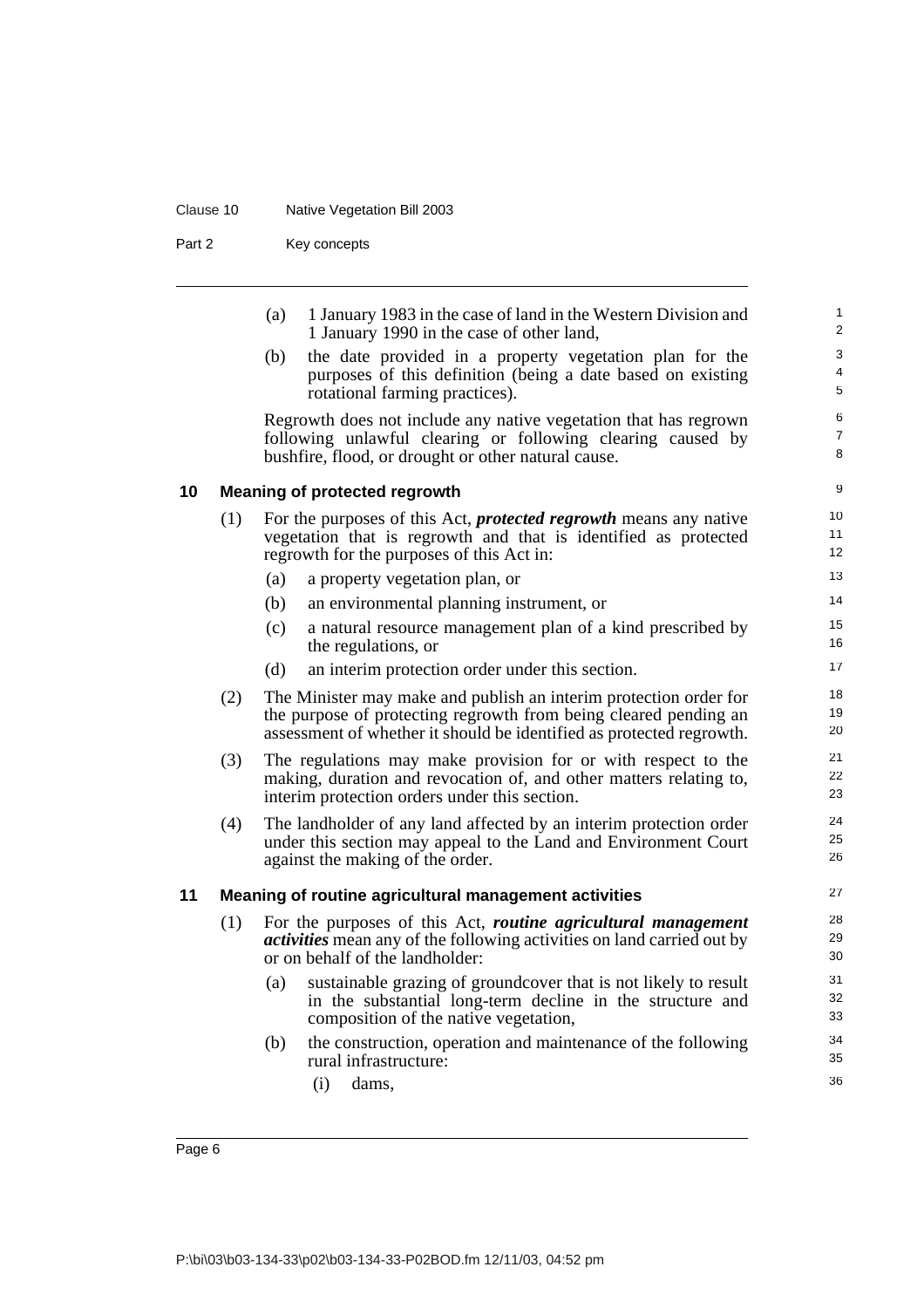Native Vegetation Bill 2003 Clause 11

Key concepts **Part 2** 

| $\mathbf{1}$<br>$\overline{2}$<br>3 | permanent fences with a cleared buffer on both sides of<br>(ii)<br>up to 20 metres in the Western Division and 10 metres<br>in other areas.                                     |     |
|-------------------------------------|---------------------------------------------------------------------------------------------------------------------------------------------------------------------------------|-----|
| $\overline{4}$                      | (iii)<br>buildings with a cleared curtilage of up to 2 hectares,                                                                                                                |     |
| 5<br>6                              | air strips in the Western Division with cleared buffers<br>(iv)<br>required to meet aviation industry requirements,                                                             |     |
| $\overline{7}$<br>$\,8\,$           | windmills or bores with cleared buffers of not more<br>(v)<br>than 3 metres,                                                                                                    |     |
| 9<br>10                             | (vi)<br>stockyards with cleared buffers of not more than 3<br>metres,                                                                                                           |     |
| 11<br>12                            | (vii)<br>farm roads with a width (including buffers) of not more<br>than 5 metres,                                                                                              |     |
| 13                                  | the collection of firewood (except for commercial purposes),                                                                                                                    | (c) |
| 14<br>15                            | the harvesting or other clearing of native vegetation planted<br>for commercial purposes,                                                                                       | (d) |
| 16<br>17<br>18                      | the lopping of native vegetation for stock fodder (including<br>uprooting mulga in the Western Division) in areas officially<br>declared to be drought affected,                | (e) |
| 19<br>20                            | traditional Aboriginal cultural activities (except commercial<br>activities),                                                                                                   | (f) |
| 21<br>22<br>23                      | the maintenance of public utilities (such as those associated<br>with the transmission of electricity, the supply of water, the<br>supply of gas and electronic communication), | (g) |
| 24<br>25<br>26                      | any activity reasonably considered necessary to remove or<br>reduce an imminent risk of serious personal injury or damage<br>to property.                                       | (h) |
| 27<br>28<br>29                      | The regulations may extend, limit or vary the activities that are<br>routine agricultural management activities, and subsection (1) is to<br>be construed accordingly.          | (2) |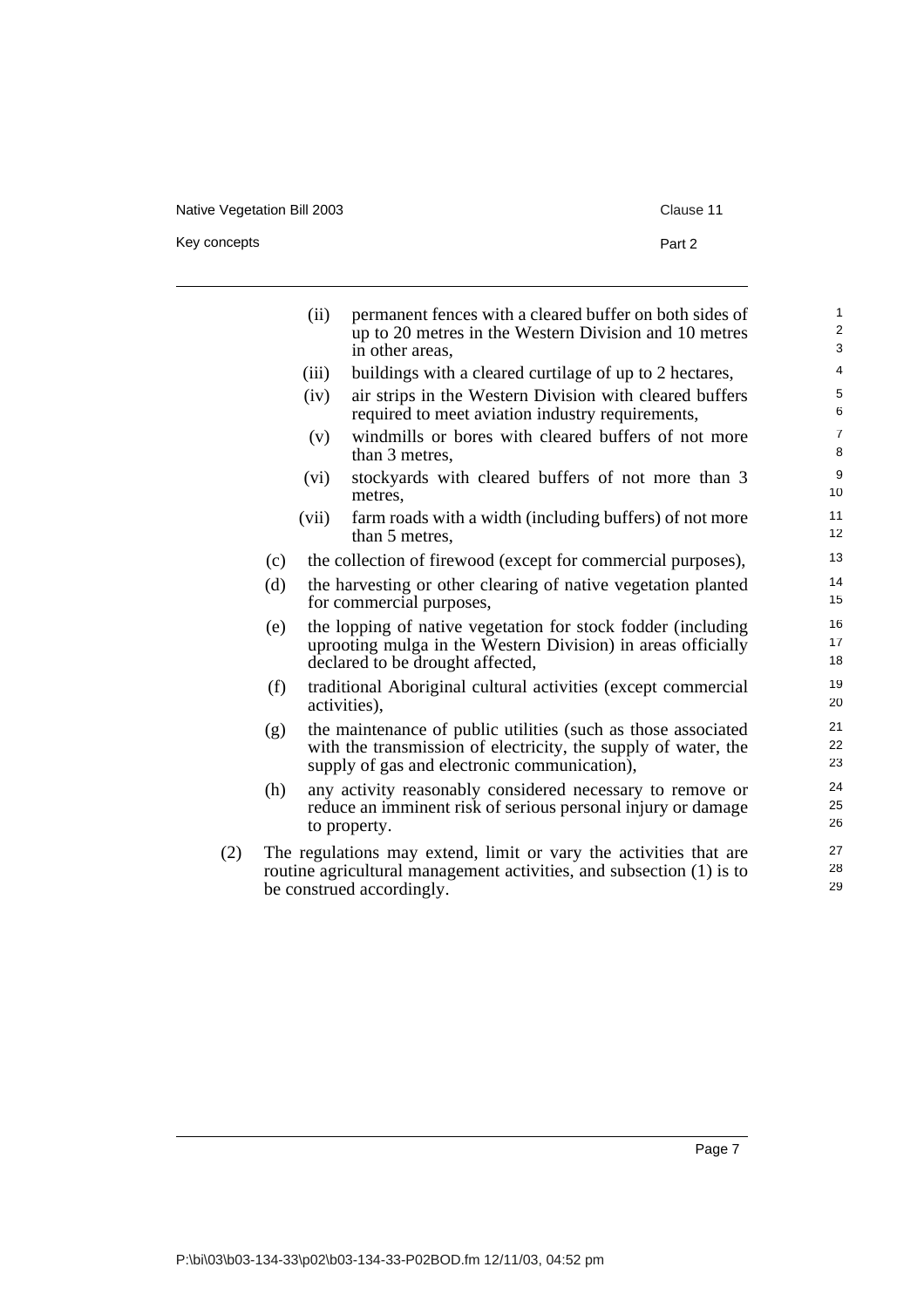#### Clause 12 Native Vegetation Bill 2003

Part 3 Clearing native vegetation

| Part 3 |                   | <b>Clearing native vegetation</b>                                                                                                                                                                                                                                                                                                                                                                                                                                                                             | $\mathbf{1}$                         |
|--------|-------------------|---------------------------------------------------------------------------------------------------------------------------------------------------------------------------------------------------------------------------------------------------------------------------------------------------------------------------------------------------------------------------------------------------------------------------------------------------------------------------------------------------------------|--------------------------------------|
|        | <b>Division 1</b> | <b>Control of clearing</b>                                                                                                                                                                                                                                                                                                                                                                                                                                                                                    | 2                                    |
| 12     |                   | <b>Clearing requiring approval</b>                                                                                                                                                                                                                                                                                                                                                                                                                                                                            | 3                                    |
|        | (1)               | Native vegetation must not be cleared except in accordance with:                                                                                                                                                                                                                                                                                                                                                                                                                                              | 4                                    |
|        |                   | a development consent granted in accordance with this Act, or<br>(a)                                                                                                                                                                                                                                                                                                                                                                                                                                          | 5                                    |
|        |                   | (b)<br>a property vegetation plan.                                                                                                                                                                                                                                                                                                                                                                                                                                                                            | 6                                    |
|        | (2)               | This section is subject to Divisions 2 and 3.                                                                                                                                                                                                                                                                                                                                                                                                                                                                 | $\overline{7}$                       |
|        | (3)               | A person who carries out or authorises the carrying out of clearing<br>in contravention of this section is guilty of an offence and is liable<br>to the maximum penalty provided for under section 126 of the EPA<br>Act for a contravention of that Act.<br>Note. Clearing that is subject to this Part includes (subject to permitted or<br>excluded clearing) clearing of invasive scrub for existing land use, clearing to<br>intensify or change land use, clearing for commercial firewood, clearing to | 8<br>9<br>10<br>11<br>12<br>13<br>14 |
| 13     |                   | maintain long term rotational regimes and clearing of remnant native vegetation.<br>Sections 14 (3) and 25 (2) apply to any such broadscale clearing.<br>Minister is consent authority for clearing                                                                                                                                                                                                                                                                                                           | 15<br>16<br>17                       |
|        |                   | For the purposes of the EPA Act, the Minister is the consent<br>authority for any development application made under that Act for<br>any clearing of native vegetation that requires development consent<br>because of this Act.                                                                                                                                                                                                                                                                              | 18<br>19<br>20<br>21                 |
| 14     |                   | <b>Granting of development consent</b>                                                                                                                                                                                                                                                                                                                                                                                                                                                                        | 22                                   |
|        | (1)               | If development consent is, because of this Act, required to clear<br>native vegetation, Part 4 of the EPA Act applies to the granting of<br>the development consent, subject to this Division.                                                                                                                                                                                                                                                                                                                | 23<br>24<br>25                       |
|        | (2)               | In determining an application for development consent under this<br>Act, the Minister is to have regard to any relevant provisions of<br>catchment action plans of catchment management authorities, and<br>to other matters required by the regulations.                                                                                                                                                                                                                                                     | 26<br>27<br>28<br>29                 |
|        | (3)               | Development consent for broadscale clearing is not to be granted<br>unless the Minister is satisfied that the clearing concerned will<br>improve or maintain environmental outcomes.                                                                                                                                                                                                                                                                                                                          | 30<br>31<br>32                       |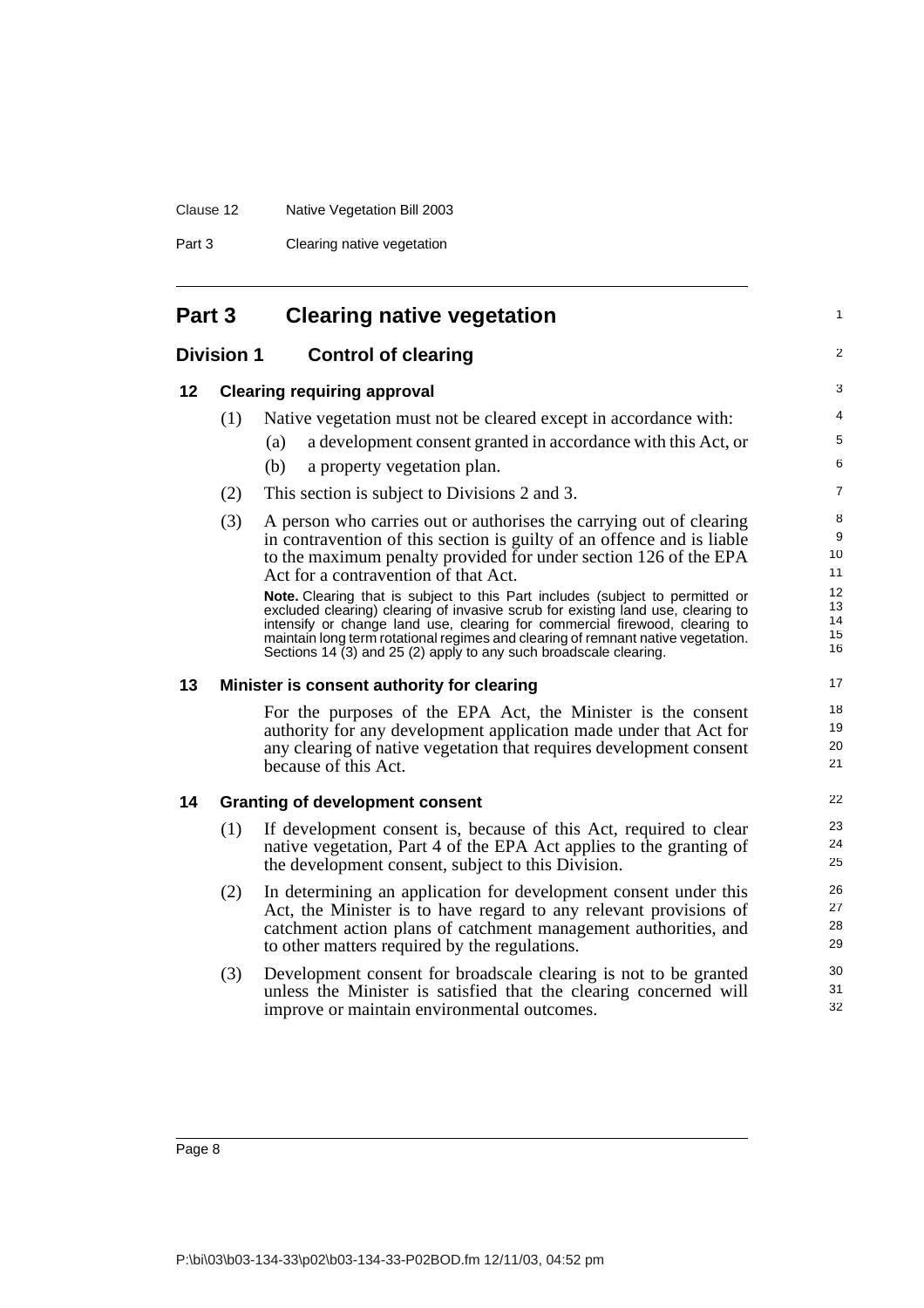| 15 | <b>Regulations</b> |                                                                                                                                                                             |
|----|--------------------|-----------------------------------------------------------------------------------------------------------------------------------------------------------------------------|
|    |                    | The regulations may make provision for or with respect to the<br>following:                                                                                                 |
|    | (a)                | clearing principles or other matters to which the Minister<br>must or may have regard in determining an application for<br>development consent under Part 4 of the EPA Act, |
|    | (b)                | the exclusion of matters required to be considered under Part<br>4 of the EPA Act,                                                                                          |
|    | (c)                | the circumstances in which broadscale clearing is to be<br>regarded as improving or maintaining environmental<br>outcomes for the purposes of development consent,          |

- (d) the circumstances in which development consent for clearing is not to be granted,
- (e) the keeping of a public register by the Director-General relating to development consents granted by the Minister under this Act and applications for such consents.

#### **16 Relationship to Part 5 of EPA Act**

Part 5 of the EPA Act does not apply to any clearing carried out in accordance with this Part, and any such clearing is not an activity for the purposes of Part 5 of the EPA Act.

#### **Division 2 Permitted clearing**

#### **17 Application**

- (1) This Division sets out the clearing of native vegetation that is permitted to be carried out without the authority conferred by a development consent or property vegetation plan.
- (2) This Division does not permit clearing without an approval or other authority required by another Act or in contravention of another Act.

#### **18 Clearing of non-protected regrowth permitted**

- (1) Clearing of native vegetation that is only regrowth, but not protected regrowth, is permitted.
- (2) This section is subject to any exclusion in a property vegetation plan.

Page 9

21

Native Vegetation Bill 2003 **Clause 15** Clause 15

Clearing native vegetation example of the part 3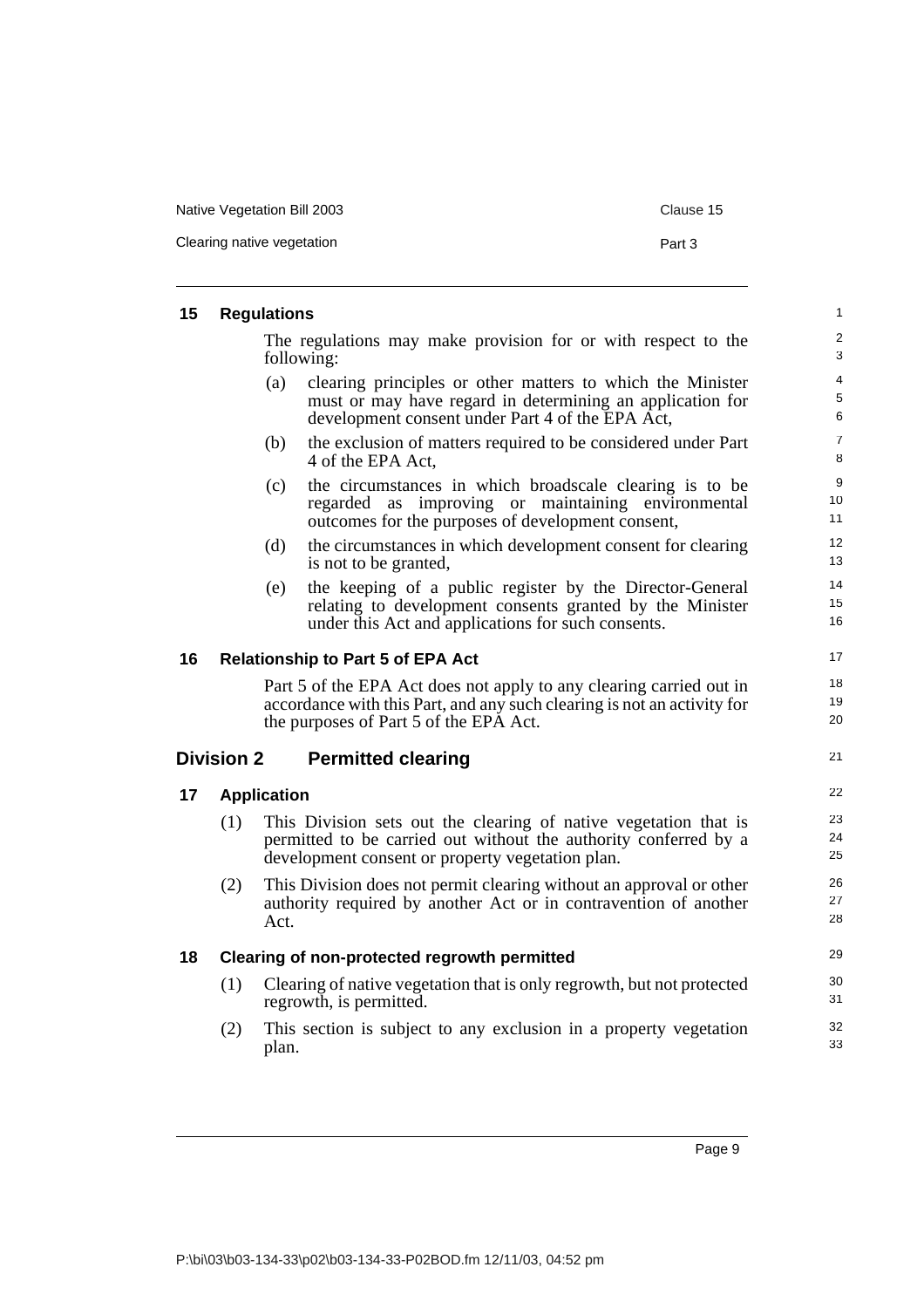#### Clause 19 Native Vegetation Bill 2003

Part 3 Clearing native vegetation

| 19 |                   |       | Clearing for routine agricultural management activities permitted                                                                                                                                                                    | $\mathbf{1}$                       |
|----|-------------------|-------|--------------------------------------------------------------------------------------------------------------------------------------------------------------------------------------------------------------------------------------|------------------------------------|
|    | (1)               |       | Clearing of native vegetation only for the purposes of, and to the<br>minimum extent necessary for, routine agricultural management<br>activities is permitted.                                                                      | 2<br>3<br>4                        |
|    | (2)               |       | Any such clearing for a work, building or structure is not permitted<br>before the grant of any statutory approval or other authority required<br>for the work, building or structure.                                               | $\,$ 5 $\,$<br>6<br>$\overline{7}$ |
|    | (3)               | plan. | This section is subject to any exclusion in a property vegetation                                                                                                                                                                    | 8<br>$\boldsymbol{9}$              |
| 20 |                   |       | <b>Clearing of certain groundcover permitted</b>                                                                                                                                                                                     | 10                                 |
|    |                   |       | The clearing of native vegetation that comprises only ground cover<br>is permitted if:                                                                                                                                               | 11<br>12                           |
|    |                   | (a)   | the vegetation comprises less than 50% of indigenous species<br>of vegetation, and                                                                                                                                                   | 13<br>14                           |
|    |                   | (b)   | that percentage is calculated in accordance with the<br>regulations.                                                                                                                                                                 | 15<br>16                           |
|    | <b>Division 3</b> |       | <b>Excluded clearing</b>                                                                                                                                                                                                             | 17                                 |
| 21 |                   |       | <b>Legislative exclusions</b>                                                                                                                                                                                                        | 18                                 |
|    |                   |       | This Act does not apply to the following types of clearing of native<br>vegetation:                                                                                                                                                  | 19<br>20                           |
|    |                   | (a)   | any clearing authorised under the State Emergency and<br>Rescue Management Act 1989 in relation to an emergency                                                                                                                      | 21<br>22                           |
|    |                   |       | within the meaning of that Act,                                                                                                                                                                                                      | 23                                 |
|    |                   | (b)   | any clearing authorised under the Rural Fires Act 1997 in<br>relation to any emergency fire fighting act within the meaning<br>of that Act,                                                                                          | 24<br>25<br>26                     |
|    |                   | (c)   | any clearing carried out in accordance with a bush fire<br>management plan under the Rural Fires Act 1997,                                                                                                                           | 27<br>28                           |
|    |                   | (d)   | any clearing authorised under the <i>Noxious</i> Weeds Act 1993,                                                                                                                                                                     | 29                                 |
|    |                   | (e)   | any clearing carried out in accordance with a property<br>management plan approved by the Director-General of the<br>Department of Environment and Conservation for the<br>purposes of the Threatened Species Conservation Act 1995, | 30<br>31<br>32<br>33               |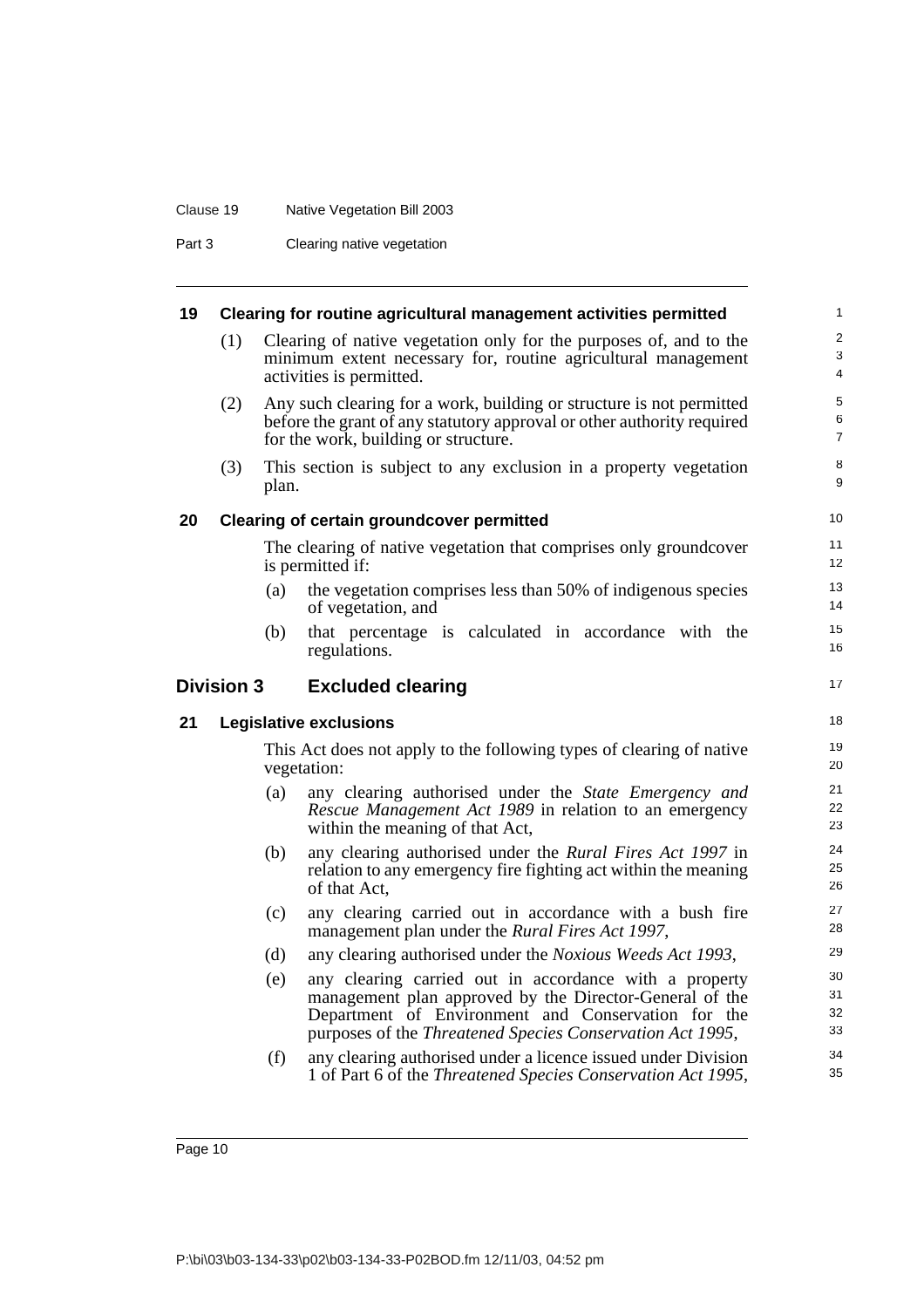Native Vegetation Bill 2003 Clause 21

Clearing native vegetation **Part 3** 

| $\mathbf{1}$<br>2<br>3         | any clearing that is, or that is part of, designated development<br>within the meaning of the EPA Act and for which<br>development consent has been granted under that Act,                                                                                                             | (g) |
|--------------------------------|-----------------------------------------------------------------------------------------------------------------------------------------------------------------------------------------------------------------------------------------------------------------------------------------|-----|
| 4<br>5<br>6                    | any clearing that is, or is part of, an activity carried out by a<br>determining authority within the meaning of Part 5 of the EPA<br>Act if the determining authority has complied with that Part,                                                                                     | (h) |
| $\overline{7}$<br>8<br>9<br>10 | any clearing that is, or is part of, an activity carried out in<br>accordance with an approval of a determining authority<br>within the meaning of Part 5 of the EPA Act if the<br>determining authority has complied with that Part,                                                   | (i) |
| 11<br>12                       | any clearing authorised to be carried out under Division 3 or<br>4 of Part 7 of the Fisheries Management Act 1994,                                                                                                                                                                      | (j) |
| 13<br>14                       | any clearing authorised under a licence issued under Division<br>6 of Part 7A of the Fisheries Management Act 1994,                                                                                                                                                                     | (k) |
| 15<br>16<br>17                 | any clearing carried out in accordance with a licence issued<br>under section 131 of the National Parks and Wildlife Act<br>1974,                                                                                                                                                       | (1) |
| 18                             | any clearing authorised under the <i>Mining Act 1992</i> ,                                                                                                                                                                                                                              | (m) |
| 19<br>20                       | any clearing authorised under the <i>Petroleum (Onshore)</i> Act<br>1991,                                                                                                                                                                                                               | (n) |
| 21<br>22<br>23<br>24<br>25     | any clearing that consists of plantation operations within the<br>meaning of the Plantations and Reafforestation Act 1999 on<br>an authorised plantation in accordance with any conditions of<br>the authorisation and with the Plantations and Reafforestation<br>Code under that Act, | (0) |
| 26<br>27<br>28                 | any clearing that involves the removal or lopping of any tree<br>or other vegetation in accordance with section 88 of the Roads<br>Act 1993,                                                                                                                                            | (p) |
| 29<br>30                       | any clearing carried out in accordance with a consent under<br>Division 3 of Part 9 of the <i>Roads Act 1993</i> ,                                                                                                                                                                      | (q) |
| 31<br>32                       | any clearing carried out in accordance with a permit under<br>Part 3A of the Rivers and Foreshores Improvement Act 1948,                                                                                                                                                                | (r) |
| 33<br>34<br>35                 | any clearing associated with the control of burrowing or den-<br>making animals that is authorised under the Rural Lands<br>Protection Act 1998,                                                                                                                                        | (s) |
| 36<br>37<br>38                 | any clearing for the purpose of a survey under the Surveying<br>Act 2002 that is undertaken by or under the direction of a<br>surveyor,                                                                                                                                                 | (t) |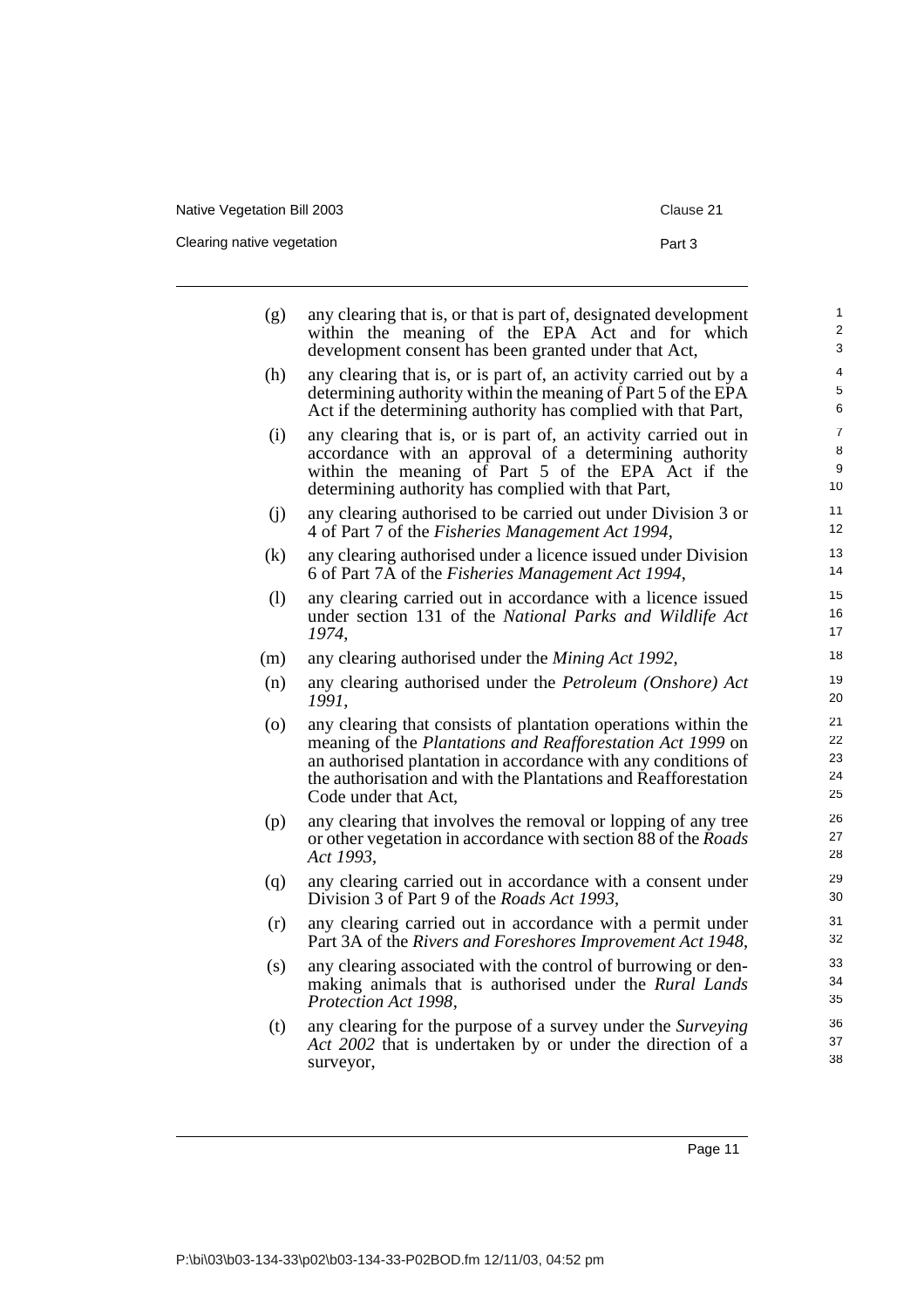#### Clause 21 Native Vegetation Bill 2003

Part 3 Clearing native vegetation

(u) any clearing carried out in accordance with a licence, permit, authority or approval under the *Water Act 1912* or the *Water Management Act 2000*.

1 2 3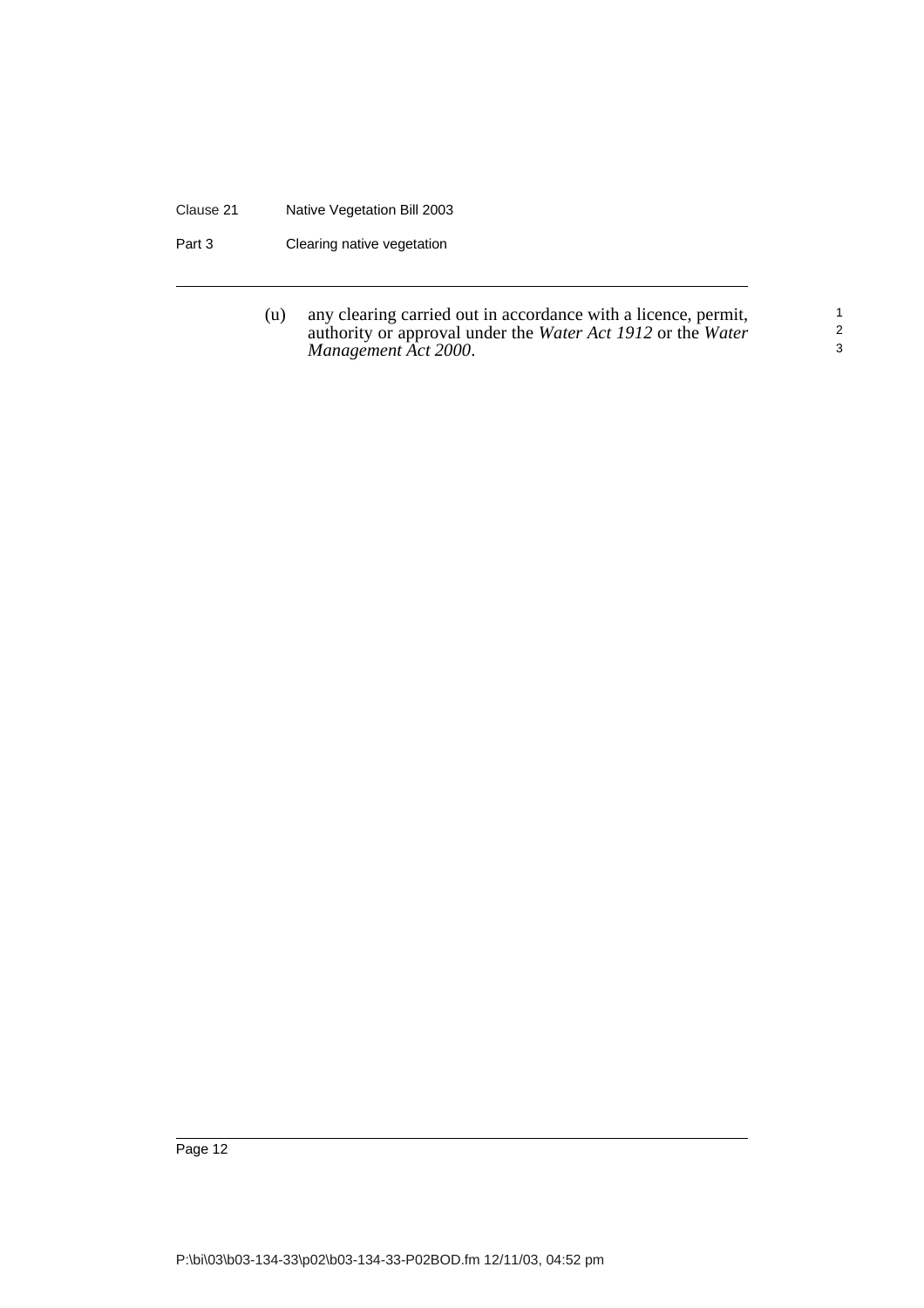Native Vegetation Bill 2003 Clause 22

Property vegetation plans

| Part 4 |     |           | <b>Property vegetation plans</b>                                                                                                                                                    | 1                       |
|--------|-----|-----------|-------------------------------------------------------------------------------------------------------------------------------------------------------------------------------------|-------------------------|
| 22     |     |           | Landholders may submit plans                                                                                                                                                        | $\overline{\mathbf{c}}$ |
|        | (1) |           | A landholder or group of landholders may submit a draft property<br>vegetation plan to the Director-General for approval by the Minister<br>under this Part.                        | 3<br>4<br>5             |
|        | (2) |           | A draft plan cannot be submitted for approval without the consent<br>in writing of:                                                                                                 | 6<br>7                  |
|        |     | (a)       | all landholders of land to which the plan applies, and                                                                                                                              | 8                       |
|        |     | (b)       | any person who has an interest in the land prescribed by the<br>regulations.                                                                                                        | 9<br>10                 |
|        | (3) |           | A draft plan is to comply with any other requirements prescribed by<br>the regulations.                                                                                             | 11<br>12                |
| 23     |     |           | <b>Plans require Ministerial approval</b>                                                                                                                                           | 13                      |
|        |     | Minister. | A property vegetation plan has effect only if it is approved by the                                                                                                                 | 14<br>15                |
|        |     |           | Note. Section 43 permits the Minister to delegate this function to a catchment<br>management authority or other government agency.                                                  | 16<br>17                |
| 24     |     |           | <b>Content of plans</b>                                                                                                                                                             | 18                      |
|        |     |           | A property vegetation plan may make provision for native<br>vegetation management on the land to which it applies, including<br>the following:                                      | 19<br>20<br>21          |
|        |     | (a)       | proposals for clearing native vegetation on the land (called a<br>"development PVP"),                                                                                               | 22<br>23                |
|        |     | (b)       | the identification of native vegetation on the land as regrowth<br>(called a "continuing use PVP"),                                                                                 | 24<br>25                |
|        |     | (c)       | proposals relating to the carrying out or funding of native<br>vegetation management activities by catchment management<br>authorities or other bodies (called an "incentive PVP"), | 26<br>27<br>28          |
|        |     | (d)       | provisions excluding clearing for routine agricultural<br>management activities from being permitted clearing,                                                                      | 29<br>30                |
|        |     | (e)       | such other provisions as are prescribed by the regulations.                                                                                                                         | 31                      |
| 25     |     |           | Plans proposing broadscale clearing                                                                                                                                                 | 32                      |
|        | (1) |           | This section applies to a property vegetation plan that proposes<br>broadscale clearing of native vegetation.                                                                       | 33<br>34                |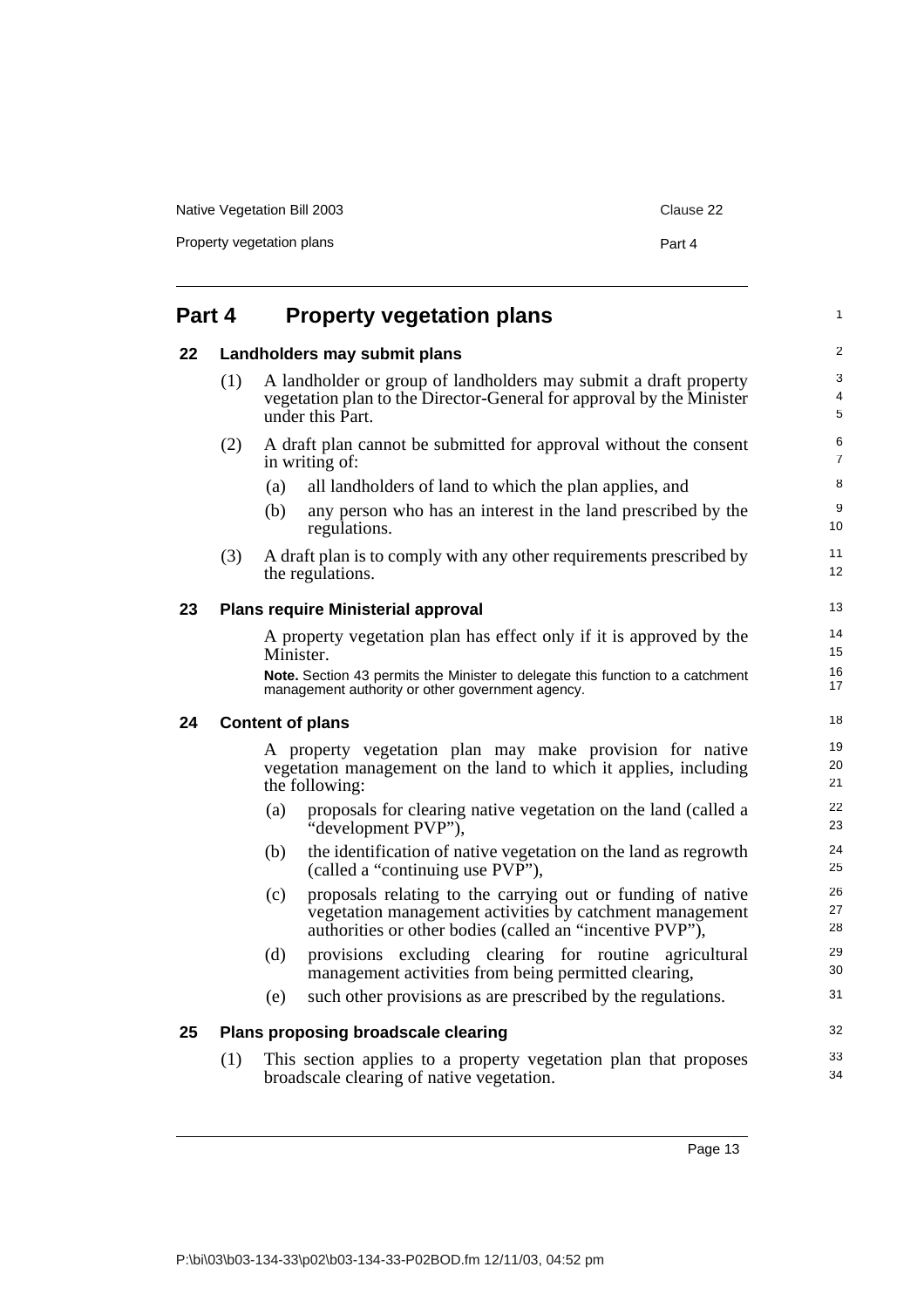#### Clause 26 Native Vegetation Bill 2003

Part 4 Property vegetation plans

|    | (2) | The Minister is not to approve such a plan unless the clearing<br>concerned will improve or maintain environmental outcomes.                                                                                                                                            | 1<br>$\boldsymbol{2}$             |
|----|-----|-------------------------------------------------------------------------------------------------------------------------------------------------------------------------------------------------------------------------------------------------------------------------|-----------------------------------|
| 26 |     | <b>Duration of plans</b>                                                                                                                                                                                                                                                | 3                                 |
|    | (1) | A property vegetation plan has effect for such period as is specified<br>in the plan, subject to a maximum period of $15$ years in the case of<br>provisions of the plan for the clearing of native vegetation.                                                         | $\overline{\mathbf{4}}$<br>5<br>6 |
|    | (2) | A property vegetation plan:                                                                                                                                                                                                                                             | $\overline{7}$                    |
|    |     | may be varied by the landholder with the approval of the<br>(a)<br>Minister, and                                                                                                                                                                                        | 8<br>9                            |
|    |     | (b)<br>may be terminated in accordance with the regulations by the<br>Minister, by notice to the landholder of the land to which it<br>applies, for the reasons stated in the notice.                                                                                   | 10<br>11<br>12                    |
|    | (3) | The regulations may make provision for reviews of property<br>vegetation plans after 10 years or another specified period.                                                                                                                                              | 13<br>14                          |
|    | (4) | A property vegetation plan continues to have effect despite any<br>change in the landholders of the land concerned.                                                                                                                                                     | 15<br>16                          |
| 27 |     | Registered plan to run with land                                                                                                                                                                                                                                        | 17                                |
|    | (1) | The landholders and other persons having a prescribed interest in<br>land to which a property vegetation plan applies (the <i>parties to the</i><br><i>plan</i> ) may consent to the registration of the plan in accordance with<br>this section.                       | 18<br>19<br>20<br>21              |
|    | (2) | On being notified by the Director-General that a property vegetation<br>plan has been approved by the Minister and the parties to the plan<br>have consented to the registration of the plan, the Registrar-General<br>is required:                                     | 22<br>23<br>24<br>25              |
|    |     | to register the plan in the General Register of Deeds, and<br>(a)                                                                                                                                                                                                       | 26                                |
|    |     | (b)<br>if appropriate, make an entry:                                                                                                                                                                                                                                   | 27                                |
|    |     | (i)<br>in the Register kept under the Real Property Act 1900,<br><b>or</b>                                                                                                                                                                                              | 28<br>29                          |
|    |     | in any official record relating to Crown land,<br>(ii)                                                                                                                                                                                                                  | 30                                |
|    |     | which relates to the land to which the plan applies.                                                                                                                                                                                                                    | 31                                |
|    | (3) | A plan that has been registered by the Registrar-General in<br>accordance with this section is binding on, and is enforceable by and<br>against, the successors in title to the parties to the plan. Those<br>successors in title are taken to have notice of the plan. | 32<br>33<br>34<br>35              |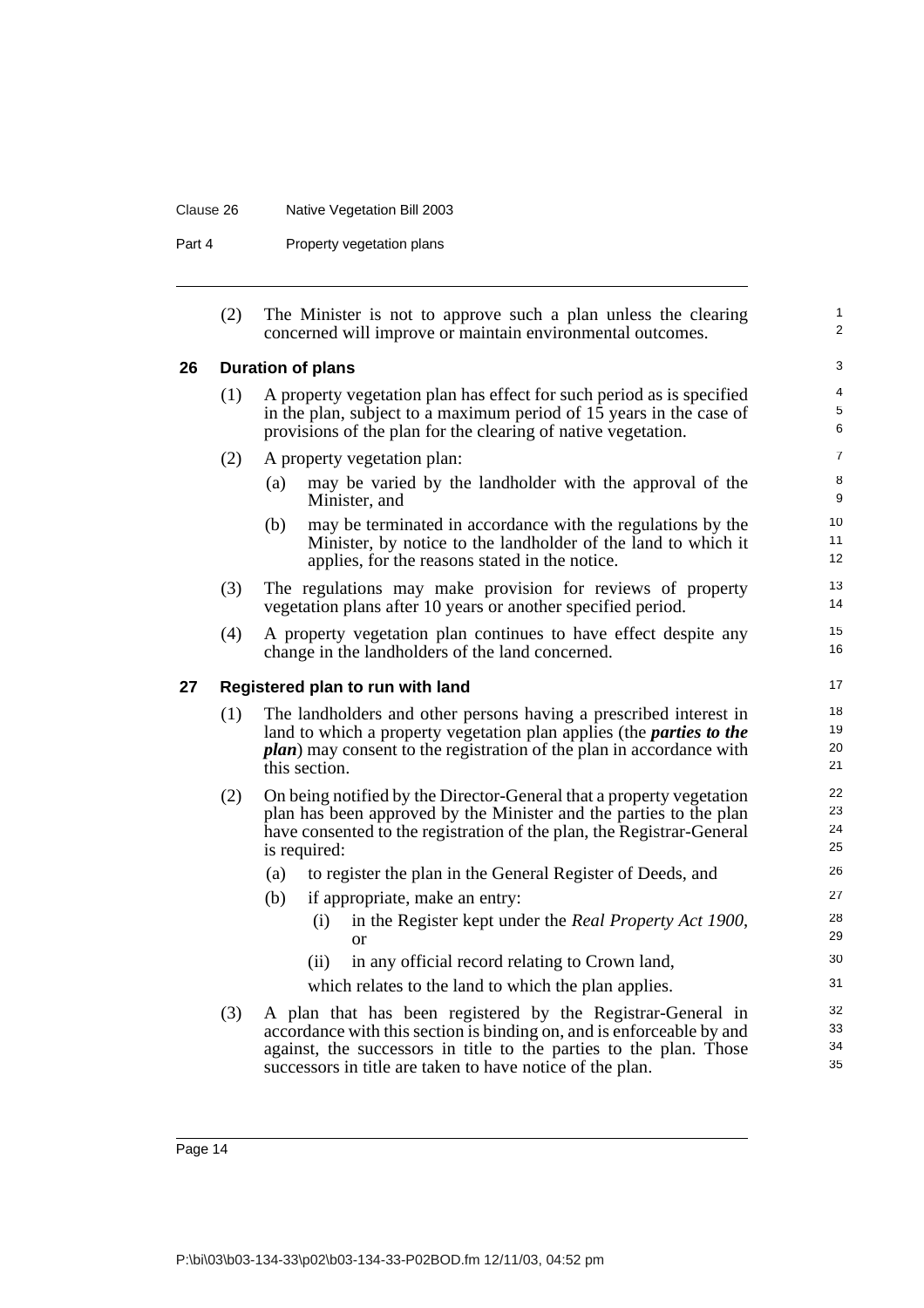| Native Vegetation Bill 2003 | Clause 28 |
|-----------------------------|-----------|
| Property vegetation plans   | Part 4    |

- (4) A property vegetation plan relating to land under the *Real Property Act 1900* about which an entry is made in a folio is an interest recorded in the folio for the purposes of section 42 of that Act.
- (5) A reference in this section to a property vegetation plan includes a reference to any part of the plan or to any variation or termination of the plan.
- (6) In this section:

*successors in title* includes a mortgagee, chargee, covenant chargee or other person, in possession of land to which a property vegetation plan applies pursuant to a mortgage, charge, positive covenant or other encumbrance entered into before the registration of the plan.

#### **28 Regulations**

The regulations may make provision for or with respect to property vegetation plans, including the following:

- (a) matters to which the Minister must or may have regard in determining whether to approve such a plan,
- (b) the circumstances in which clearing is to be regarded as improving or maintaining environmental outcomes for the purposes of any such plan,
- (c) the circumstances in which any such plan is not to be approved,
- (d) the form and content of any such plans, including the evidence required to accompany a plan which identifies vegetation as regrowth.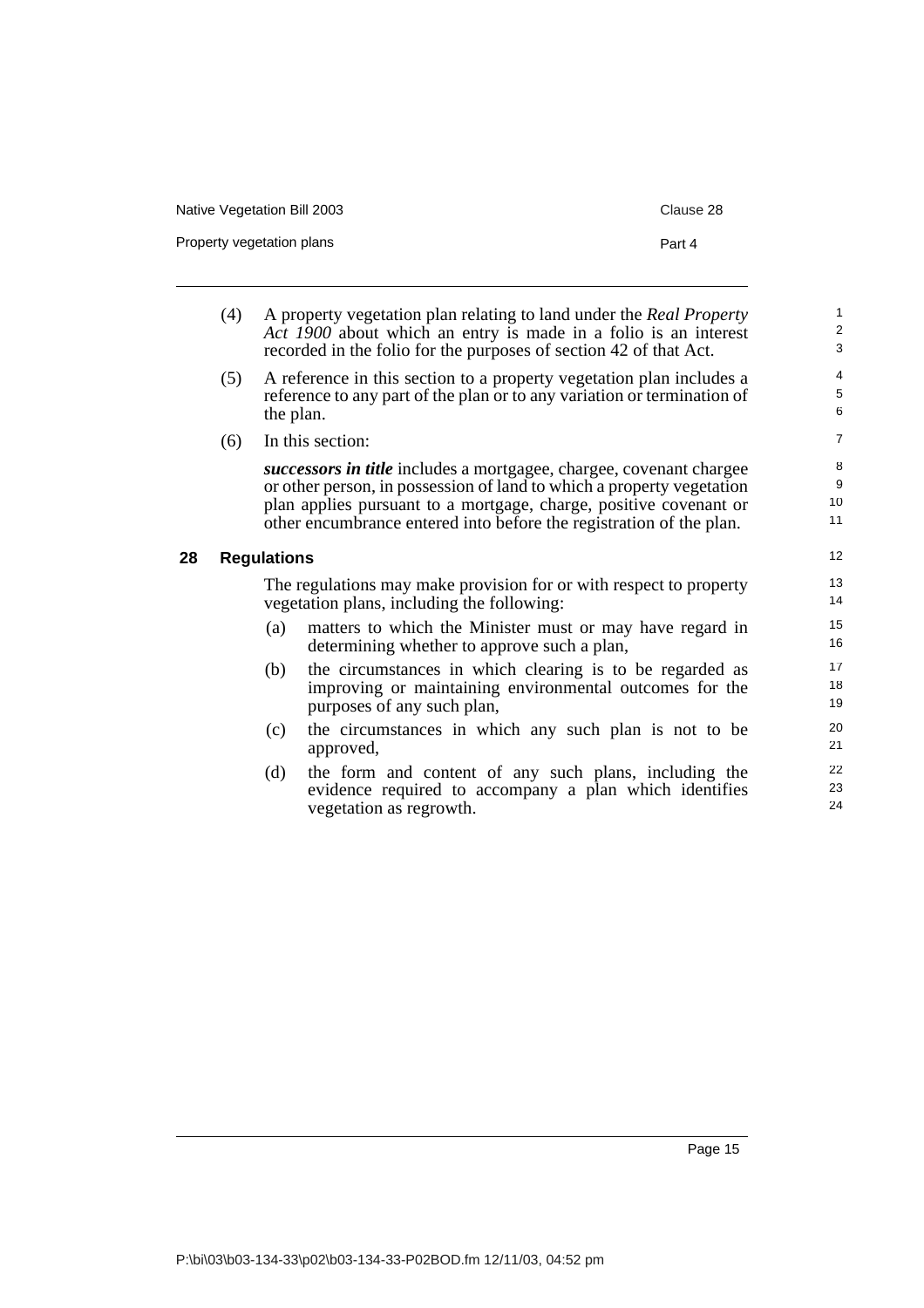## Clause 29 Native Vegetation Bill 2003

Part 5 Enforcement

|    | <b>Division 1</b> | <b>Preliminary</b>                                                                                                                                                                                                                                         | 2                    |
|----|-------------------|------------------------------------------------------------------------------------------------------------------------------------------------------------------------------------------------------------------------------------------------------------|----------------------|
| 29 |                   | <b>Application of Part</b>                                                                                                                                                                                                                                 | 3                    |
|    | (1)               | For the purposes of this Part, a reference to a contravention of this<br>Act is a reference to a contravention of the following:                                                                                                                           | 4<br>5               |
|    |                   | this Act or the regulations,<br>(a)                                                                                                                                                                                                                        | 6                    |
|    |                   | (b)<br>a property vegetation plan,                                                                                                                                                                                                                         | 7                    |
|    |                   | (c)<br>the conditions of a development consent granted in<br>accordance with this Act.                                                                                                                                                                     | 8<br>9               |
|    |                   | an order or direction of the Director-General under this Part.<br>(d)                                                                                                                                                                                      | 10                   |
|    | (2)               | In this section, this Act includes the Native Vegetation Conservation<br>Act 1997.                                                                                                                                                                         | 11<br>12             |
| 30 |                   | Appointment of authorised officers                                                                                                                                                                                                                         | 13                   |
|    | (1)               | The Minister may appoint any member of staff of a government<br>agency as an authorised officer for the purposes of this Act.                                                                                                                              | 14<br>15             |
|    | (2)               | The authority of an authorised officer may be limited by the relevant<br>instrument of appointment to the functions specified in the<br>instrument of appointment.                                                                                         | 16<br>17<br>18       |
|    | (3)               | An authorised officer cannot exercise the functions of an authorised<br>officer under this Act unless the officer is in possession of an<br>identification card issued on behalf of the Minister.                                                          | 19<br>20<br>21       |
|    | (4)               | In the course of exercising the functions of an authorised officer<br>under this Act, the officer must, if requested to do so by any person<br>who is subject to the exercise of the function, produce the officer's<br>identification card to the person. | 22<br>23<br>24<br>25 |
|    | <b>Division 2</b> | Investigation                                                                                                                                                                                                                                              | 26                   |
| 31 |                   | Powers of entry and inspection                                                                                                                                                                                                                             | 27                   |
|    | (1)               | An authorised officer may enter land for the purpose of:                                                                                                                                                                                                   | 28                   |
|    |                   | determining whether a person is contravening or has<br>(a)<br>contravened this Act, or                                                                                                                                                                     | 29<br>30             |

1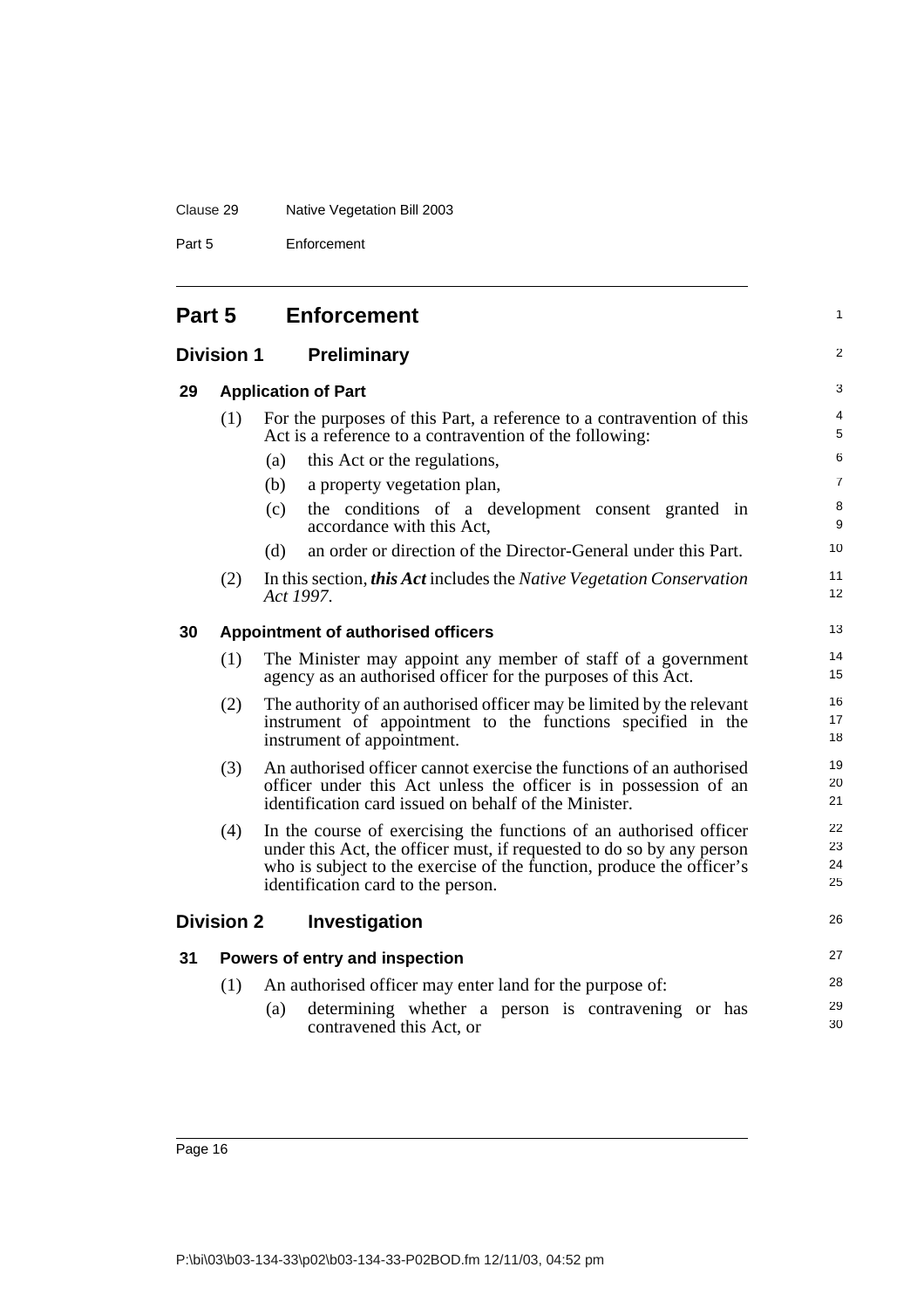Native Vegetation Bill 2003 Clause 31

|     | exercising any function conferred by this section,<br>(b)                                                                                                                                                                                                                                                        | 1                             |
|-----|------------------------------------------------------------------------------------------------------------------------------------------------------------------------------------------------------------------------------------------------------------------------------------------------------------------|-------------------------------|
|     | but only with the consent of the landholder or the specific authority<br>of the Director-General.                                                                                                                                                                                                                | $\overline{\mathbf{c}}$<br>3  |
| (2) | An authorised officer may, for the purposes of determining whether<br>a person is contravening or has contravened this Act:                                                                                                                                                                                      | $\overline{4}$<br>5           |
|     | such investigations, make<br>(a)<br>conduct<br>such<br>inquiries,<br>examinations and inspections, and take such samples and<br>recordings (including photographs), as the officer considers<br>necessary, and                                                                                                   | 6<br>$\overline{7}$<br>8<br>9 |
|     | require a landholder or other person to produce to the officer<br>(b)<br>any records or documents that relate to any clearing of native<br>vegetation on any land, and                                                                                                                                           | 10<br>11<br>12                |
|     | require a landholder or other person to provide such<br>(c)<br>reasonable assistance and facilities as may be requested by the<br>officer to exercise the officer's functions under this section.                                                                                                                | 13<br>14<br>15                |
| (3) | A person may accompany an authorised officer and take all<br>reasonable steps to assist an officer in the exercise of the officer's<br>functions under this section if the officer is of the opinion that the<br>person is capable of providing assistance to the officer in the<br>exercise of those functions. | 16<br>17<br>18<br>19<br>20    |
| (4) | An authorised officer is not entitled to enter any part of premises<br>used only for residential purposes except with the consent of the<br>landholder.                                                                                                                                                          |                               |
| (5) | A person who, without reasonable excuse:                                                                                                                                                                                                                                                                         | 24                            |
|     | obstructs an authorised officer in the exercise of the officer's<br>(a)<br>functions under this section, or                                                                                                                                                                                                      | 25<br>26                      |
|     | fails or refuses to comply with a requirement made by an<br>(b)<br>authorised officer under this section,                                                                                                                                                                                                        | 27<br>28                      |
|     | is guilty of an offence.                                                                                                                                                                                                                                                                                         | 29                            |
|     | Maximum penalty: 100 penalty units.                                                                                                                                                                                                                                                                              | 30                            |
| (6) | In this section, <i>obstruct</i> includes delay, threaten or hinder.                                                                                                                                                                                                                                             | 31                            |
|     |                                                                                                                                                                                                                                                                                                                  |                               |

Enforcement Part 5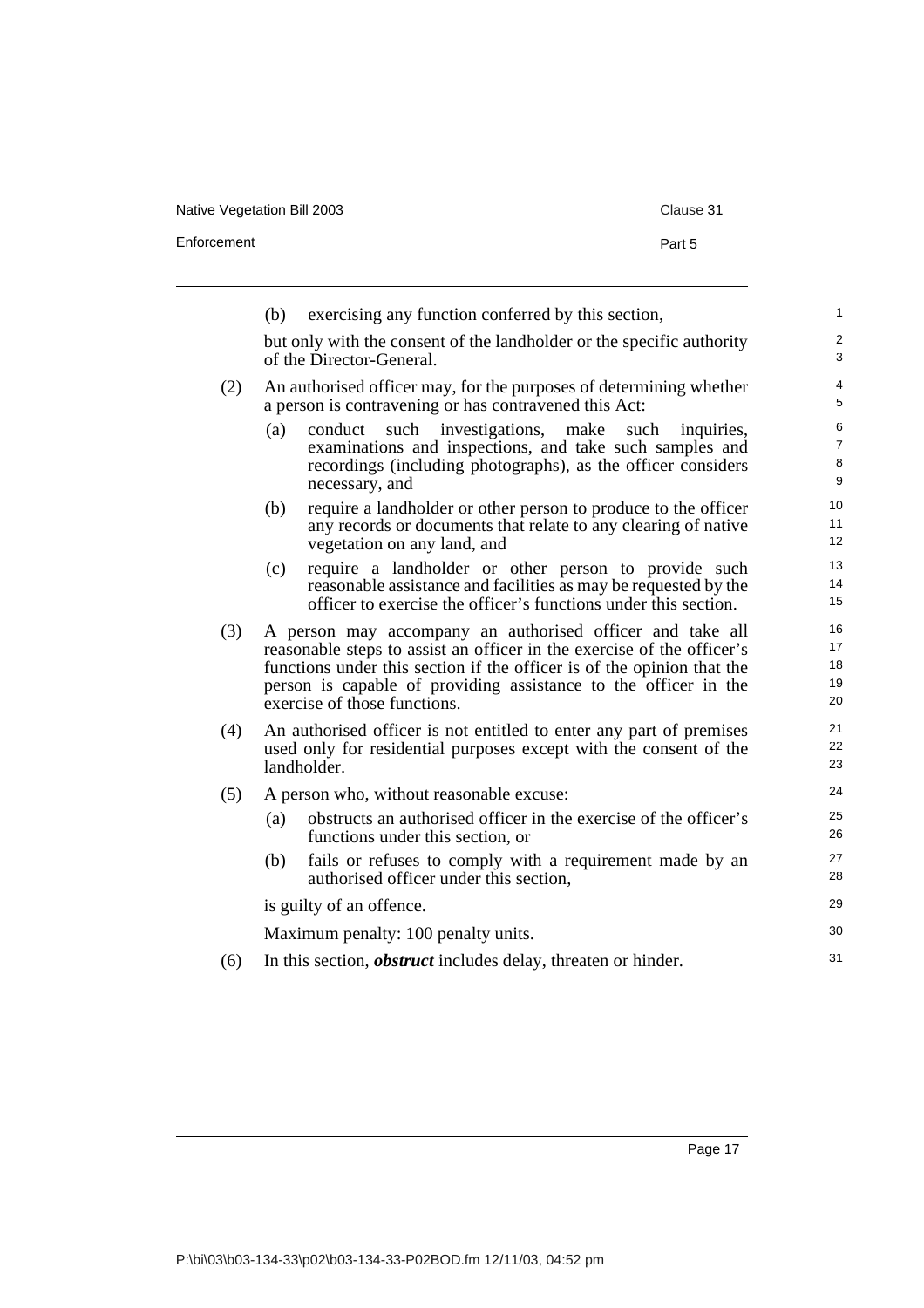#### Clause 32 Native Vegetation Bill 2003

Part 5 Enforcement

| <b>Division 3</b><br><b>Director-General's powers</b> |                                                                                                  |                                                                                                                                                                                                                                                                                           | $\mathbf{1}$                                       |  |
|-------------------------------------------------------|--------------------------------------------------------------------------------------------------|-------------------------------------------------------------------------------------------------------------------------------------------------------------------------------------------------------------------------------------------------------------------------------------------|----------------------------------------------------|--|
| 32                                                    |                                                                                                  | Power to obtain information                                                                                                                                                                                                                                                               | $\overline{2}$                                     |  |
|                                                       | (1)                                                                                              | In this section:                                                                                                                                                                                                                                                                          | 3                                                  |  |
|                                                       |                                                                                                  | <i>relevant information</i> means information about a possible<br>contravention of this Act.                                                                                                                                                                                              | 4<br>5                                             |  |
|                                                       | (2)<br>The Director-General may, by notice in writing served on a person,<br>require the person: |                                                                                                                                                                                                                                                                                           |                                                    |  |
|                                                       |                                                                                                  | to give to an authorised officer, orally or in writing signed by<br>(a)<br>the person (or, if the person is a corporation, by a competent<br>officer) and within the time and in the manner specified in the<br>notice, any relevant information of which the person has<br>knowledge, or | 8<br>9<br>10 <sup>1</sup><br>11<br>12 <sup>2</sup> |  |
|                                                       |                                                                                                  | (b)<br>to produce to an authorised officer, in accordance with the<br>notice, any document containing relevant information.                                                                                                                                                               | 13<br>14                                           |  |
|                                                       | (3)                                                                                              | An authorised officer may inspect a document produced in response<br>to such a notice and may make copies of, or take extracts or notes<br>from, the document.                                                                                                                            | 15<br>16<br>17                                     |  |
|                                                       | (4)                                                                                              | A person must not, without reasonable excuse:                                                                                                                                                                                                                                             | 18                                                 |  |
|                                                       |                                                                                                  | (a)<br>fail to comply with such a notice to the extent that the person<br>is capable of complying with it, or                                                                                                                                                                             | 19<br>20                                           |  |
|                                                       |                                                                                                  | in purported compliance with such a notice, give information<br>(b)<br>or an answer to a question, or produce a document, knowing<br>that it is false or misleading in a material particular.                                                                                             | 21<br>22<br>23                                     |  |
|                                                       |                                                                                                  | Maximum penalty: 100 penalty units.                                                                                                                                                                                                                                                       | 24                                                 |  |
|                                                       | (5)                                                                                              | A person is not excused from giving information, answering<br>questions or producing documents under this section on the ground<br>that the information, answers or documents may tend to incriminate<br>the person.                                                                      | 25<br>26<br>27<br>28                               |  |
|                                                       | (6)                                                                                              | Any information or document obtained from a natural person under<br>this section is not admissible against the person in criminal<br>proceedings other than proceedings for an offence under this<br>section.                                                                             | 29<br>30<br>31<br>32                               |  |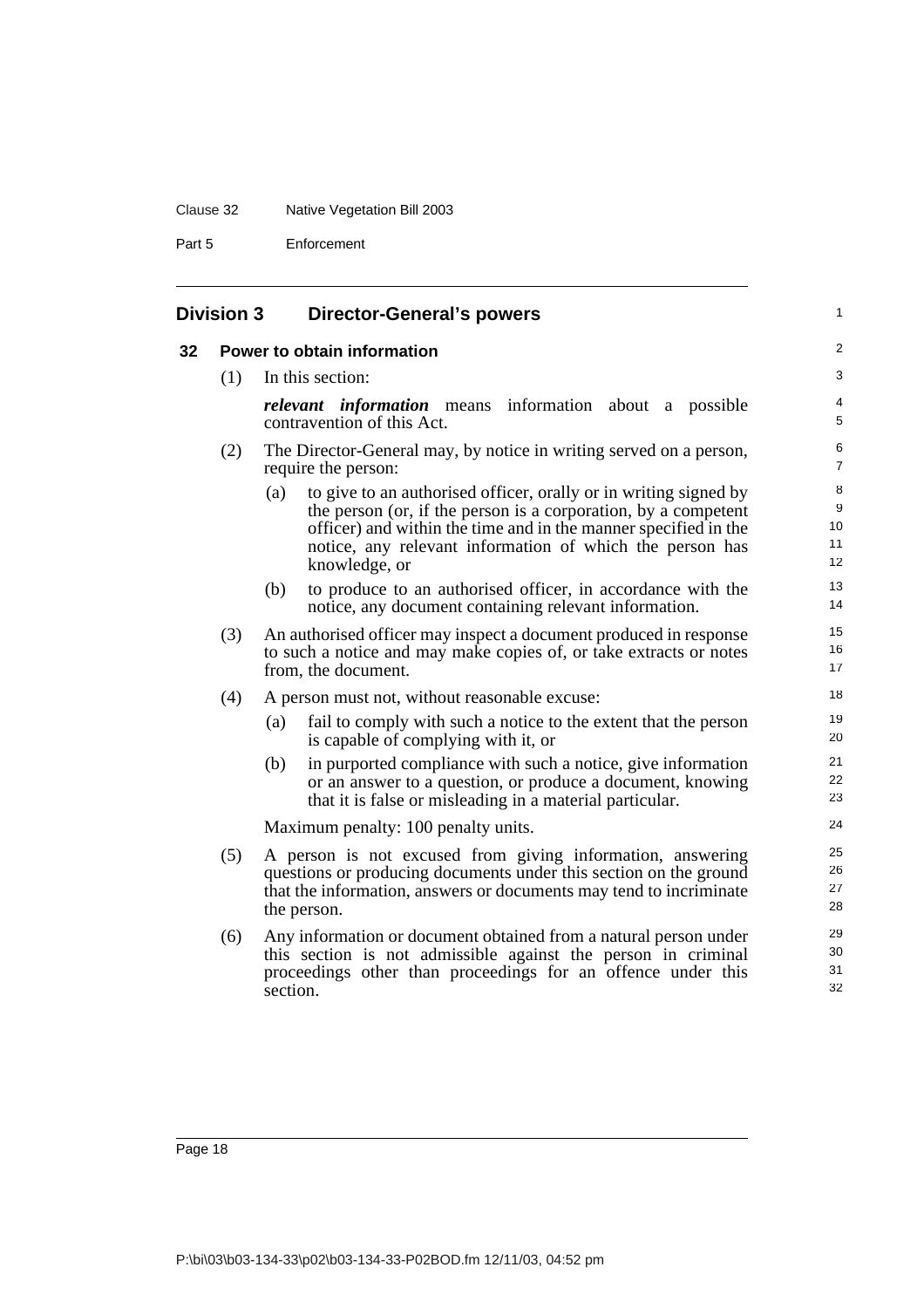Native Vegetation Bill 2003 Clause 33

Enforcement

| 33 |     |                                                                                                                                                                                                                                                       | Director-General may make "stop work" order                                                                                                                   | 1              |
|----|-----|-------------------------------------------------------------------------------------------------------------------------------------------------------------------------------------------------------------------------------------------------------|---------------------------------------------------------------------------------------------------------------------------------------------------------------|----------------|
|    | (1) | If the Director-General is of the opinion that a person is<br>contravening, or is about to contravene, this Act, the Director-<br>General may, by notice in writing given to the person, order the<br>person not to carry out the activity concerned. |                                                                                                                                                               |                |
|    | (2) |                                                                                                                                                                                                                                                       | The order:                                                                                                                                                    | 6              |
|    |     | (a)                                                                                                                                                                                                                                                   | takes effect immediately (or from a later date specified in the<br>notice), and                                                                               | 7<br>8         |
|    |     | (b)                                                                                                                                                                                                                                                   | is subject to such conditions as the Director-General may<br>specify in the notice.                                                                           | 9<br>10        |
|    | (3) |                                                                                                                                                                                                                                                       | The Director-General may vary or revoke the order or the conditions<br>of the order by further notice in writing given to the person subject<br>to the order. | 11<br>12<br>13 |
|    | (4) |                                                                                                                                                                                                                                                       | An order under this section remains in force until whichever of the<br>following happens first:                                                               | 14<br>15       |
|    |     | (a)                                                                                                                                                                                                                                                   | the order is revoked by the Director-General,                                                                                                                 | 16             |
|    |     | (b)                                                                                                                                                                                                                                                   | the period (if any) for which the order is expressed in the<br>notice to be in force ends,                                                                    | 17<br>18       |
|    |     | (c)                                                                                                                                                                                                                                                   | the period of 2 years from the day on which the order took<br>effect ends.                                                                                    | 19<br>20       |
|    | (5) |                                                                                                                                                                                                                                                       | A person who does not comply with an order in force under this<br>section is guilty of an offence.                                                            | 21<br>22       |
|    |     |                                                                                                                                                                                                                                                       | Maximum penalty:                                                                                                                                              | 23             |
|    |     | (a)                                                                                                                                                                                                                                                   | in the case of a corporation— $1,000$ penalty units and 100<br>penalty units for each day the offence continues, or                                           | 24<br>25       |
|    |     | (b)                                                                                                                                                                                                                                                   | in any other case—500 penalty units and 50 penalty units for<br>each day the offence continues.                                                               | 26<br>27       |
| 34 |     |                                                                                                                                                                                                                                                       | <b>Directions for remedial work</b>                                                                                                                           | 28             |
|    | (1) |                                                                                                                                                                                                                                                       | If the Director-General is satisfied:                                                                                                                         | 29             |
|    |     | (a)                                                                                                                                                                                                                                                   | that any native vegetation has been cleared in contravention<br>of this Act, or                                                                               | 30<br>31       |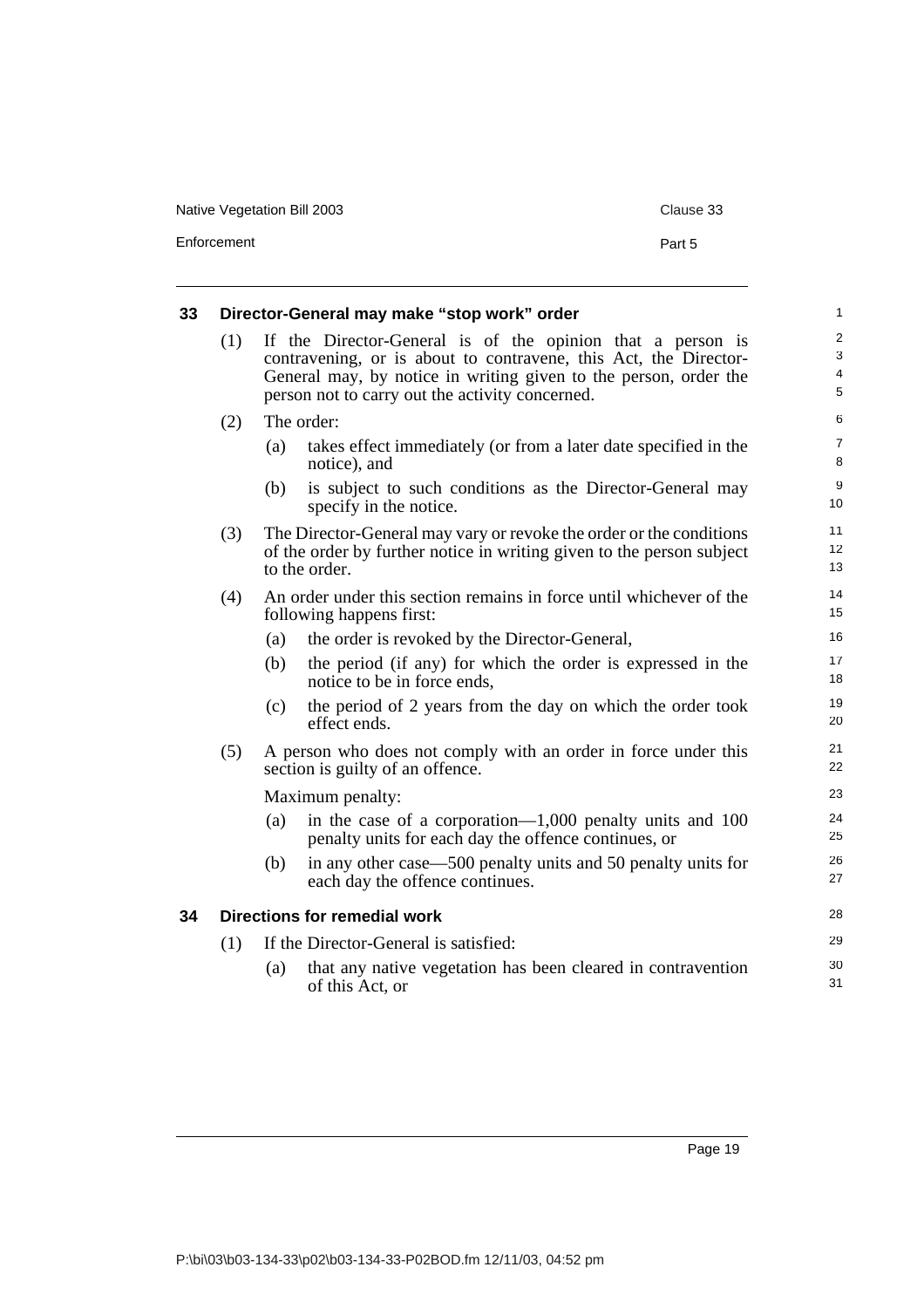#### Clause 34 Native Vegetation Bill 2003

Part 5 Enforcement

|     | (b)<br>that the clearing of native vegetation on any land has caused,<br>or is likely to cause, on or in the vicinity of the land, any soil<br>erosion, land degradation or siltation of any river or lake, or<br>any adverse effect on the environment, | 1<br>2<br>3<br>4              |
|-----|----------------------------------------------------------------------------------------------------------------------------------------------------------------------------------------------------------------------------------------------------------|-------------------------------|
|     | the Director-General may, by notice in writing, direct the<br>landholder, or the person having the control or management of the<br>clearing, to carry out specified work in a specified manner and<br>within a specified time.                           | 5<br>6<br>$\overline{7}$<br>8 |
| (2) | Any one or more of the following types of work may be directed to<br>be carried out by a notice under this section:                                                                                                                                      | 9<br>10                       |
|     | work to repair any damage caused by the clearing,<br>(a)                                                                                                                                                                                                 | 11                            |
|     | work to rehabilitate any land affected by the clearing<br>(b)<br>(including the taking of steps to allow the land to regenerate),                                                                                                                        | 12<br>13                      |
|     | work to ensure that specified land, or any specified river or<br>(c)<br>lake, will not be damaged or detrimentally affected, or further<br>damaged or detrimentally affected, by the clearing.                                                           | 14<br>15<br>16                |
| (3) | A direction under this section may be varied or revoked by a further<br>notice.                                                                                                                                                                          | 17<br>18                      |
| (4) | A person who does not comply with a direction under this section is<br>guilty of an offence.                                                                                                                                                             | 19<br>20                      |
|     | Maximum penalty:                                                                                                                                                                                                                                         | 21                            |
|     | in the case of a corporation— $1,000$ penalty units and 100<br>(a)<br>penalty units for each day the offence continues, or                                                                                                                               | 22<br>23                      |
|     | in any other case—500 penalty units and 50 penalty units for<br>(b)<br>each day the offence continues.                                                                                                                                                   | 24<br>25                      |
| (5) | If a person fails to comply with a direction under this section, the<br>Director-General may authorise any other person to enter the land<br>and carry out the specified work.                                                                           | 26<br>27<br>28                |
| (6) | The Director-General may recover the cost of that work from the<br>person given the direction in any court of competent jurisdiction as<br>a debt due by that person to the Crown.                                                                       |                               |
| (7) | In this section:                                                                                                                                                                                                                                         | 32                            |
|     | <i>lake</i> includes a lagoon, wetland, or other body of still water, whether<br>permanent or temporary.                                                                                                                                                 | 33<br>34                      |
|     |                                                                                                                                                                                                                                                          |                               |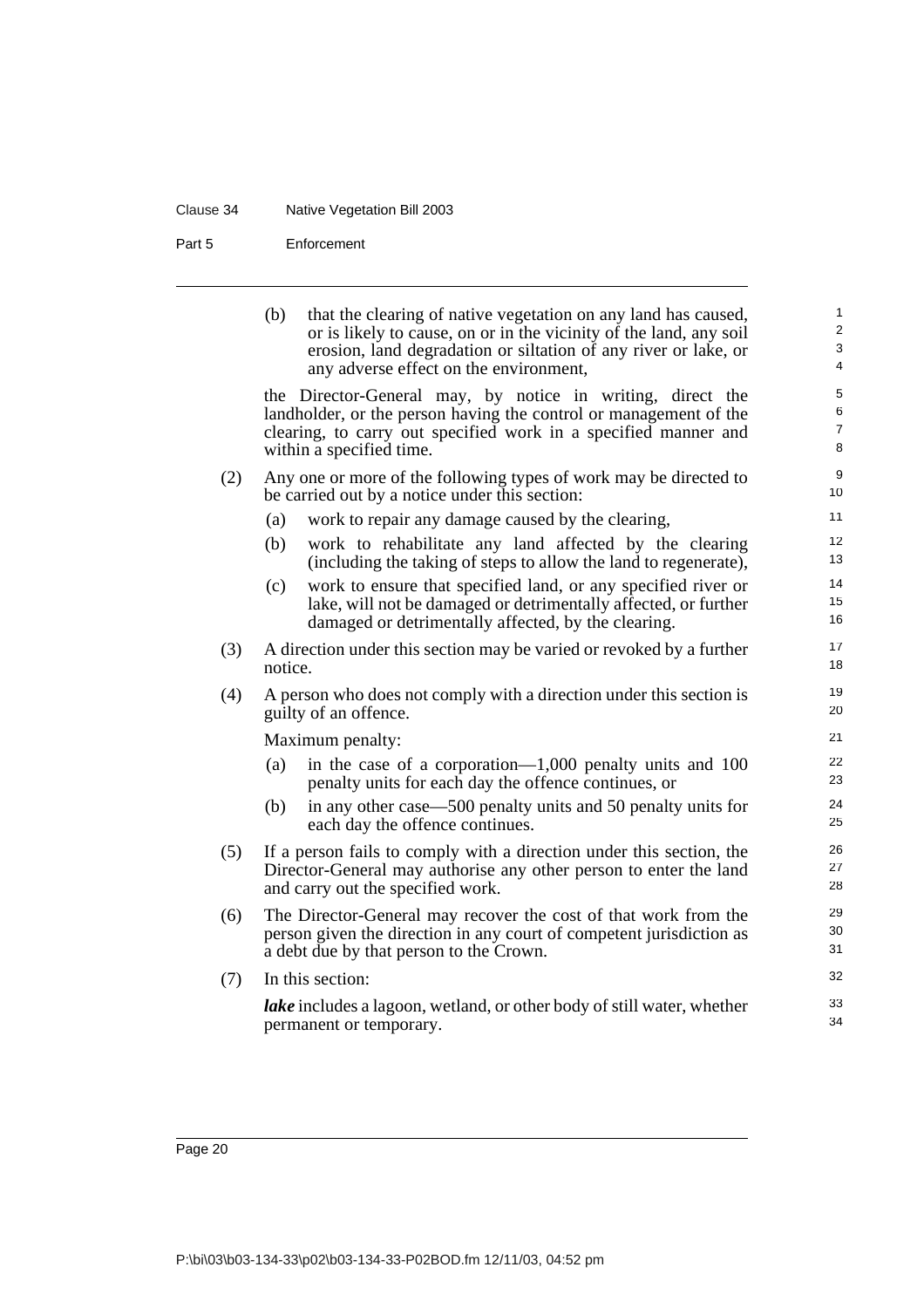Native Vegetation Bill 2003 **Clause 35** Clause 35

Enforcement **Part 5** 

17

*river* includes any stream of water, whether perennial or intermittent, flowing in a natural channel, or in a natural channel artificially improved, or in an artificial channel which has changed the course of the stream.

#### **35 Appeals under this Division**

- (1) A person aggrieved by a decision of the Director-General to make an order, or to give a direction, under this Division may appeal against the decision to the Land and Environment Court within 30 days of the service of the notice of the order or direction.
- (2) The lodging of an appeal does not, except to the extent that the Land and Environment Court otherwise directs in relation to the appeal, operate to stay action on the decision appealed against.

#### **36 Prior notification not required**

The Director-General is not required, before making an order or giving a direction under this Division, to notify any person who may be affected by the order or direction.

#### **Division 4 Civil and criminal proceedings**

#### **37 Restraint of contraventions of this Act**

- (1) In this section, *contravention* includes threatened or apprehended contravention.
- (2) Any person may bring proceedings in the Land and Environment Court for an order to remedy or restrain a contravention of this Act, whether or not any right of that person has been or may be infringed by or as a consequence of that contravention.
- (3) Proceedings under this section may be brought by a person on the person's own behalf or on behalf of that person and on behalf of other persons (with their consent), or a body corporate or unincorporate (with the consent of its committee or other controlling or governing body), having like or common interests in those proceedings.
- (4) Any person on whose behalf proceedings are brought is entitled to contribute to or provide for the payment of the legal costs and expenses incurred by the person bringing the proceedings.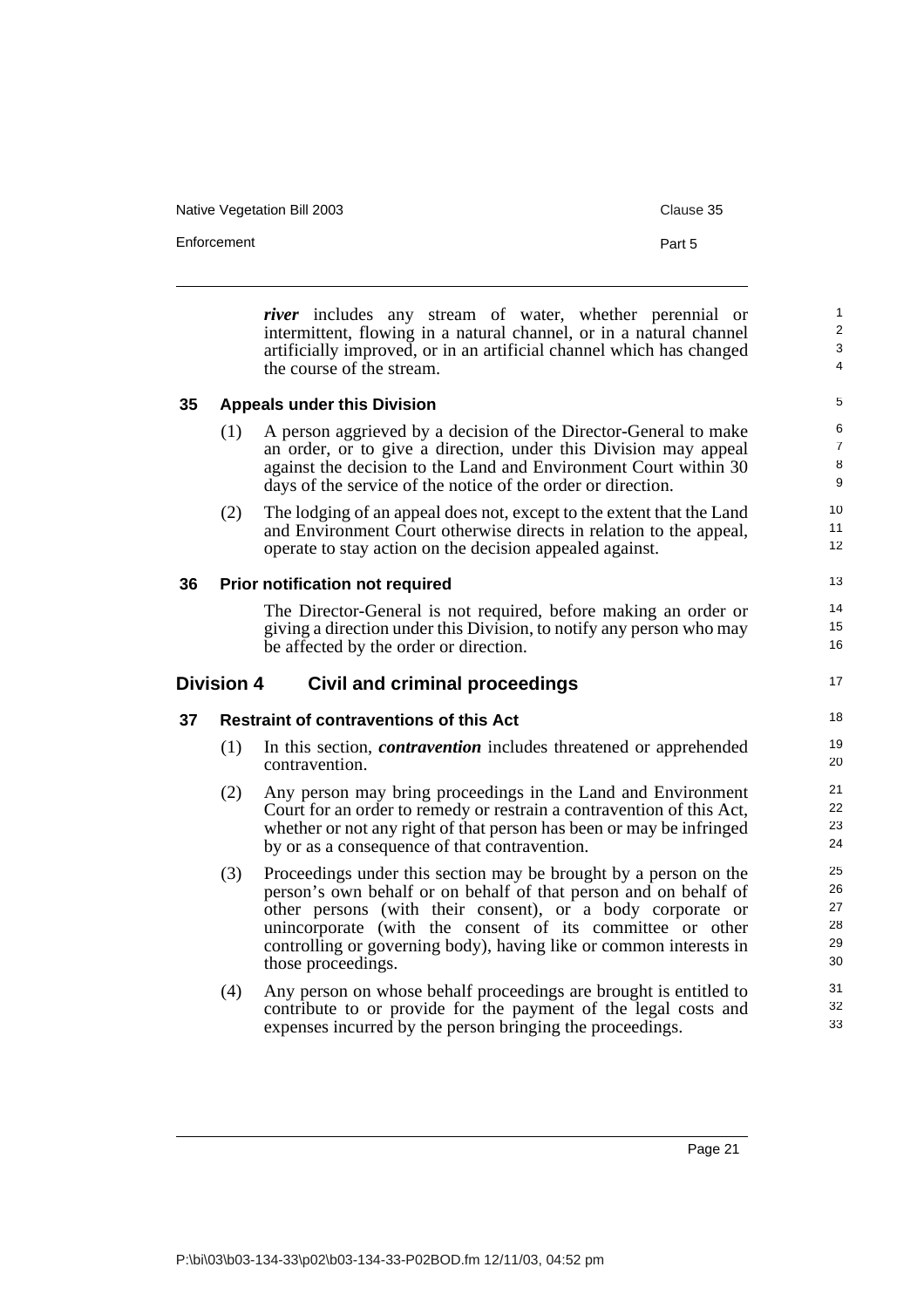#### Clause 38 Native Vegetation Bill 2003

Part 5 Enforcement

(5) If the Court is satisfied that a contravention has occurred, or that a contravention will, unless restrained by order of the Court, be committed, it may make such order as it thinks fit to remedy or restrain the contravention.

#### **38 Proceedings for offences**

- (1) Proceedings for an offence under this Act or the regulations are to be dealt with summarily before:
	- (a) a Local Court, or
	- (b) the Land and Environment Court.
- (2) The maximum monetary penalty that may be imposed by a Local Court in proceedings for an offence under this Act or the regulations is the maximum monetary penalty provided by this Act in respect of that offence, or 100 penalty units (including any daily penalty), whichever is the lesser.
- (3) Proceedings for an offence under this Act or the regulations may be commenced within, but not later than, 2 years after the date on which the offence is alleged to have been committed.
- (4) However, proceedings for any such offence may also be commenced within, but not later than, 2 years after the date on which evidence of the alleged offence first came to the attention of an authorised officer.
- (5) If subsection (4) is relied on for the purpose of commencing proceedings for an offence, the information or application must contain particulars of the date on which evidence of the offence first came to the attention of an authorised officer and need not contain particulars of the date on which the offence was committed. The date on which evidence first came to the attention of an authorised officer is the date specified in the information or application, unless the contrary is established.
- (6) This section applies despite anything in the *Criminal Procedure Act 1986* or any other Act.

#### **39 Penalty notices**

(1) An authorised officer may serve a penalty notice on a person if it appears to the officer that the person has committed an offence against this Act or the regulations, being an offence prescribed by the regulations as a penalty notice offence.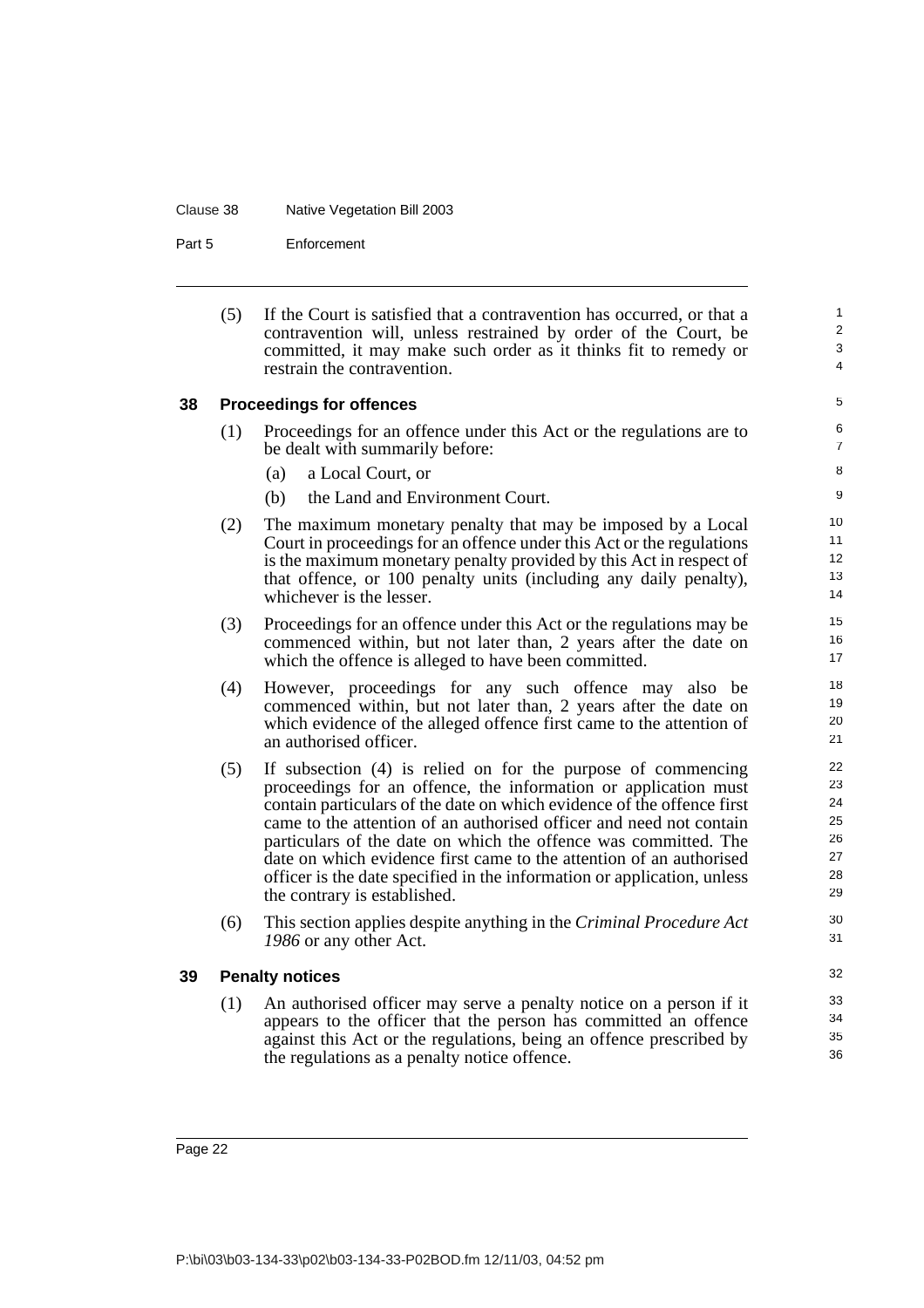Native Vegetation Bill 2003 Clause 40

Enforcement Part 5

**40 Onus of proof**

| (2) | A penalty notice is a notice to the effect that, if the person served<br>does not wish to have the matter determined by a court, the person<br>can pay, within the time and to the person specified in the notice, the<br>amount of the penalty prescribed by the regulations for the offence                 | $\mathbf{1}$<br>$\boldsymbol{2}$<br>3<br>4 |
|-----|---------------------------------------------------------------------------------------------------------------------------------------------------------------------------------------------------------------------------------------------------------------------------------------------------------------|--------------------------------------------|
|     | if dealt with under this section.                                                                                                                                                                                                                                                                             | 5                                          |
| (3) | A penalty notice may be served personally or by post.                                                                                                                                                                                                                                                         | 6                                          |
| (4) | If the amount of penalty prescribed for an alleged offence is paid<br>under this section, no person is liable to any further proceedings for<br>the alleged offence.                                                                                                                                          | $\overline{7}$<br>8<br>9                   |
| (5) | Payment under this section is not to be regarded as an admission of<br>liability for the purpose of, and does not in any way affect or<br>prejudice, any civil claim, action or proceeding arising out of the<br>same occurrence.                                                                             | 10<br>11<br>12<br>13                       |
| (6) | The regulations may:                                                                                                                                                                                                                                                                                          | 14                                         |
|     | prescribe the amount of penalty payable for the offence if<br>(a)<br>dealt with under this section, and                                                                                                                                                                                                       | 15<br>16                                   |
|     | prescribe different amounts of penalties for different offences<br>(b)<br>or classes of offences.                                                                                                                                                                                                             | 17<br>18                                   |
| (7) | The amount of a penalty prescribed under this section for an offence<br>is not to exceed the maximum amount of penalty that could be<br>imposed for the offence by a court.                                                                                                                                   | 19<br>20<br>21                             |
| (8) | This section does not limit the operation of any other provision of,<br>or made under, this or any other Act relating to proceedings that may<br>be taken in respect of offences.                                                                                                                             | 22<br>23<br>24                             |
|     | Onus of proof                                                                                                                                                                                                                                                                                                 | 25                                         |
| (1) | In any criminal or civil proceedings in relation to a contravention of<br>this Act, if it is established that native vegetation has been cleared,<br>the onus of proof that the clearing is excluded from or permitted by<br>this Act lies on the person who seeks to rely on the exclusion or<br>permission. | 26<br>27<br>28<br>29<br>30                 |
| (2) | In any criminal proceedings in relation to a contravention of this<br>Act, the onus of proof that the person had a reasonable excuse (as<br>referred to in the relevant provision) lies on the person charged with<br>the offence.                                                                            | 31<br>32<br>33<br>34                       |
| (3) | In any criminal or civil proceedings, the landholder of any land on                                                                                                                                                                                                                                           | 35                                         |

(3) In any criminal or civil proceedings, the landholder of any land on which native vegetation is cleared is taken to have carried out the clearing unless it is established that:

Page 23

36 37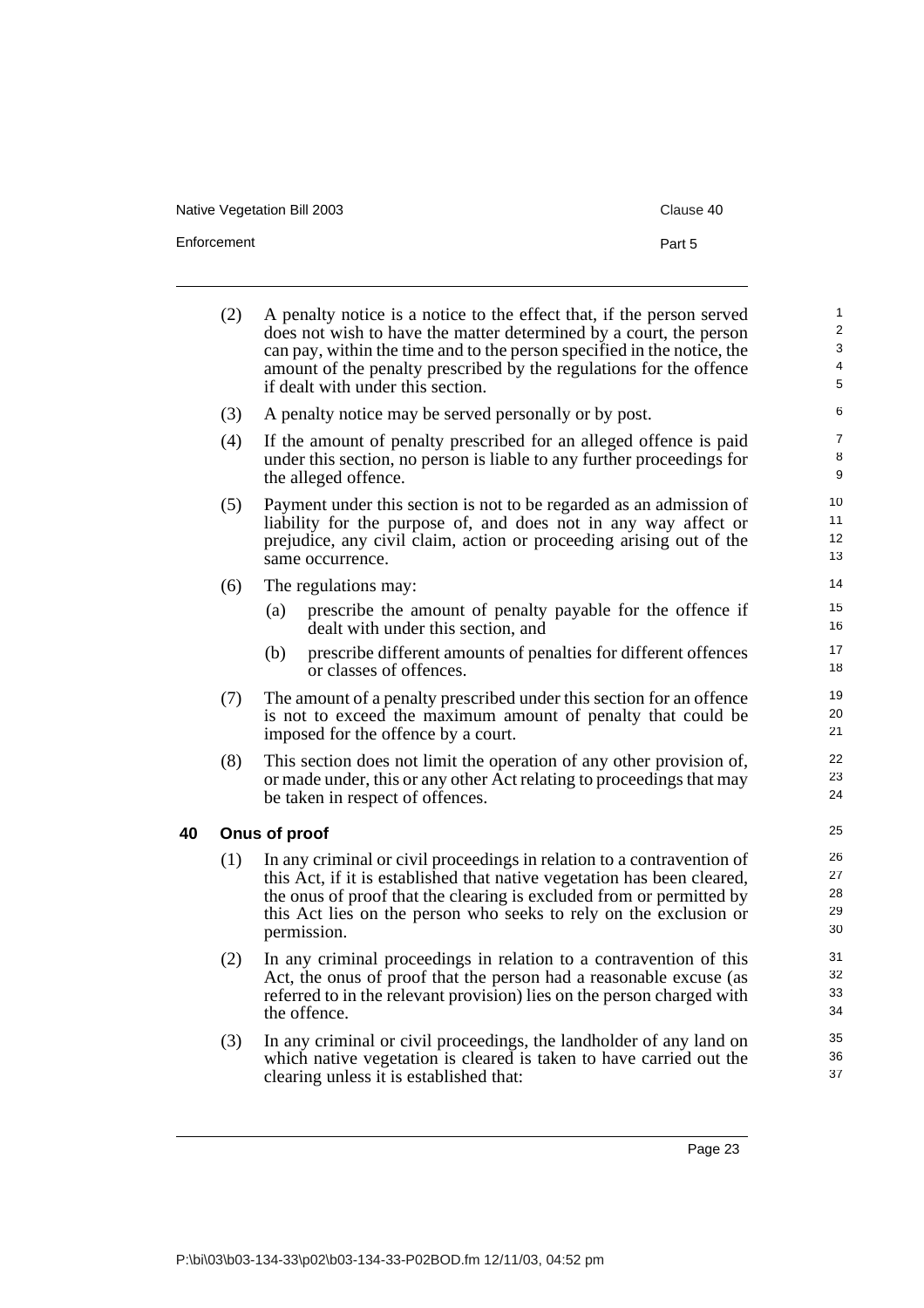### Clause 41 Native Vegetation Bill 2003

Part 5 Enforcement

|    |     | (a) | the clearing was carried out by another person, and                                                                                                                                                                                                                                                     | $\mathbf 1$                          |
|----|-----|-----|---------------------------------------------------------------------------------------------------------------------------------------------------------------------------------------------------------------------------------------------------------------------------------------------------------|--------------------------------------|
|    |     | (b) | the landholder did not cause or permit the other person to<br>carry out the clearing.                                                                                                                                                                                                                   | 2<br>3                               |
|    |     |     | This subsection does not prevent proceedings being taken against<br>the person who actually carried out the clearing.                                                                                                                                                                                   | 4<br>5                               |
| 41 |     |     | <b>Offences by corporations</b>                                                                                                                                                                                                                                                                         | 6                                    |
|    | (1) |     | If a corporation contravenes, whether by act or omission, any<br>provision of this Act, each person who is a director of the<br>corporation or who is concerned in the management of the<br>corporation is taken to have contravened the same provision, unless<br>the person satisfies the court that: | $\overline{7}$<br>8<br>9<br>10<br>11 |
|    |     | (a) | the corporation contravened the provision without the<br>knowledge of the person, or                                                                                                                                                                                                                    | $12 \overline{ }$<br>13              |
|    |     | (b) | the person was not in a position to influence the conduct of the<br>corporation in relation to its contravention of the provision, or                                                                                                                                                                   | 14<br>15                             |
|    |     | (c) | the person, if in such a position, used all due diligence to<br>prevent the contravention by the corporation.                                                                                                                                                                                           | 16<br>17                             |
|    | (2) |     | A person may be proceeded against and convicted under a provision<br>pursuant to this section whether or not the corporation has been<br>proceeded against or been convicted under that provision.                                                                                                      | 18<br>19<br>20                       |
|    | (3) |     | Nothing in this section affects any liability imposed on a corporation<br>for an offence committed by the corporation against this Act or the<br>regulations.                                                                                                                                           | 21<br>22<br>23                       |
|    |     |     |                                                                                                                                                                                                                                                                                                         |                                      |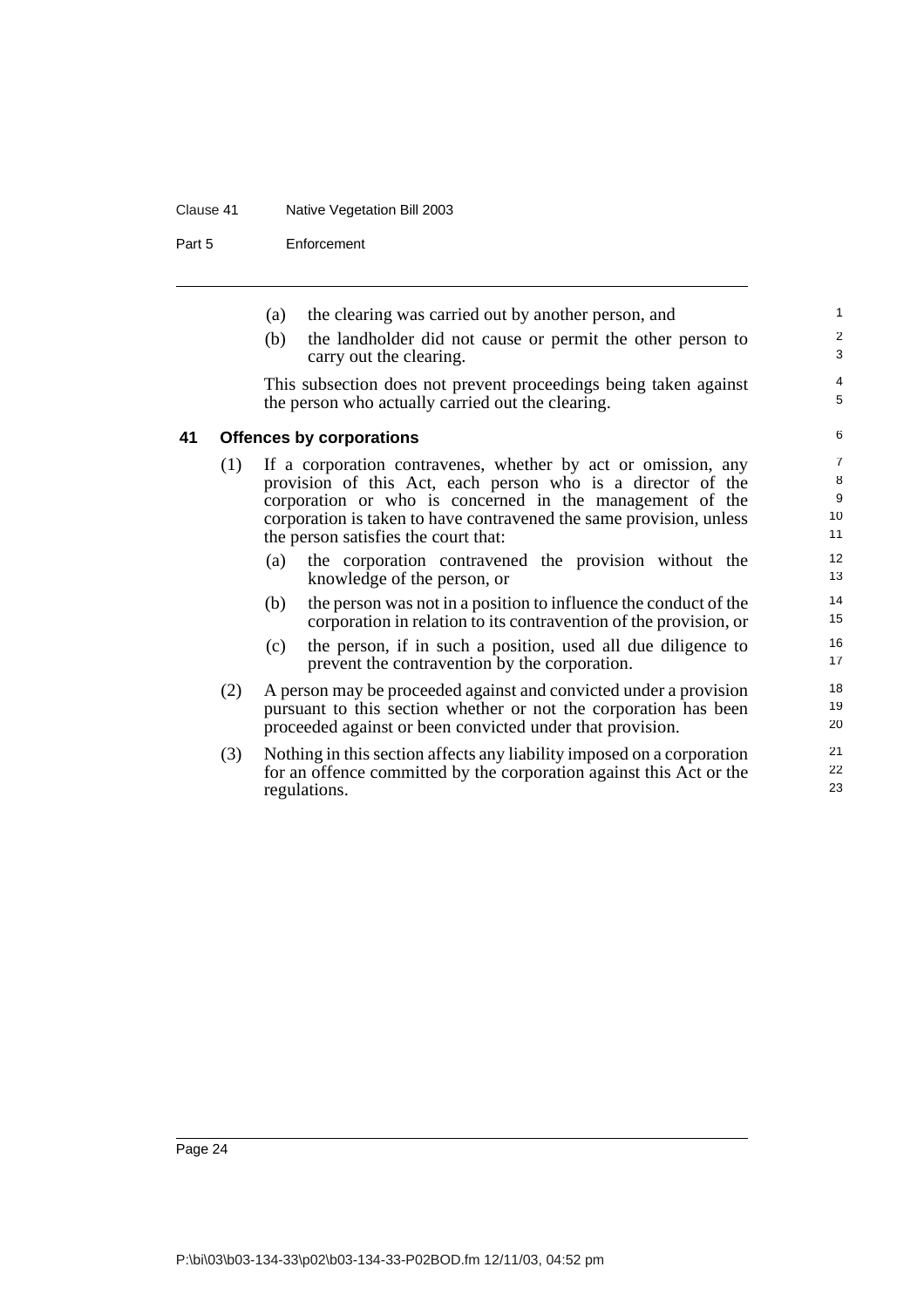| Part 6 |     | <b>Miscellaneous provisions</b>                                                                                                                                                         |
|--------|-----|-----------------------------------------------------------------------------------------------------------------------------------------------------------------------------------------|
| 42     |     | <b>Act binds Crown</b>                                                                                                                                                                  |
|        |     | This Act binds the Crown in right of New South Wales and, in so far<br>as the legislative power of the Parliament of New South Wales<br>permits, the Crown in all its other capacities. |
| 43     |     | <b>Delegation of functions</b>                                                                                                                                                          |
|        | (1) | The Director-General may delegate to an authorised body or person<br>any of the Director-General's functions under this Act other than<br>this power of delegation.                     |
|        | (2) | The Minister may delegate to an authorised body or person:<br>any of the Minister's functions under this Act (other than this<br>(a)                                                    |

(b) any of the Minister's functions under the EPA Act as consent authority in relation to a development application for consent to clear native vegetation.

#### (3) In this section, *authorised body or person* means:

power of delegation), and

- (a) a catchment management authority or other government agency, or
- (b) any statutory officer or member of staff of a government agency.

#### **44 Service of notices**

Any notice under this Act or the regulations that is required to be served or given to a person may be served or given:

- (a) by delivering it personally to the person to whom it is addressed, or
- (b) by delivering it to the place of residence or business of the person to whom it is addressed and by leaving it there for the person with some other person, or
- (c) by posting it to the person to whom it is addressed to the person's place of residence or business last known to the person sending the notice.

Page 25

Native Vegetation Bill 2003 Clause 42

1

Miscellaneous provisions **Part 6**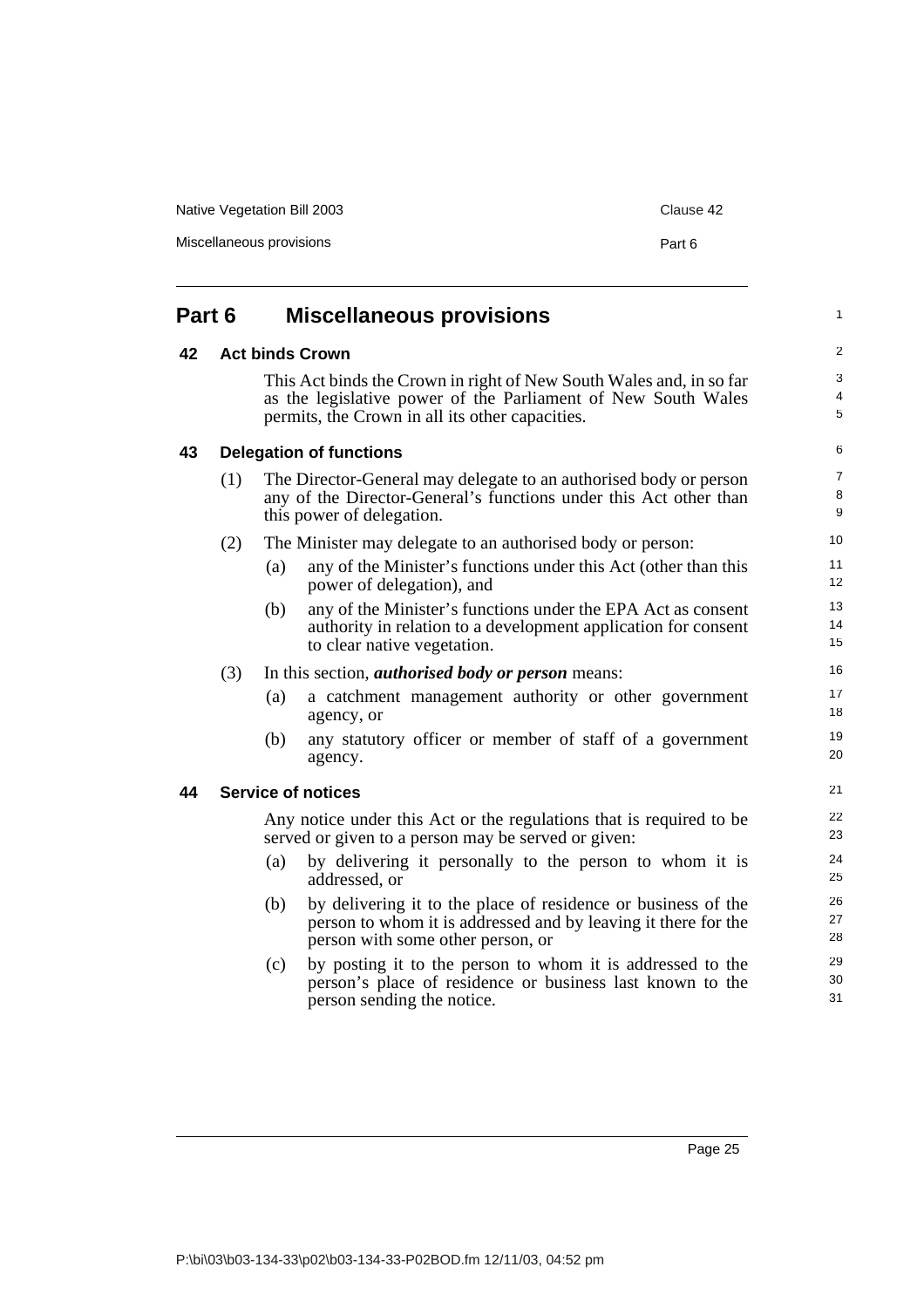#### Clause 45 Native Vegetation Bill 2003

Part 6 Miscellaneous provisions

#### **45 Evidence**

A certificate signed by the Director-General certifying any one or more of the following:

28 29 30

31 32

- (a) that a written notice, order or direction purporting to be given under this Act, and a copy of which is set out or annexed to the certificate, was given on a day specified in the certificate,
- (b) that a person was, at a time or during a period specified in the certificate, a landholder,
- (c) that a person was, at a time or during a period specified in the certificate, an authorised officer,
- (d) that any instrument made under this Act was, at a time or during a period specified in the certificate, in force,

is admissible in any proceedings under this Act and is prima facie evidence of the matters so specified.

#### **46 Regulations**

| (1) | The Governor may make regulations, not inconsistent with this Act,<br>for or with respect to any matter that by this Act is required or<br>permitted to be prescribed or that is necessary or convenient to be<br>prescribed for carrying out or giving effect to this Act. |  |
|-----|-----------------------------------------------------------------------------------------------------------------------------------------------------------------------------------------------------------------------------------------------------------------------------|--|
| (2) | The requisions may create an offence nunishable by a penalty not                                                                                                                                                                                                            |  |

The regulations may create an offence punishable by a penalty not exceeding 100 penalty units.

#### **47 Repeals**

- (1) The *Native Vegetation Conservation Act 1997* and any regulation or regional vegetation management plan under that Act are repealed.
- (2) Different days may be appointed for the commencement of this section for the purposes of repealing different provisions of the Act or a regulation or plan on different days.

#### **48 Amendment of other Acts**

The Acts specified in Schedule 2 are amended as set out in that Schedule.

#### **49 Savings, transitional and other provisions**

Schedule 3 has effect.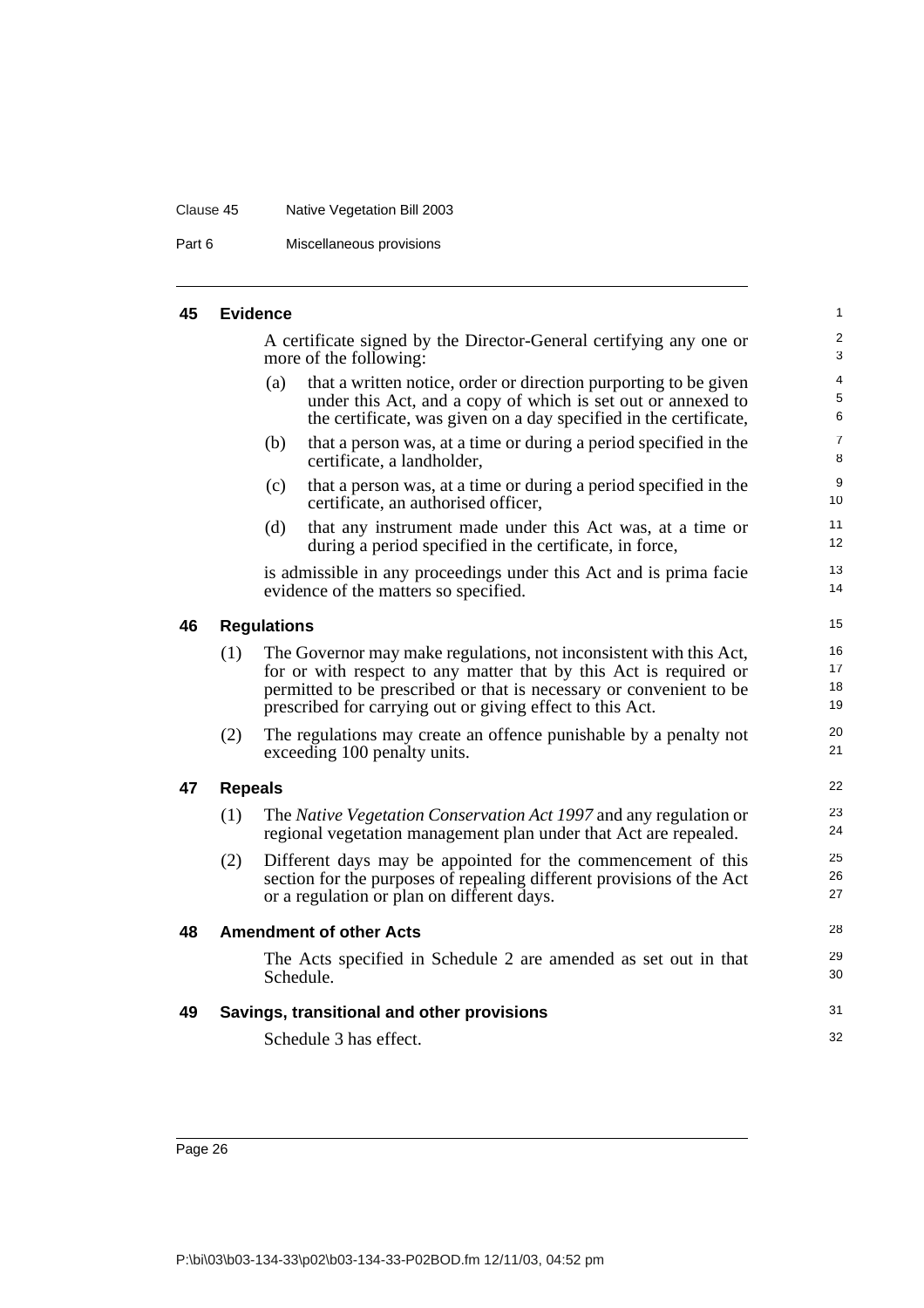| Native Vegetation Bill 2003 | Clause 50 |
|-----------------------------|-----------|
| Miscellaneous provisions    | Part 6    |

### **50 Review of Act**

|     | The Minister is to review this Act to determine whether the policy<br>objectives of the Act remain valid and whether the terms of the Act<br>remain appropriate for securing those objectives. | 2<br>-3<br>$\overline{4}$ |
|-----|------------------------------------------------------------------------------------------------------------------------------------------------------------------------------------------------|---------------------------|
| (2) | The review is to be undertaken as soon as possible after the period<br>of 5 years from the date of assent to this Act.                                                                         | 5<br>6                    |
| (3) | A report on the outcome of the review is to be tabled in each House<br>of Parliament within 12 months after the end of the period of 5<br>years.                                               | 7<br>8<br>9               |

1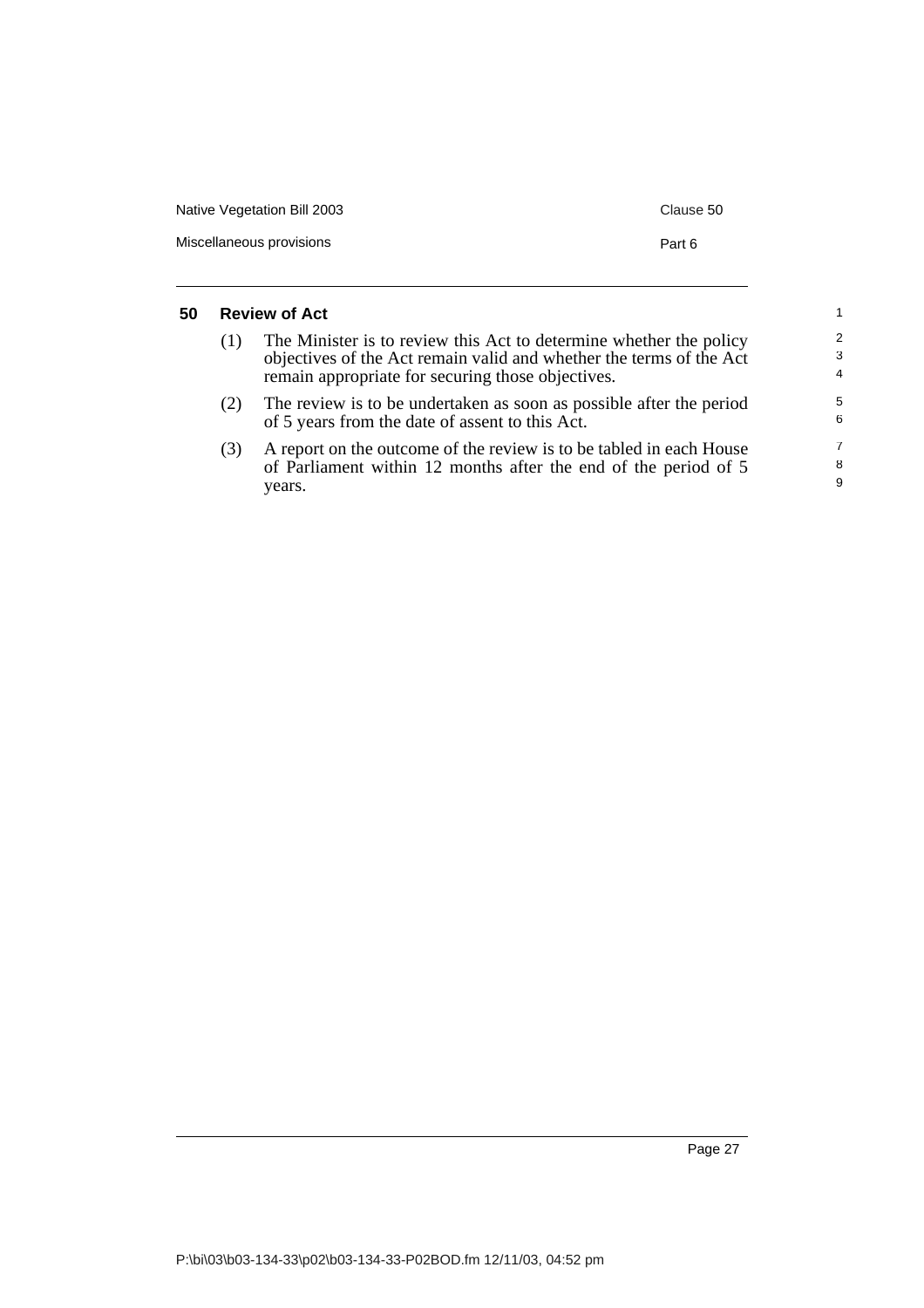| Schedule 1 | Land excluded from operation of Act |  |
|------------|-------------------------------------|--|
|------------|-------------------------------------|--|

|  | Schedule 1 Land excluded from operation of Act |  |
|--|------------------------------------------------|--|
|--|------------------------------------------------|--|

(Section 5)

 

| Part 1       | National park estate and other conservation<br>areas                                                                                                                                                                                                                         | $\mathbf{3}$<br>$\overline{4}$ |
|--------------|------------------------------------------------------------------------------------------------------------------------------------------------------------------------------------------------------------------------------------------------------------------------------|--------------------------------|
| 1            | Land to which State Environmental Planning Policy No 14—<br>Coastal Wetlands applies.                                                                                                                                                                                        | $\,$ 5 $\,$<br>6               |
| $\mathbf{2}$ | Land to which State Environmental Planning Policy No 26—<br>Littoral Rainforests applies.                                                                                                                                                                                    | $\overline{7}$<br>8            |
| 3            | Land that is reserved under the National Parks and Wildlife<br>Act 1974.                                                                                                                                                                                                     | $\boldsymbol{9}$<br>10         |
| 4            | Land that is acquired under section 145 of the National Parks and<br>Wildlife Act 1974 for the purpose of obtaining land for reservation<br>under that Act or for the purpose of preserving, protecting and<br>preventing damage to Aboriginal objects or Aboriginal places. | 11<br>12<br>13<br>14           |
| 5            | Land that is subject to a conservation agreement entered into under<br>Division 12 of Part 4 of the National Parks and Wildlife Act 1974.                                                                                                                                    | 15<br>16                       |
| 6            | Land that is subject to an interim protection order made under Part<br>6A of the National Parks and Wildlife Act 1974.                                                                                                                                                       | 17<br>18                       |
| 7            | Land to which an interim heritage order or listing on the State<br>Heritage Register under the <i>Heritage Act 1977</i> applies.                                                                                                                                             | 19<br>20                       |
| 8            | Land that is critical habitat, being habitat declared under Part 3 of<br>the Threatened Species Conservation Act 1995 or under Division 3<br>of Part 7A of the <i>Fisheries Management Act 1994</i> .                                                                        | 21<br>22<br>23                 |
| 9            | Lord Howe Island.                                                                                                                                                                                                                                                            | 24                             |
|              | Part 2 State forestry land                                                                                                                                                                                                                                                   | 25                             |
| 10           | Land that is a State forest, flora reserve or timber reserve under the<br>Forestry Act 1916.                                                                                                                                                                                 | 26<br>27                       |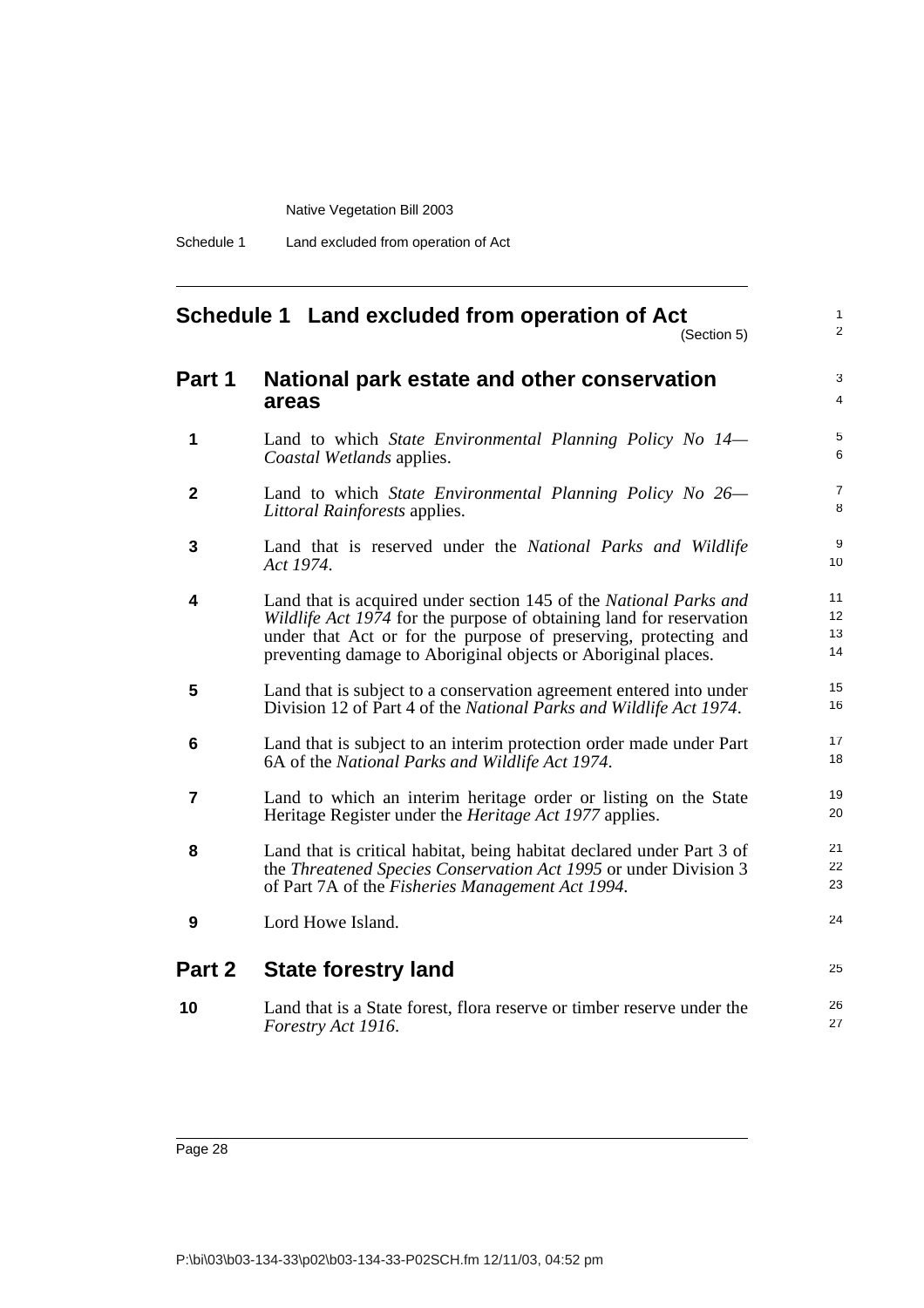Land excluded from operation of Act Schedule 1

1 2 3

4

**11** Land that is acquired under section 15 of the *Forestry Act 1916* for the purposes of a State forest (not being any such land that is acquired for the purpose of a timber plantation).

## **Part 3 Urban areas**

**12** The following local government areas:

Ashfield, Auburn, Bankstown, Baulkham Hills, Blacktown, Botany Bay, Burwood, Camden, Campbelltown, Canterbury, Concord, Drummoyne, Fairfield, Hawkesbury, Holroyd, Hornsby, Hunters Hill, Hurstville, Kogarah, Ku-ring-gai, Lane Cove, Leichhardt, Liverpool, Manly, Marrickville, Mosman, Newcastle, North Sydney, Parramatta, Penrith, Pittwater, Randwick, Rockdale, Ryde, South Sydney, Strathfield, Sutherland Shire, Sydney City, Warringah, Waverley, Willoughby, Wollongong, Woollahra.

**13** Land within a zone designated "residential" (but not "ruralresidential"), "village", "township", "industrial" or "business" under an environmental planning instrument or, having regard to the purpose of the zone, having the substantial character of a zone so designated.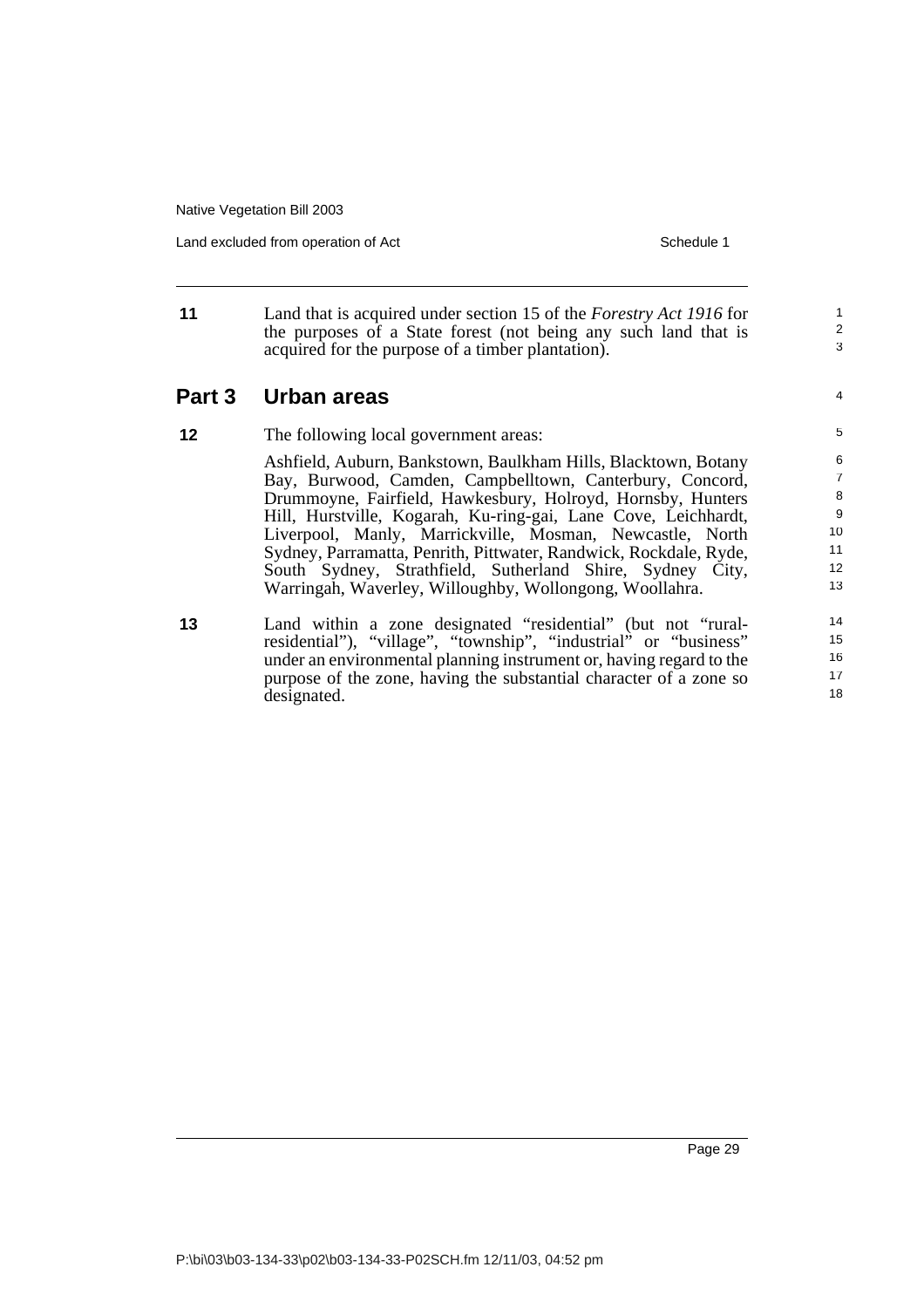Schedule 2 Amendment of other Acts

|               | <b>Schedule 2 Amendment of other Acts</b><br>(Section 48)                                              | $\mathbf{1}$<br>2   |
|---------------|--------------------------------------------------------------------------------------------------------|---------------------|
| 2.1           | <b>Fines Act 1996 No 99</b>                                                                            | 3                   |
|               | Schedule 1 Statutory provisions under which penalty notices<br>issued                                  | $\overline{4}$<br>5 |
|               | Insert in alphabetical order:                                                                          | 6                   |
|               | Native Vegetation Act 2003, section 39                                                                 | $\overline{7}$      |
| $2.2^{\circ}$ | Land and Environment Court Act 1979 No 204                                                             | 8                   |
| [1]           | Section 17 Class 1—environmental planning and protection<br>appeals                                    | 9<br>10             |
|               | Omit section $17$ (g). Insert instead:                                                                 | 11                  |
|               | appeals under section 10 $(4)$ or 35 of the <i>Native</i><br>(g)<br>Vegetation Act 2003, and           | 12<br>13            |
| [2]           | Section 20 Class 4—environmental planning and protection and<br>development contract civil enforcement | 14<br>15            |
|               | Omit section 20 (1) (de). Insert instead:                                                              | 16                  |
|               | proceedings under section 37 of the Native Vegetation<br>(de)<br>Act 2003,                             | 17<br>18            |
| $[3]$         | Section 20 (3) (a)                                                                                     | 19                  |
|               | Omit "Native Vegetation Conservation Act 1997".                                                        | 20                  |
|               | Insert instead " <i>Native Vegetation Act 2003</i> ".                                                  | 21                  |

Page 30

 $\ddot{\phantom{a}}$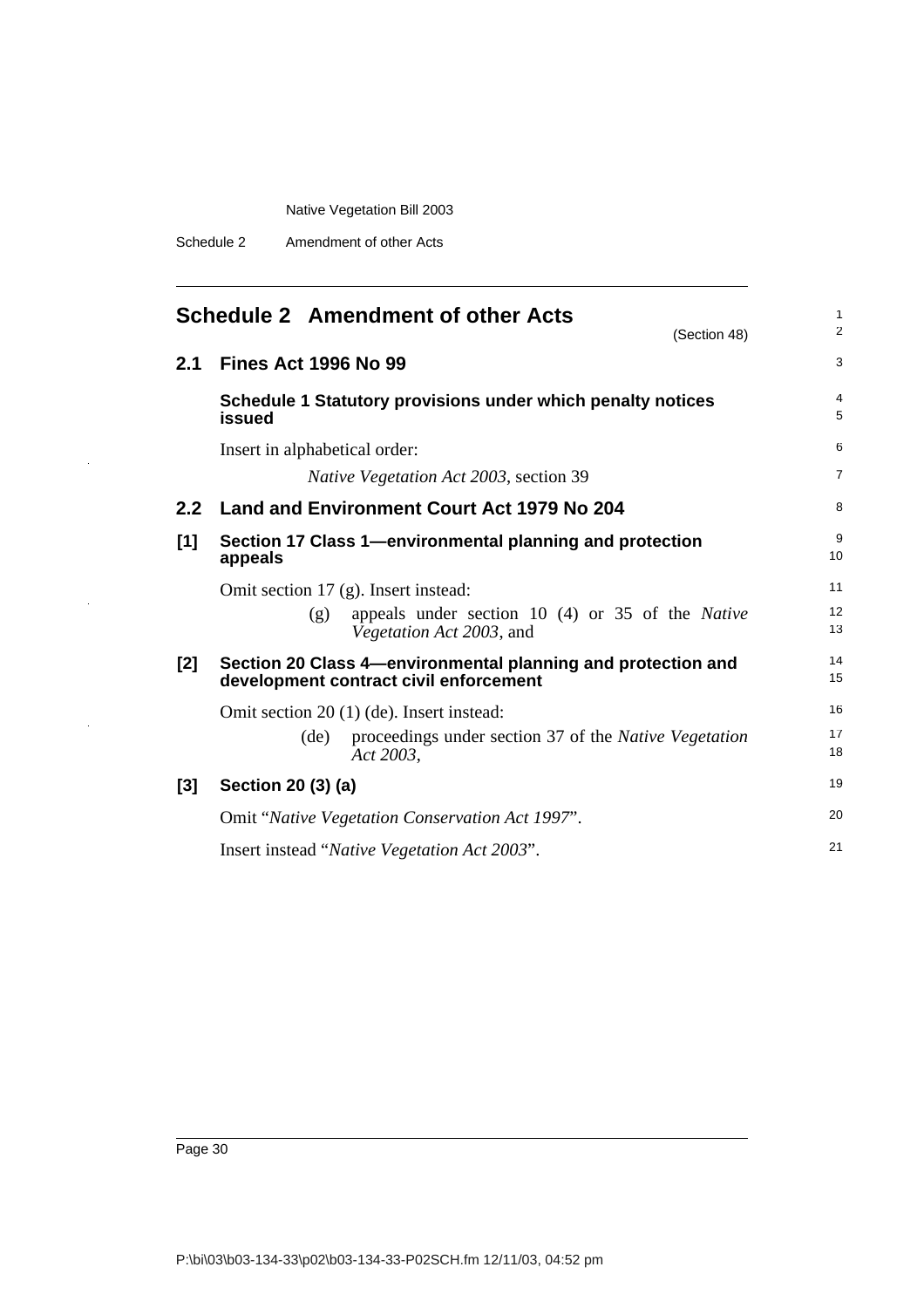Savings, transitional and other provisions Schedule 3

| Schedule 3 Savings, transitional and other provisions<br>(Section 49) |        |                   | $\mathbf{1}$<br>2                                                                                                                                                                                                  |                      |
|-----------------------------------------------------------------------|--------|-------------------|--------------------------------------------------------------------------------------------------------------------------------------------------------------------------------------------------------------------|----------------------|
|                                                                       | Part 1 |                   | <b>Preliminary</b>                                                                                                                                                                                                 | 3                    |
| 1                                                                     |        |                   | <b>Savings and transitional regulations</b>                                                                                                                                                                        | 4                    |
|                                                                       | (1)    |                   | The regulations may contain provisions of a savings or transitional<br>nature consequent on the enactment of the following Acts:                                                                                   | 5<br>6               |
|                                                                       |        | this Act          |                                                                                                                                                                                                                    | $\overline{7}$       |
|                                                                       | (2)    |                   | Any such provision may, if the regulations so provide, take effect<br>from the date of assent to the Act concerned or a later date.                                                                                | 8<br>9               |
|                                                                       | (3)    |                   | To the extent to which any such provision takes effect from a date<br>that is earlier than the date of its publication in the Gazette, the<br>provision does not operate:                                          | 10<br>11<br>12       |
|                                                                       |        | (a)               | to affect, in a manner prejudicial to any person (other than the<br>State or an authority of the State), the rights of that person<br>existing before the date of its publication, or                              | 13<br>14<br>15       |
|                                                                       |        | (b)               | to impose liabilities on any person (other than the State or an<br>authority of the State) in respect of anything done or omitted<br>to be done before the date of its publication.                                | 16<br>17<br>18       |
| Part 2                                                                |        |                   | Provisions consequent on the enactment of<br>this Act                                                                                                                                                              | 19<br>20             |
| $\mathbf{2}$                                                          |        | <b>Definition</b> |                                                                                                                                                                                                                    | 21                   |
|                                                                       |        |                   | In this Part:                                                                                                                                                                                                      | 22                   |
|                                                                       |        |                   | the former Act means the Native Vegetation Conservation Act 1997.                                                                                                                                                  | 23                   |
| 3                                                                     |        |                   | Development consents under former Act                                                                                                                                                                              | 24                   |
|                                                                       |        | Act.              | A development consent for clearing granted in accordance with the<br>former Act (before its repeal) by the Minister administering that Act<br>is taken to be a development consent granted in accordance with this | 25<br>26<br>27<br>28 |